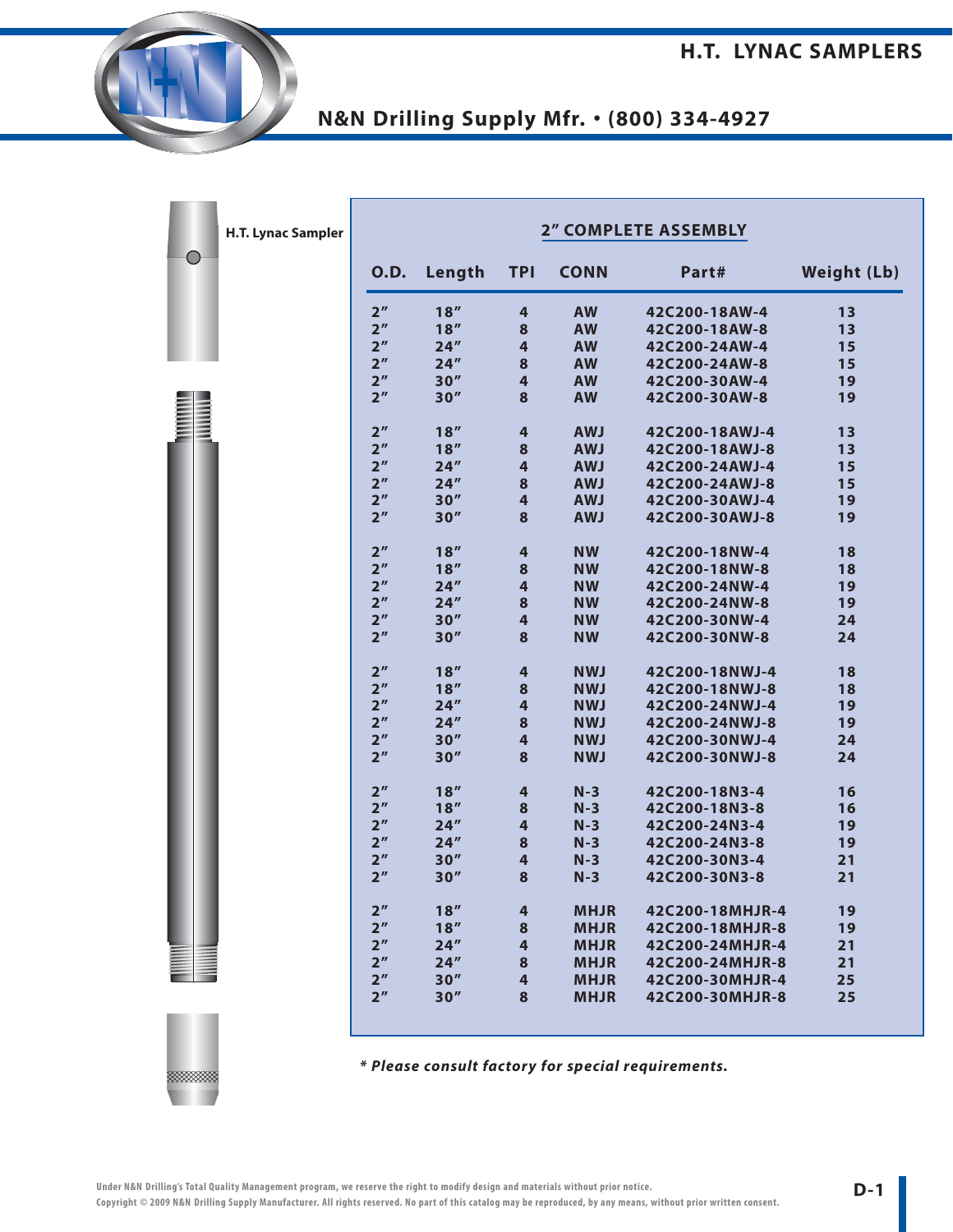| H.T. Lynac Sampler |                   |        |                         | 2- <sup>1</sup> /2" COMPLETE ASSEMBLY |                 |                    |
|--------------------|-------------------|--------|-------------------------|---------------------------------------|-----------------|--------------------|
|                    | <b>O.D.</b>       | Length | <b>TPI</b>              | <b>CONN</b>                           | Part#           | <b>Weight (Lb)</b> |
|                    | $2 - \frac{1}{2}$ | 18''   | 4                       | <b>AW</b>                             | 42C212-18AW-4   | 23                 |
|                    | $2 - \frac{1}{2}$ | 18''   | 8                       | <b>AW</b>                             | 42C212-18AW-8   | 23                 |
|                    | $2 - \frac{1}{2}$ | 24''   | 4                       | <b>AW</b>                             | 42C212-24AW-4   | 25                 |
|                    | $2 - \frac{1}{2}$ | 24''   | 8                       | <b>AW</b>                             | 42C212-24AW-8   | 25                 |
|                    | $2 - \frac{1}{2}$ | 30''   | 4                       | <b>AW</b>                             | 42C212-30AW-4   | 29                 |
|                    | $2 - \frac{1}{2}$ | 30''   | 8                       | <b>AW</b>                             | 42C212-30AW-8   | 29                 |
|                    | $2 - \frac{1}{2}$ | 18''   | 4                       | <b>AWJ</b>                            | 42C212-18AWJ-4  | 23                 |
|                    | $2 - \frac{1}{2}$ | 18''   | 8                       | <b>AWJ</b>                            | 42C212-18AWJ-8  | 23                 |
|                    | $2 - \frac{1}{2}$ | 24''   | $\overline{\mathbf{4}}$ | <b>AWJ</b>                            | 42C212-24AWJ-4  | 25                 |
|                    | $2 - \frac{1}{2}$ | 24''   | 8                       | <b>AWJ</b>                            | 42C212-24AWJ-8  | 25                 |
|                    | $2 - \frac{1}{2}$ | 30''   | 4                       | <b>AWJ</b>                            | 42C212-30AWJ-4  | 29                 |
|                    | $2 - \frac{1}{2}$ | 30''   | 8                       | <b>AWJ</b>                            | 42C212-30AWJ-8  | 29                 |
|                    | $2 - \frac{1}{2}$ | 18''   | 4                       | <b>NW</b>                             | 42C212-18NW-4   | 28                 |
|                    | $2 - \frac{1}{2}$ | 18''   | 8                       | <b>NW</b>                             | 42C212-18NW-8   | 28                 |
|                    | $2 - \frac{1}{2}$ | 24''   | $\overline{\mathbf{4}}$ | <b>NW</b>                             | 42C212-24NW-4   | 29                 |
|                    | $2 - \frac{1}{2}$ | 24''   | 8                       | <b>NW</b>                             | 42C212-24NW-8   | 29                 |
|                    | $2 - \frac{1}{2}$ | 30''   | 4                       | <b>NW</b>                             | 42C212-30NW-4   | 34                 |
|                    | $2 - \frac{1}{2}$ | 30''   | 8                       | <b>NW</b>                             | 42C212-30NW-8   | 34                 |
|                    | $2 - \frac{1}{2}$ | 18''   | 4                       | <b>NWJ</b>                            | 42C212-18NWJ-4  | 28                 |
|                    | $2 - \frac{1}{2}$ | 18''   | 8                       | <b>NWJ</b>                            | 42C212-18NWJ-8  | 28                 |
|                    | $2 - \frac{1}{2}$ | 24''   | $\overline{\mathbf{r}}$ | <b>NWJ</b>                            | 42C212-24NWJ-4  | 29                 |
|                    | $2 - \frac{1}{2}$ | 24''   | 8                       | <b>NWJ</b>                            | 42C212-24NWJ-8  | 29                 |
|                    | $2 - \frac{1}{2}$ | 30''   | 4                       | <b>NWJ</b>                            | 42C212-30NWJ-4  | 34                 |
|                    | $2 - \frac{1}{2}$ | 30''   | 8                       | <b>NWJ</b>                            | 42C212-30NWJ-8  | 34                 |
|                    | $2 - \frac{1}{2}$ | 18''   | 4                       | $N-3$                                 | 42C212-18N3-4   | 26                 |
|                    | $2 - \frac{1}{2}$ | 18''   | 8                       | $N-3$                                 | 42C212-18N3-8   | 26                 |
|                    | $2 - \frac{1}{2}$ | 24''   | $\overline{\mathbf{4}}$ | $N-3$                                 | 42C212-24N3-4   | 29                 |
|                    | $2 - \frac{1}{2}$ | 24''   | 8                       | $N-3$                                 | 42C212-24N3-8   | 29                 |
|                    | $2 - \frac{1}{2}$ | 30''   | 4                       | $N-3$                                 | 42C212-30N3-4   | 31                 |
|                    | $2 - \frac{1}{2}$ | 30''   | 8                       | $N-3$                                 | 42C212-30N3-8   | 31                 |
|                    | $2 - \frac{1}{2}$ | 18''   | 4                       | <b>MHJR</b>                           | 42C212-18MHJR-4 | 29                 |
|                    | $2 - \frac{1}{2}$ | 18''   | 8                       | <b>MHJR</b>                           | 42C212-18MHJR-8 | 29                 |
|                    | $2 - \frac{1}{2}$ | 24''   | $\overline{4}$          | <b>MHJR</b>                           | 42C212-24MHJR-4 | 31                 |
|                    | $2 - \frac{1}{2}$ | 24''   | 8                       | <b>MHJR</b>                           | 42C212-24MHJR-8 | 31                 |
|                    | $2 - \frac{1}{2}$ | 30''   | $\overline{\mathbf{4}}$ | <b>MHJR</b>                           | 42C212-30MHJR-4 | 35                 |
|                    | $2 - \frac{1}{2}$ | 30''   | 8                       | <b>MHJR</b>                           | 42C212-30MHJR-8 | 35                 |

**\* Please consult factory for special requirements.**

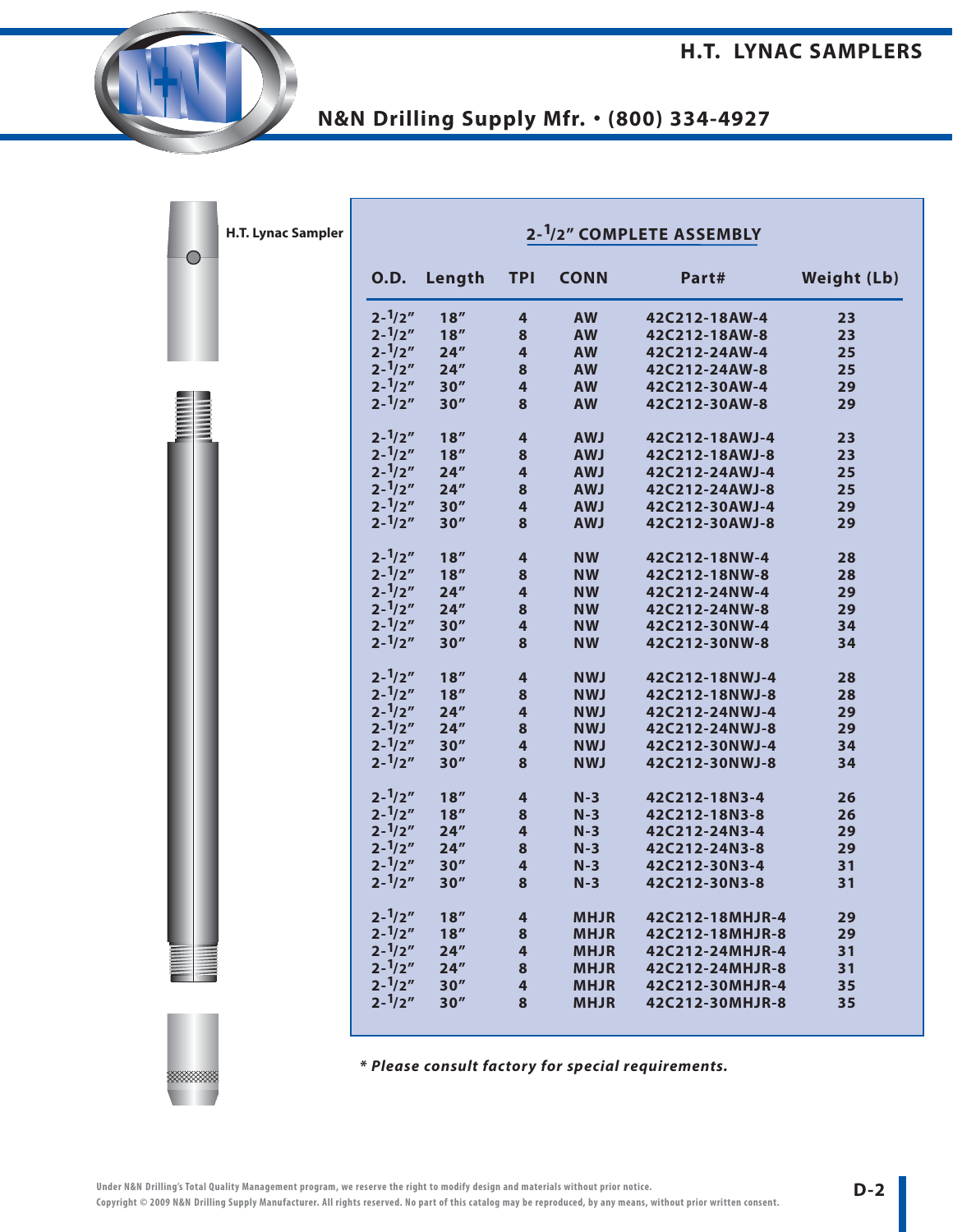| H.T. Lynac Sampler |                 |        |                         |             | <b>3" COMPLETE ASSEMBLY</b> |                    |
|--------------------|-----------------|--------|-------------------------|-------------|-----------------------------|--------------------|
|                    | <b>O.D.</b>     | Length | <b>TPI</b>              | <b>CONN</b> | Part#                       | <b>Weight (Lb)</b> |
|                    | 3''             | 18''   | 4                       | <b>AW</b>   | 42C300-18AW-4               | 31                 |
|                    | 3 <sup>''</sup> | 18''   | 8                       | <b>AW</b>   | 42C300-18AW-8               | 31                 |
|                    | 3 <sup>''</sup> | 24''   | 4                       | <b>AW</b>   | 42C300-24AW-4               | 37                 |
|                    | 3 <sup>''</sup> | 24''   | 8                       | <b>AW</b>   | 42C300-24AW-8               | 37                 |
|                    | 3''             | 30''   | 4                       | <b>AW</b>   | 42C300-30AW-4               | 43                 |
|                    | 3''             | 30''   | 8                       | <b>AW</b>   | 42C300-30AW-8               | 43                 |
|                    | 3 <sup>''</sup> | 18''   | $\overline{\mathbf{r}}$ | <b>AWJ</b>  | 42C300-18AWJ-4              | 31                 |
|                    | 3 <sup>''</sup> | 18''   | 8                       | <b>AWJ</b>  | 42C300-18AWJ-8              | 31                 |
|                    | 3 <sup>''</sup> | 24''   | 4                       | <b>AWJ</b>  | 42C300-24AWJ-4              | 37                 |
|                    | 3''             | 24''   | 8                       | <b>AWJ</b>  | 42C300-24AWJ-8              | 37                 |
|                    | 3 <sup>''</sup> | 30''   | 4                       | <b>AWJ</b>  | 42C300-30AWJ-4              | 43                 |
|                    | 3''             | 30''   | 8                       | <b>AWJ</b>  | 42C300-30AWJ-8              | 43                 |
|                    | 3 <sup>''</sup> | 18''   | $\overline{\mathbf{r}}$ | <b>NW</b>   | 42C300-18NW-4               | 29                 |
|                    | 3 <sup>''</sup> | 18''   | 8                       | <b>NW</b>   | 42C300-18NW-8               | 29                 |
|                    | 3''             | 24''   | 4                       | <b>NW</b>   | 42C300-24NW-4               | 35                 |
|                    | 3 <sup>''</sup> | 24''   | 8                       | <b>NW</b>   | 42C300-24NW-8               | 35                 |
|                    | 3 <sup>''</sup> | 30''   | 4                       | <b>NW</b>   | 42C300-30NW-4               | 41                 |
|                    | 3 <sup>''</sup> | 30''   | 8                       | <b>NW</b>   | 42C300-30NW-8               | 41                 |
|                    | 3 <sup>''</sup> | 18''   | $\overline{\mathbf{r}}$ | <b>NWJ</b>  | 42C300-18NWJ-4              | 30                 |
|                    | 3 <sup>''</sup> | 18''   | 8                       | <b>NWJ</b>  | 42C300-18NWJ-8              | 30                 |
|                    | 3''             | 24''   | 4                       | <b>NWJ</b>  | 42C300-24NWJ-4              | 36                 |
|                    | 3 <sup>''</sup> | 24''   | 8                       | <b>NWJ</b>  | 42C300-24NWJ-8              | 36                 |
|                    | 3 <sup>''</sup> | 30''   | 4                       | <b>NWJ</b>  | 42C300-30NWJ-4              | 42                 |
|                    | 3''             | 30''   | 8                       | <b>NWJ</b>  | 42C300-30NWJ-8              | 42                 |
|                    | 3 <sup>''</sup> | 18''   | $\overline{\mathbf{r}}$ | $N-3$       | 42C300-18N3-4               | 30                 |
|                    | 3''             | 18''   | 8                       | $N-3$       | 42C300-18N3-8               | 30                 |
|                    | 3 <sup>''</sup> | 24''   | 4                       | $N-3$       | 42C300-24N3-4               | 36                 |
|                    | 3 <sup>''</sup> | 24''   | 8                       | $N-3$       | 42C300-24N3-8               | 36                 |
|                    | 3 <sup>''</sup> | 30''   | 4                       | $N-3$       | 42C300-30N3-4               | 42                 |
|                    | 3''             | 30''   | 8                       | $N-3$       | 42C300-30N3-8               | 42                 |
|                    | 3 <sup>''</sup> | 18''   | 4                       | <b>MHJR</b> | 42C300-18MHJR-4             | 30                 |
|                    | 3''             | 18''   | 8                       | <b>MHJR</b> | 42C300-18MHJR-8             | 30                 |
|                    | 3 <sup>''</sup> | 24''   | $\overline{4}$          | <b>MHJR</b> | 42C300-24MHJR-4             | 36                 |
|                    | 3 <sup>''</sup> | 24''   | 8                       | <b>MHJR</b> | 42C300-24MHJR-8             | 36                 |
|                    | 3 <sup>''</sup> | 30''   | $\overline{4}$          | <b>MHJR</b> | 42C300-30MHJR-4             | 42                 |
|                    | 3''             | 30''   | 8                       | <b>MHJR</b> | 42C300-30MHJR-8             | 42                 |

**\* Please consult factory for special requirements.**

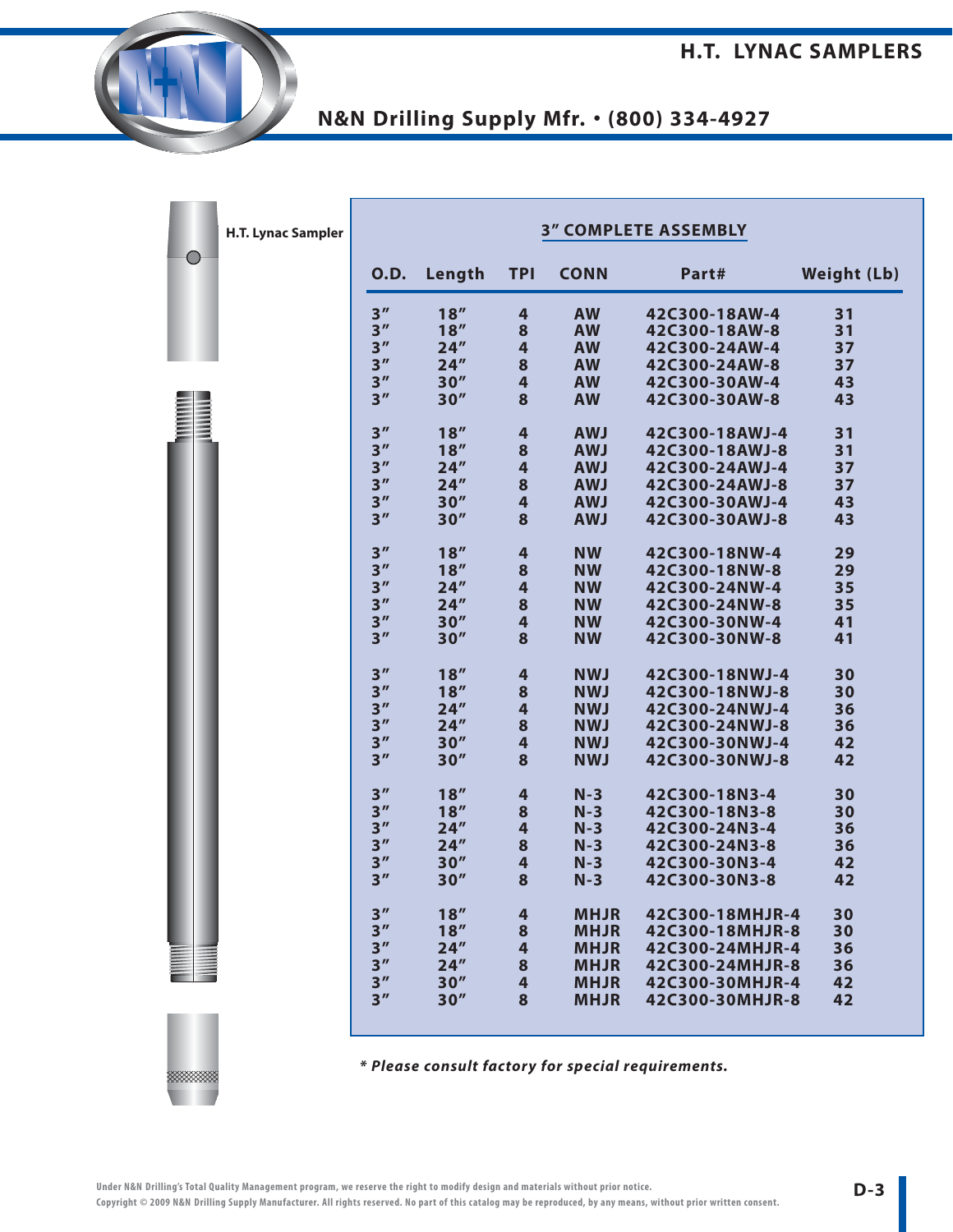|               | H.T. Lynac Sampler |                                        |              |                              |                          | 3- <sup>1</sup> /2" COMPLETE ASSEMBLY |                    |
|---------------|--------------------|----------------------------------------|--------------|------------------------------|--------------------------|---------------------------------------|--------------------|
|               |                    | <b>O.D.</b>                            | Length       | <b>TPI</b>                   | <b>CONN</b>              | Part#                                 | <b>Weight (Lb)</b> |
|               |                    | $3 - \frac{1}{2}$                      | 18''         | 4                            | <b>AW</b>                | 42C312-18AW-4                         | 43                 |
|               |                    | $3 - \frac{1}{2}$                      | 18''         | $\bf{8}$                     | <b>AW</b>                | 42C312-18AW-8                         | 43                 |
|               |                    | $3 - \frac{1}{2}$                      | 24''         | $\overline{\mathbf{r}}$      | <b>AW</b>                | 42C312-24AW-4                         | 49                 |
|               |                    | $3 - \frac{1}{2}$                      | 24''         | 8                            | <b>AW</b>                | 42C312-24AW-8                         | 49                 |
|               |                    | $3 - \frac{1}{2}$                      | 30''         | $\overline{\mathbf{4}}$      | <b>AW</b>                | 42C312-30AW-4                         | 55                 |
| <b>HANANA</b> |                    | $3 - \frac{1}{2}$                      | 30''         | 8                            | <b>AW</b>                | 42C312-30AW-8                         | 55                 |
|               |                    | $3 - \frac{1}{2}$                      | 18''         | $\overline{\mathbf{r}}$      | <b>AWJ</b>               | 42C312-18AWJ-4                        | 43                 |
|               |                    | $3 - \frac{1}{2}$                      | 18''         | 8                            | <b>AWJ</b>               | 42C312-18AWJ-8                        | 43                 |
|               |                    | $3 - \frac{1}{2}$                      | 24''         | $\overline{\mathbf{4}}$      | <b>AWJ</b>               | 42C312-24AWJ-4                        | 49                 |
|               |                    | $3 - \frac{1}{2}$<br>$3 - \frac{1}{2}$ | 24''<br>30'' | 8<br>$\overline{\mathbf{4}}$ | <b>AWJ</b>               | 42C312-24AWJ-8                        | 49                 |
|               |                    | $3 - \frac{1}{2}$                      | 30''         | 8                            | <b>AWJ</b><br><b>AWJ</b> | 42C312-30AWJ-4<br>42C312-30AWJ-8      | 55<br>55           |
|               |                    |                                        |              |                              |                          |                                       |                    |
|               |                    | $3 - \frac{1}{2}$                      | 18''         | $\overline{\mathbf{r}}$      | <b>NW</b>                | 42C312-18NW-4                         | 41                 |
|               |                    | $3 - \frac{1}{2}$                      | 18''         | 8                            | <b>NW</b>                | 42C312-18NW-8                         | 41                 |
|               |                    | $3 - \frac{1}{2}$                      | 24''         | $\overline{\mathbf{4}}$      | <b>NW</b>                | 42C312-24NW-4                         | 47                 |
|               |                    | $3 - \frac{1}{2}$                      | 24''         | $\bf{8}$                     | <b>NW</b>                | 42C312-24NW-8                         | 47                 |
|               |                    | $3 - \frac{1}{2}$                      | 30''         | $\overline{\mathbf{4}}$      | <b>NW</b>                | 42C312-30NW-4                         | 53                 |
|               |                    | $3 - \frac{1}{2}$                      | 30''         | 8                            | <b>NW</b>                | 42C312-30NW-8                         | 53                 |
|               |                    | $3 - \frac{1}{2}$                      | 18''         | $\overline{\mathbf{r}}$      | <b>NWJ</b>               | 42C312-18NWJ-4                        | 42                 |
|               |                    | $3 - \frac{1}{2}$                      | 18''         | 8                            | <b>NWJ</b>               | 42C312-18NWJ-8                        | 42                 |
|               |                    | $3 - \frac{1}{2}$                      | 24''         | $\overline{\mathbf{4}}$      | <b>NWJ</b>               | 42C312-24NWJ-4                        | 48                 |
|               |                    | $3 - \frac{1}{2}$                      | 24''         | 8                            | <b>NWJ</b>               | 42C312-24NWJ-8                        | 48                 |
|               |                    | $3 - \frac{1}{2}$                      | 30''         | $\overline{\mathbf{4}}$      | <b>NWJ</b>               | 42C312-30NWJ-4                        | 54                 |
|               |                    | $3 - \frac{1}{2}$                      | 30''         | 8                            | <b>NWJ</b>               | 42C312-30NWJ-8                        | 54                 |
|               |                    | $3 - \frac{1}{2}$                      | 18''         | $\overline{\mathbf{r}}$      | $N-3$                    | 42C312-18N3-4                         | 42                 |
|               |                    | $3 - \frac{1}{2}$                      | 18''         | $\bf{8}$                     | $N-3$                    | 42C312-18N3-8                         | 42                 |
|               |                    | $3 - \frac{1}{2}$                      | 24''         | $\overline{\mathbf{4}}$      | $N-3$                    | 42C312-24N3-4                         | 48                 |
|               |                    | $3 - \frac{1}{2}$                      | 24''         | $\bf{8}$                     | $N-3$                    | 42C312-24N3-8                         | 48                 |
|               |                    | $3 - \frac{1}{2}$                      | 30''         | $\overline{\mathbf{4}}$      | $N-3$                    | 42C312-30N3-4                         | 52                 |
|               |                    | $3 - \frac{1}{2}$                      | 30''         | 8                            | $N-3$                    | 42C312-30N3-8                         | 52                 |
|               |                    | $3 - \frac{1}{2}$                      | 18''         | 4                            | <b>MHJR</b>              | 42C312-18MHJR-4                       | 42                 |
|               |                    | $3 - \frac{1}{2}$                      | 18''         | 8                            | <b>MHJR</b>              | 42C312-18MHJR-8                       | 42                 |
|               |                    | $3 - \frac{1}{2}$                      | 24''         | 4                            | <b>MHJR</b>              | 42C312-24MHJR-4                       | 48                 |
|               |                    | $3 - \frac{1}{2}$                      | 24''         | 8                            | <b>MHJR</b>              | 42C312-24MHJR-8                       | 48                 |
|               |                    | $3 - \frac{1}{2}$                      | 30''         | 4                            | <b>MHJR</b>              | 42C312-30MHJR-4                       | 54                 |
|               |                    | $3 - \frac{1}{2}$                      | 30''         | 8                            | <b>MHJR</b>              | 42C312-30MHJR-8                       | 54                 |

**\* Please consult factory for special requirements.**

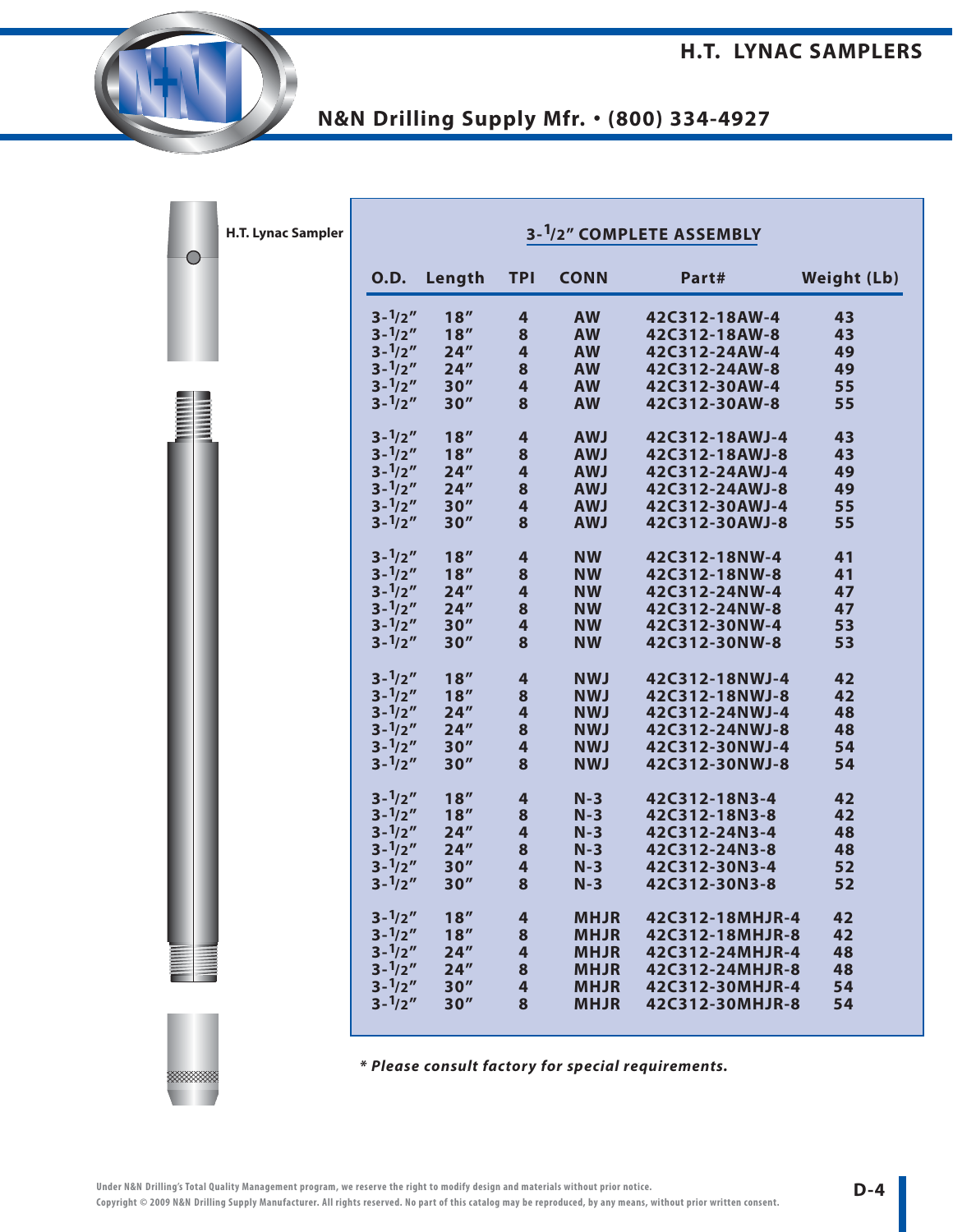| H.T. Lynac Sampler |                 |        |                |             | <b>4" COMPLETE ASSEMBLY</b> |                    |
|--------------------|-----------------|--------|----------------|-------------|-----------------------------|--------------------|
|                    | <b>O.D.</b>     | Length | <b>TPI</b>     | <b>CONN</b> | Part#                       | <b>Weight (Lb)</b> |
|                    | 4 <sup>''</sup> | 18''   | 4              | <b>AW</b>   | 42C400-18AW-4               | 48                 |
|                    | 4 <sup>''</sup> | 18''   | 8              | <b>AW</b>   | 42C400-18AW-8               | 48                 |
|                    | 4 <sup>''</sup> | 24''   | $\overline{4}$ | <b>AW</b>   | 42C400-24AW-4               | 54                 |
|                    | 4 <sup>''</sup> | 24''   | 8              | <b>AW</b>   | 42C400-24AW-8               | 54                 |
|                    | 4 <sup>''</sup> | 30''   | 4              | <b>AW</b>   | 42C400-30AW-4               | 60                 |
|                    | 4 <sup>''</sup> | 30''   | 8              | <b>AW</b>   | 42C400-30AW-8               | 60                 |
|                    | 4 <sup>''</sup> | 18''   | 4              | <b>AWJ</b>  | 42C400-18AWJ-4              | 48                 |
|                    | 4 <sup>''</sup> | 18''   | 8              | <b>AWJ</b>  | 42C400-18AWJ-8              | 48                 |
|                    | 4 <sup>''</sup> | 24''   | 4              | <b>AWJ</b>  | 42C400-24AWJ-4              | 54                 |
|                    | 4 <sup>''</sup> | 24''   | 8              | <b>AWJ</b>  | 42C400-24AWJ-8              | 54                 |
|                    | 4 <sup>''</sup> | 30''   | $\overline{4}$ | <b>AWJ</b>  | 42C400-30AWJ-4              | 60                 |
|                    | 4 <sup>''</sup> | 30''   | 8              | <b>AWJ</b>  | 42C400-30AWJ-8              | 60                 |
|                    | 4 <sup>''</sup> | 18''   | 4              | <b>NW</b>   | 42C400-18NW-4               | 46                 |
|                    | 4 <sup>''</sup> | 18''   | 8              | <b>NW</b>   | 42C400-18NW-8               | 46                 |
|                    | 4 <sup>''</sup> | 24''   | 4              | <b>NW</b>   | 42C400-24NW-4               | 52                 |
|                    | 4 <sup>''</sup> | 24''   | 8              | <b>NW</b>   | 42C400-24NW-8               | 52                 |
|                    | 4 <sup>''</sup> | 30''   | 4              | <b>NW</b>   | 42C400-30NW-4               | 58                 |
|                    | 4 <sup>''</sup> | 30''   | 8              | <b>NW</b>   | 42C400-30NW-8               | 58                 |
|                    | 4 <sup>''</sup> | 18''   | 4              | <b>NWJ</b>  | 42C400-18NWJ-4              | 47                 |
|                    | 4 <sup>''</sup> | 18''   | 8              | <b>NWJ</b>  | 42C400-18NWJ-8              | 47                 |
|                    | 4 <sup>''</sup> | 24''   | 4              | <b>NWJ</b>  | 42C400-24NWJ-4              | 53                 |
|                    | 4 <sup>''</sup> | 24''   | 8              | <b>NWJ</b>  | 42C400-24NWJ-8              | 53                 |
|                    | 4 <sup>''</sup> | 30''   | 4              | <b>NWJ</b>  | 42C400-30NWJ-4              | 59                 |
|                    | 4 <sup>''</sup> | 30''   | 8              | <b>NWJ</b>  | 42C400-30NWJ-8              | 59                 |
|                    | 4 <sup>''</sup> | 18''   | 4              | $N-3$       | 42C400-18N3-4               | 47                 |
|                    | 4 <sup>''</sup> | 18''   | 8              | $N-3$       | 42C400-18N3-8               | 47                 |
|                    | 4 <sup>''</sup> | 24''   | $\overline{4}$ | $N-3$       | 42C400-24N3-4               | 53                 |
|                    | 4 <sup>''</sup> | 24''   | 8              | $N-3$       | 42C500-24N3-8               | 53                 |
|                    | 4 <sup>''</sup> | 30''   | 4              | $N-3$       | 42C400-30N3-4               | 59                 |
|                    | 4 <sup>''</sup> | 30''   | 8              | $N-3$       | 42C400-30N3-8               | 59                 |
|                    |                 |        |                |             |                             |                    |
|                    | 4 <sup>''</sup> | 18''   | $\overline{4}$ | <b>MHJR</b> | 42C400-18MHJR-4             | 47                 |
|                    | 4 <sup>''</sup> | 18''   | 8              | <b>MHJR</b> | 42C400-18MHJR-8             | 47                 |
|                    | 4 <sup>''</sup> | 24''   | 4              | <b>MHJR</b> | 42C400-24MHJR-4             | 53                 |
|                    | 4 <sup>''</sup> | 24''   | 8              | <b>MHJR</b> | 42C400-24MHJR-8             | 53                 |
|                    | 4 <sup>''</sup> | 30''   | $\overline{4}$ | <b>MHJR</b> | 42C400-30MHJR-4             | 59                 |
|                    | 4 <sup>''</sup> | 30''   | 8              | <b>MHJR</b> | 42C400-30MHJR-8             | 59                 |

**\* Please consult factory for special requirements.**

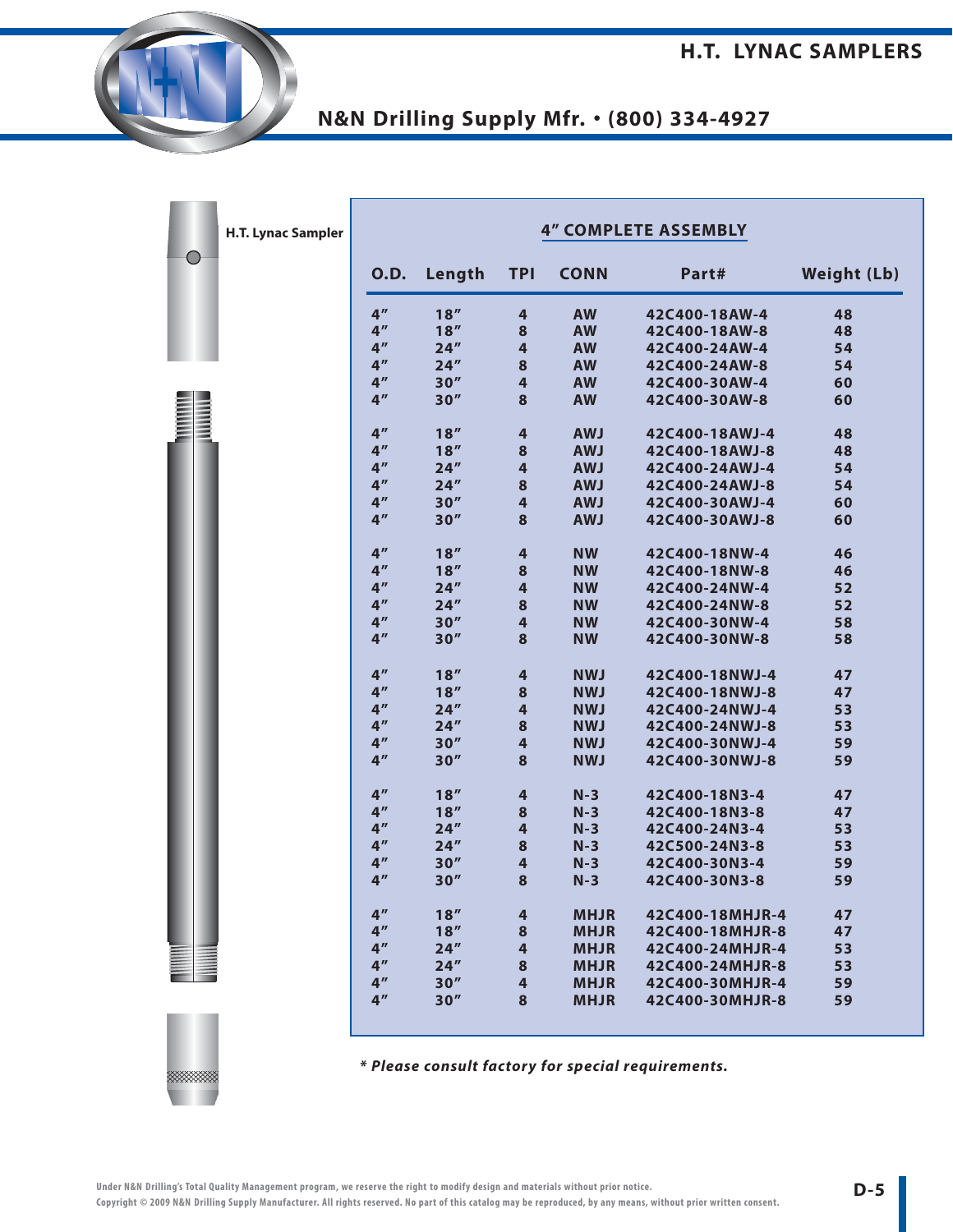| H.T. Lynac Barrel |
|-------------------|
|                   |
|                   |
|                   |
|                   |
|                   |
|                   |
|                   |
|                   |
|                   |
|                   |
|                   |
|                   |

三里

| 0.D.              | Length | <b>TPI</b> | Part#       | <b>Weight (Lb)</b> |
|-------------------|--------|------------|-------------|--------------------|
| 2 <sup>n</sup>    | 18''   | 4          | 42B200-18-4 | 8                  |
| 2 <sup>''</sup>   | 18''   | 8          | 42B200-18-8 | 8                  |
| 2 <sup>''</sup>   | 24''   | 4          | 42B200-24-4 | 10                 |
| 2 <sup>''</sup>   | 24''   | 8          | 42B200-24-8 | 10                 |
| 2 <sup>n</sup>    | 30''   | 4          | 42B200-30-4 | 13                 |
| 2 <sup>''</sup>   | 30''   | 8          | 42B200-30-8 | 13                 |
| $2 - \frac{1}{2}$ | 18''   | 4          | 42B212-18-4 | 12                 |
| $2 - \frac{1}{2}$ | 18''   | 8          | 42B212-18-8 | 12                 |
| $2 - \frac{1}{2}$ | 24''   | 4          | 42B212-24-4 | 16                 |
| $2 - \frac{1}{2}$ | 24''   | 8          | 42B212-24-8 | 16                 |
| $2 - \frac{1}{2}$ | 30''   | 4          | 42B212-30-4 | 19                 |
| $2 - \frac{1}{2}$ | 30''   | 8          | 42B212-30-8 | 19                 |
| 3''               | 18''   | 4          | 42B300-18-4 | 16                 |
| 3''               | 18''   | 8          | 42B300-18-8 | 16                 |
| 3''               | 24''   | 4          | 42B300-24-4 | 20                 |
| 3''               | 24''   | 8          | 42B300-24-8 | 20                 |
| 3''               | 30''   | 4          | 42B300-30-4 | 24                 |
| 3''               | 30''   | 8          | 42B300-30-8 | 24                 |
| $3 - \frac{1}{2}$ | 18''   | 4          | 42B312-18-4 | 20                 |
| $3 - \frac{1}{2}$ | 18''   | 8          | 42B312-18-8 | 20                 |
| $3 - \frac{1}{2}$ | 24''   | 4          | 42B312-24-4 | 25                 |
| $3 - \frac{1}{2}$ | 24''   | 8          | 42B312-24-8 | 25                 |
| $3 - \frac{1}{2}$ | 30''   | 4          | 42B312-30-4 | 30                 |
| $3 - \frac{1}{2}$ | 30''   | 8          | 42B312-30-8 | 30                 |
| 4 <sup>''</sup>   | 18''   | 4          | 42B400-18-4 | 24                 |
| 4 <sup>''</sup>   | 18''   | 8          | 42B400-18-8 | 24                 |
| 4 <sup>''</sup>   | 24''   | 4          | 42B400-24-4 | 30                 |
| 4 <sup>''</sup>   | 24''   | 8          | 42B400-24-8 | 30                 |
| 4 <sup>''</sup>   | 30''   | 4          | 42B400-30-4 | 36                 |
| 4 <sup>''</sup>   | 30''   | 8          | 42B400-30-8 | 36                 |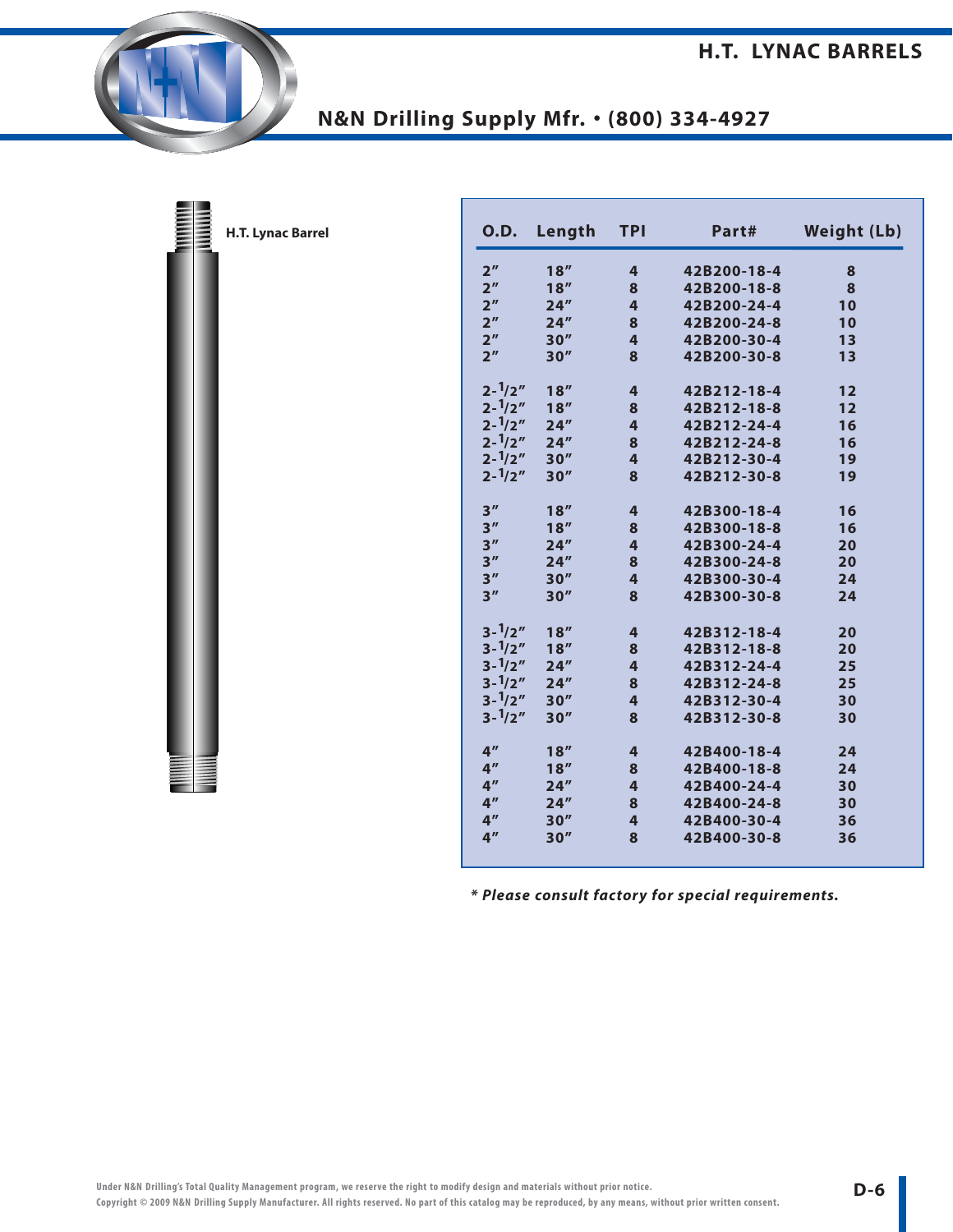**H.T. LYNAC "H.D." SAMPLERS**

## **N&N Drilling Supply Mfr.** • **(800) 334-4927**

| 0.D.            | Length | <b>TPI</b> | <b>CONN</b> | Part#             | <b>Weight (Lb)</b> |
|-----------------|--------|------------|-------------|-------------------|--------------------|
| 2 <sup>n</sup>  | 18''   | 4          | <b>AW</b>   | 42C200-18AW-4HD   | 13                 |
| 2 <sup>n</sup>  | 18''   | 8          | <b>AW</b>   | 42C200-18AW-8HD   | 13                 |
| 2 <sup>n</sup>  | 24''   | 4          | <b>AW</b>   | 42C200-24AW-4HD   | 15                 |
| 2 <sup>n</sup>  | 24''   | 8          | <b>AW</b>   | 42C200-24AW-8HD   | 15                 |
| 2 <sup>n</sup>  | 30''   | 4          | <b>AW</b>   | 42C200-30AW-4HD   | 19                 |
| 2 <sup>n</sup>  | 30''   | 8          | <b>AW</b>   | 42C200-30AW-8HD   | 19                 |
| 2 <sup>n</sup>  | 18''   | 4          | <b>AWJ</b>  | 42C200-18AWJ-4HD  | 13                 |
| 2 <sup>''</sup> | 18''   | 8          | <b>AWJ</b>  | 42C200-18AWJ-8HD  | 13                 |
| 2 <sup>''</sup> | 24''   | 4          | <b>AWJ</b>  | 42C200-24AWJ-4HD  | 15                 |
| 2 <sup>n</sup>  | 24''   | 8          | <b>AWJ</b>  | 42C200-24AWJ-8HD  | 15                 |
| 2 <sup>n</sup>  | 30''   | 4          | <b>AWJ</b>  | 42C200-30AWJ-4HD  | 19                 |
| 2 <sup>n</sup>  | 30''   | 8          | <b>AWJ</b>  | 42C200-30AWJ-8HD  | 19                 |
| 2 <sup>''</sup> | 18''   | 4          | <b>NW</b>   | 42C200-18NW-4HD   | 18                 |
| 2 <sup>n</sup>  | 18''   | 8          | <b>NW</b>   | 42C200-18NW-8HD   | 18                 |
| 2 <sup>n</sup>  | 24''   | 4          | <b>NW</b>   | 42C200-24NW-4HD   | 19                 |
| 2 <sup>''</sup> | 24''   | 8          | <b>NW</b>   | 42C200-24NW-8HD   | 19                 |
| 2 <sup>''</sup> | 30''   | 4          | <b>NW</b>   | 42C200-30NW-4HD   | 24                 |
| 2 <sup>''</sup> | 30''   | 8          | <b>NW</b>   | 42C200-30NW-8HD   | 24                 |
| 2 <sup>n</sup>  | 18''   | 4          | <b>NWJ</b>  | 42C200-18NWJ-4HD  | 18                 |
| 2 <sup>''</sup> | 18''   | 8          | <b>NWJ</b>  | 42C200-18NWJ-8HD  | 18                 |
| 2 <sup>''</sup> | 24''   | 4          | <b>NWJ</b>  | 42C200-24NWJ-4HD  | 19                 |
| 2 <sup>n</sup>  | 24''   | 8          | <b>NWJ</b>  | 42C200-24NWJ-8HD  | 19                 |
| 2 <sup>n</sup>  | 30''   | 4          | <b>NWJ</b>  | 42C200-30NWJ-4HD  | 24                 |
| 2 <sup>n</sup>  | 30''   | 8          | <b>NWJ</b>  | 42C200-30NWJ-8HD  | 24                 |
| 2 <sup>''</sup> | 18''   | 4          | $N-3$       | 42C200-18N3-4HD   | 16                 |
| 2 <sup>''</sup> | 18''   | 8          | $N-3$       | 42C200-18N3-8HD   | 16                 |
| 2 <sup>n</sup>  | 24''   | 4          | $N-3$       | 42C200-24N3-4HD   | 19                 |
| 2 <sup>n</sup>  | 24''   | 8          | $N-3$       | 42C200-24N3-8HD   | 19                 |
| 2 <sup>n</sup>  | 30''   | 4          | $N-3$       | 42C200-30N3-4HD   | 21                 |
| 2 <sup>''</sup> | 30''   | 8          | $N-3$       | 42C200-30N3-8HD   | 21                 |
| 2 <sup>n</sup>  | 18''   | 4          | <b>MHJR</b> | 42C200-18MHJR-4HD | 19                 |
| 2 <sup>n</sup>  | 18''   | 8          | <b>MHJR</b> | 42C200-18MHJR-8HD | 19                 |
| 2 <sup>''</sup> | 24''   | 4          | <b>MHJR</b> | 42C200-24MHJR-4HD | 21                 |
| 2 <sup>n</sup>  | 24''   | 8          | <b>MHJR</b> | 42C200-24MHJR-8HD | 21                 |
| 2 <sup>n</sup>  | 30''   | 4          | <b>MHJR</b> | 42C200-30MHJR-4HD | 25                 |
| 2 <sup>''</sup> | 30''   | 8          | <b>MHJR</b> | 42C200-30MHJR-8HD | 25                 |

**\* Please consult factory for special requirements.**



**H.T. Lynac "H.D." Sampler**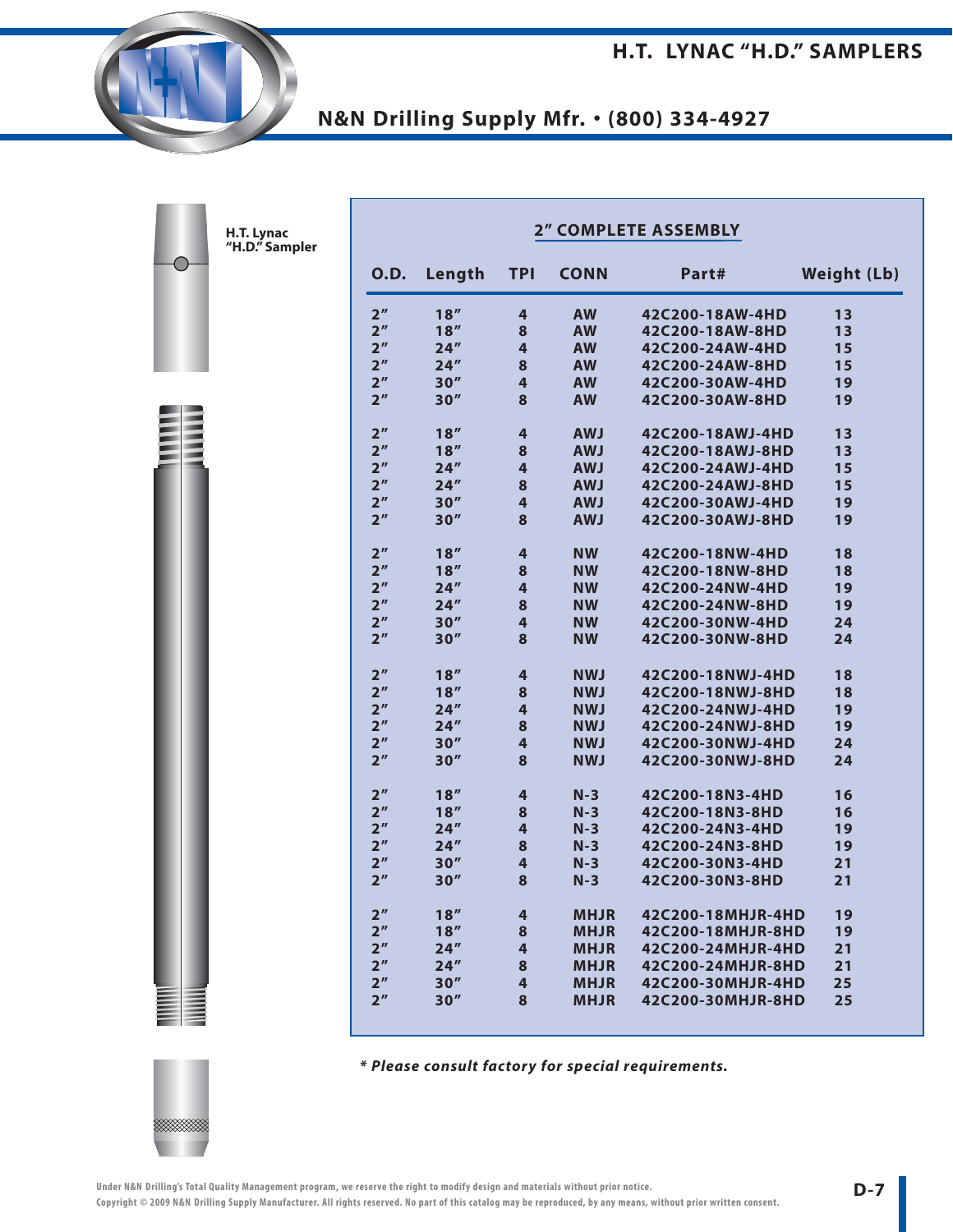| 0.D.              | Length | <b>TPI</b> | <b>CONN</b> | Part#             | <b>Weight (Lb)</b> |
|-------------------|--------|------------|-------------|-------------------|--------------------|
| $2 - \frac{1}{2}$ | 18''   | 4          | <b>AW</b>   | 42C212-18AW-4HD   | 23                 |
| $2 - \frac{1}{2}$ | 18''   | 8          | <b>AW</b>   | 42C212-18AW-8HD   | 23                 |
| $2 - \frac{1}{2}$ | 24"    | 4          | <b>AW</b>   | 42C212-24AW-4HD   | 25                 |
| $2 - \frac{1}{2}$ | 24''   | 8          | <b>AW</b>   | 42C212-24AW-8HD   | 25                 |
| $2 - \frac{1}{2}$ | 30''   | 4          | <b>AW</b>   | 42C212-30AW-4HD   | 29                 |
| $2 - \frac{1}{2}$ | 30''   | 8          | <b>AW</b>   | 42C212-30AW-8HD   | 29                 |
| $2 - \frac{1}{2}$ | 18''   | 4          | <b>AWJ</b>  | 42C212-18AWJ-4HD  | 23                 |
| $2 - \frac{1}{2}$ | 18''   | 8          | <b>AWJ</b>  | 42C212-18AWJ-8HD  | 23                 |
| $2 - \frac{1}{2}$ | 24''   | 4          | <b>AWJ</b>  | 42C212-24AWJ-4HD  | 25                 |
| $2 - \frac{1}{2}$ | 24''   | 8          | <b>AWJ</b>  | 42C212-24AWJ-8HD  | 25                 |
| $2 - \frac{1}{2}$ | 30''   | 4          | <b>AWJ</b>  | 42C212-30AWJ-4HD  | 29                 |
| $2 - \frac{1}{2}$ | 30''   | 8          | <b>LWA</b>  | 42C212-30AWJ-8HD  | 29                 |
| $2 - \frac{1}{2}$ | 18''   | 4          | <b>NW</b>   | 42C212-18NW-4HD   | 28                 |
| $2 - \frac{1}{2}$ | 18''   | 8          | <b>NW</b>   | 42C212-18NW-8HD   | 28                 |
| $2 - \frac{1}{2}$ | 24''   | 4          | <b>NW</b>   | 42C212-24NW-4HD   | 29                 |
| $2 - \frac{1}{2}$ | 24''   | 8          | NW.         | 42C212-24NW-8HD   | 29                 |
| $2 - \frac{1}{2}$ | 30''   | 4          | <b>NW</b>   | 42C212-30NW-4HD   | 34                 |
| $2 - \frac{1}{2}$ | 30''   | 8          | <b>NW</b>   | 42C212-30NW-8HD   | 34                 |
| $2 - \frac{1}{2}$ | 18''   | 4          | <b>NWJ</b>  | 42C212-18NWJ-4HD  | 28                 |
| $2 - \frac{1}{2}$ | 18''   | 8          | <b>NWJ</b>  | 42C212-18NWJ-8HD  | 28                 |
| $2 - \frac{1}{2}$ | 24''   | 4          | <b>NWJ</b>  | 42C212-24NWJ-4HD  | 29                 |
| $2 - \frac{1}{2}$ | 24''   | 8          | <b>NWJ</b>  | 42C212-24NWJ-8HD  | 29                 |
| $2 - \frac{1}{2}$ | 30''   | 4          | <b>NWJ</b>  | 42C212-30NWJ-4HD  | 34                 |
| $2 - \frac{1}{2}$ | 30''   | 8          | <b>NWJ</b>  | 42C212-30NWJ-8HD  | 34                 |
| $2 - \frac{1}{2}$ | 18''   | 4          | $N-3$       | 42C212-18N3-4HD   | 26                 |
| $2 - \frac{1}{2}$ | 18''   | 8          | $N-3$       | 42C212-18N3-8HD   | 26                 |
| $2 - \frac{1}{2}$ | 24''   | 4          | $N-3$       | 42C212-24N3-4HD   | 29                 |
| $2 - \frac{1}{2}$ | 24''   | 8          | $N-3$       | 42C212-24N3-8HD   | 29                 |
| $2 - \frac{1}{2}$ | 30''   | 4          | $N-3$       | 42C212-30N3-4HD   | 31                 |
| $2 - \frac{1}{2}$ | 30''   | 8          | $N-3$       | 42C212-30N3-8HD   | 31                 |
| $2 - \frac{1}{2}$ | 18''   | 4          | <b>MHJR</b> | 42C212-18MHJR-4HD | 29                 |
| $2 - \frac{1}{2}$ | 18''   | 8          | <b>MHJR</b> | 42C212-18MHJR-8HD | 29                 |
| $2 - \frac{1}{2}$ | 24''   | 4          | <b>MHJR</b> | 42C212-24MHJR-4HD | 31                 |
| $2 - \frac{1}{2}$ | 24''   | 8          | <b>MHJR</b> | 42C212-24MHJR-8HD | 31                 |
| $2 - \frac{1}{2}$ | 30''   | 4          | <b>MHJR</b> | 42C212-30MHJR-4HD | 35                 |
| $2 - \frac{1}{2}$ | 30''   | 8          | <b>MHJR</b> | 42C212-30MHJR-8HD | 35                 |

**\* Please consult factory for special requirements.**



**H.T. Lynac "H.D." Sampler**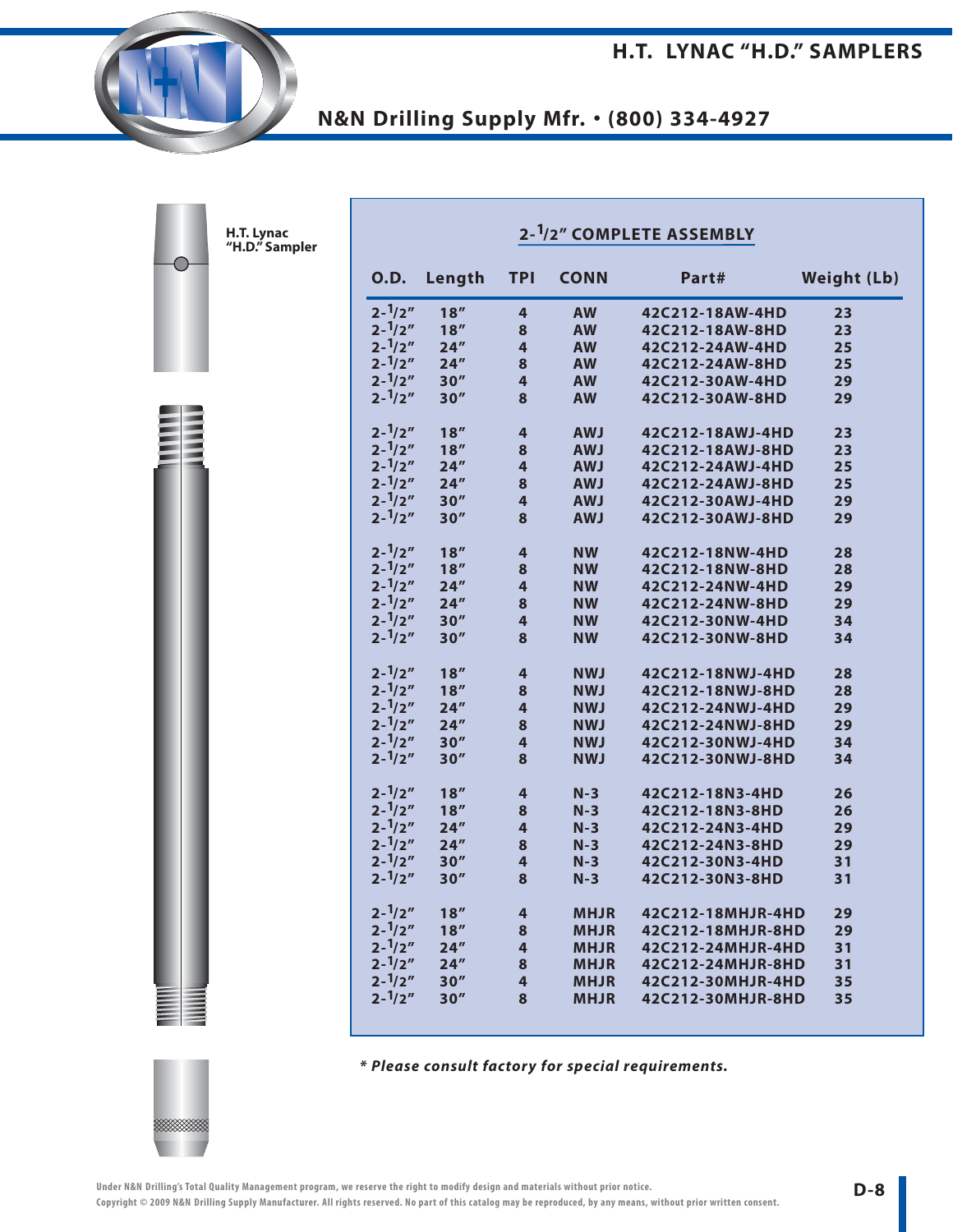| <b>3" COMPLETE ASSEMBLY</b> |                     |                         |             |                   |                    |  |  |  |  |  |
|-----------------------------|---------------------|-------------------------|-------------|-------------------|--------------------|--|--|--|--|--|
| <b>O.D.</b>                 | Length              | <b>TPI</b>              | <b>CONN</b> | Part#             | <b>Weight (Lb)</b> |  |  |  |  |  |
| 3''                         | 18''                | 4                       | <b>AW</b>   | 42C300-18AW-4HD   | 31                 |  |  |  |  |  |
| 3 <sup>''</sup>             | 18''                | 8                       | <b>AW</b>   | 42C300-18AW-8HD   | 31                 |  |  |  |  |  |
| 3''                         | 24''                | 4                       | <b>AW</b>   | 42C300-24AW-4HD   | 37                 |  |  |  |  |  |
| 3 <sup>''</sup>             | 24''                | 8                       | <b>AW</b>   | 42C300-24AW-8HD   | 37                 |  |  |  |  |  |
| 3''                         | 30''                | $\overline{\mathbf{4}}$ | <b>AW</b>   | 42C300-30AW-4HD   | 43                 |  |  |  |  |  |
| 3''                         | 30''                | 8                       | <b>AW</b>   | 42C300-30AW-8HD   | 43                 |  |  |  |  |  |
| 3''                         | 18''                | 4                       | <b>AWJ</b>  | 42C300-18AWJ-4HD  | 31                 |  |  |  |  |  |
| 3''                         | 18''                | 8                       | <b>AWJ</b>  | 42C300-18AWJ-8HD  | 31                 |  |  |  |  |  |
| 3''                         | 24''                | 4                       | <b>LWA</b>  | 42C300-24AWJ-4HD  | 37                 |  |  |  |  |  |
| 3''                         | $24^{\prime\prime}$ | 8                       | <b>AWJ</b>  | 42C300-24AWJ-8HD  | 37                 |  |  |  |  |  |
| 3''                         | 30''                | 4                       | <b>AWJ</b>  | 42C300-30AWJ-4HD  | 43                 |  |  |  |  |  |
| 3''                         | 30''                | 8                       | <b>AWJ</b>  | 42C300-30AWJ-8HD  | 43                 |  |  |  |  |  |
| 3''                         | 18''                | 4                       | <b>NW</b>   | 42C300-18NW-4HD   | 29                 |  |  |  |  |  |
| 3''                         | 18''                | 8                       | <b>NW</b>   | 42C300-18NW-8HD   | 29                 |  |  |  |  |  |
| 3''                         | 24''                | 4                       | <b>NW</b>   | 42C300-24NW-4HD   | 35                 |  |  |  |  |  |
| 3''                         | 24''                | 8                       | <b>NW</b>   | 42C300-24NW-8HD   | 35                 |  |  |  |  |  |
| 3''                         | 30''                | 4                       | <b>NW</b>   | 42C300-30NW-4HD   | 41                 |  |  |  |  |  |
| 3''                         | 30''                | 8                       | <b>NW</b>   | 42C300-30NW-8HD   | 41                 |  |  |  |  |  |
| 3''                         | 18''                | 4                       | <b>NWJ</b>  | 42C300-18NWJ-4HD  | 30                 |  |  |  |  |  |
| 3''                         | 18''                | 8                       | <b>NWJ</b>  | 42C300-18NWJ-8HD  | 30                 |  |  |  |  |  |
| 3''                         | 24''                | 4                       | <b>NWJ</b>  | 42C300-24NWJ-4HD  | 36                 |  |  |  |  |  |
| 3''                         | 24''                | 8                       | <b>NWJ</b>  | 42C300-24NWJ-8HD  | 36                 |  |  |  |  |  |
| 3''                         | 30''                | 4                       | <b>NWJ</b>  | 42C300-30NWJ-4HD  | 42                 |  |  |  |  |  |
| 3''                         | 30''                | 8                       | <b>NWJ</b>  | 42C300-30NWJ-8HD  | 42                 |  |  |  |  |  |
| 3''                         | 18''                | 4                       | $N-3$       | 42C300-18N3-4HD   | 30                 |  |  |  |  |  |
| 3''                         | 18''                | 8                       | $N-3$       | 42C300-18N3-8HD   | 30                 |  |  |  |  |  |
| 3''                         | 24''                | 4                       | $N-3$       | 42C300-24N3-4HD   | 36                 |  |  |  |  |  |
| 3''                         | 24''                | 8                       | $N-3$       | 42C300-24N3-8HD   | 36                 |  |  |  |  |  |
| 3''                         | 30''                | 4                       | $N-3$       | 42C300-30N3-4HD   | 42                 |  |  |  |  |  |
| 3''                         | 30''                | 8                       | $N-3$       | 42C300-30N3-8HD   | 42                 |  |  |  |  |  |
| 3''                         | 18''                | 4                       | <b>MHJR</b> | 42C300-18MHJR-4HD | 30                 |  |  |  |  |  |
| 3''                         | 18''                | 8                       | <b>MHJR</b> | 42C300-18MHJR-8HD | 30                 |  |  |  |  |  |
| 3''                         | 24''                | 4                       | <b>MHJR</b> | 42C300-24MHJR-4HD | 36                 |  |  |  |  |  |
| 3''                         | 24''                | 8                       | <b>MHJR</b> | 42C300-24MHJR-8HD | 36                 |  |  |  |  |  |
| 3''                         | 30''                | 4                       | <b>MHJR</b> | 42C300-30MHJR-4HD | 42                 |  |  |  |  |  |
| 3''                         | 30''                | 8                       | <b>MHJR</b> | 42C300-30MHJR-8HD | 42                 |  |  |  |  |  |

**\* Please consult factory for special requirements.**



**H.T. Lynac "H.D." Sampler**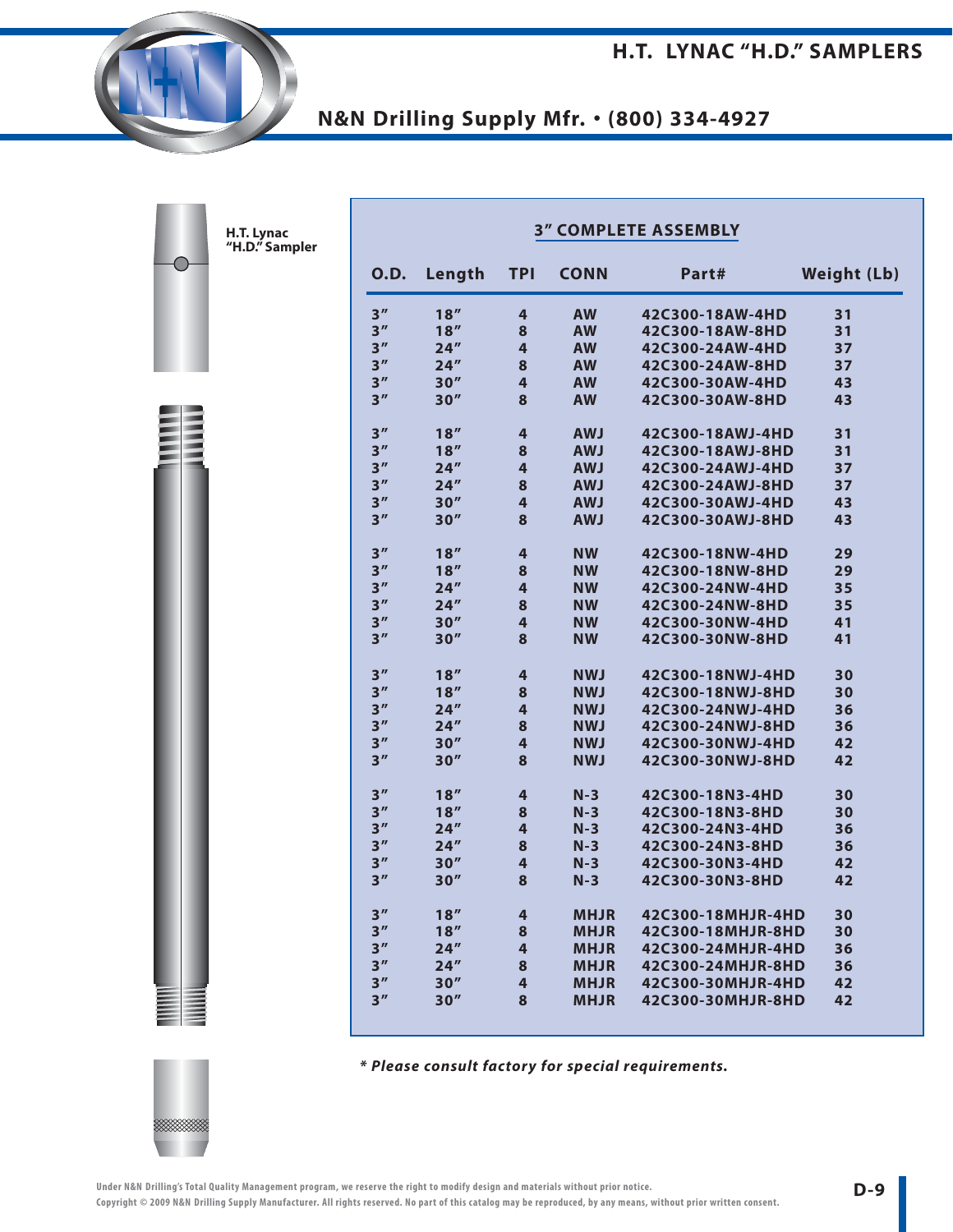**H.T. LYNAC "H.D." SAMPLERS**

**N&N Drilling Supply Mfr.** • **(800) 334-4927**

|                   |        |                |             | 3- <sup>1</sup> /2" COMPLETE ASSEMBLY |                    |
|-------------------|--------|----------------|-------------|---------------------------------------|--------------------|
| <b>O.D.</b>       | Length | <b>TPI</b>     | <b>CONN</b> | Part#                                 | <b>Weight (Lb)</b> |
| $3 - \frac{1}{2}$ | 18''   | 4              | <b>AW</b>   | 42C312-18AW-4HD                       | 43                 |
| $3 - \frac{1}{2}$ | 18''   | 8              | <b>AW</b>   | 42C312-18AW-8HD                       | 43                 |
| $3 - \frac{1}{2}$ | 24''   | 4              | <b>AW</b>   | 42C312-24AW-4HD                       | 49                 |
| $3 - \frac{1}{2}$ | 24''   | 8              | <b>AW</b>   | 42C312-24AW-8HD                       | 49                 |
| $3 - \frac{1}{2}$ | 30''   | 4              | <b>AW</b>   | 42C312-30AW-4HD                       | 55                 |
| $3 - \frac{1}{2}$ | 30''   | 8              | <b>AW</b>   | 42C312-30AW-8HD                       | 55                 |
| $3 - \frac{1}{2}$ | 18''   | 4              | <b>AWJ</b>  | 42C312-18AWJ-4HD                      | 43                 |
| $3 - \frac{1}{2}$ | 18''   | 8              | <b>AWJ</b>  | 42C312-18AWJ-8HD                      | 43                 |
| $3 - \frac{1}{2}$ | 24''   | 4              | <b>AWJ</b>  | 42C312-24AWJ-4HD                      | 49                 |
| $3 - \frac{1}{2}$ | 24''   | 8              | <b>AWJ</b>  | 42C312-24AWJ-8HD                      | 49                 |
| $3 - \frac{1}{2}$ | 30''   | 4              | <b>AWJ</b>  | 42C312-30AWJ-4HD                      | 55                 |
| $3 - \frac{1}{2}$ | 30''   | 8              | <b>AWJ</b>  | 42C312-30AWJ-8HD                      | 55                 |
| $3 - \frac{1}{2}$ | 18''   | 4              | <b>NW</b>   | 42C312-18NW-4HD                       | 41                 |
| $3 - \frac{1}{2}$ | 18''   | 8              | <b>NW</b>   | 42C312-18NW-8HD                       | 41                 |
| $3 - \frac{1}{2}$ | 24''   | $\overline{4}$ | <b>NW</b>   | 42C312-24NW-4HD                       | 47                 |
| $3 - \frac{1}{2}$ | 24''   | 8              | <b>NW</b>   | 42C312-24NW-8HD                       | 47                 |
| $3 - \frac{1}{2}$ | 30''   | 4              | <b>NW</b>   | 42C312-30NW-4HD                       | 53                 |
| $3 - \frac{1}{2}$ | 30''   | 8              | <b>NW</b>   | 42C312-30NW-8HD                       | 53                 |
| $3 - \frac{1}{2}$ | 18''   | 4              | <b>NWJ</b>  | 42C312-18NWJ-4HD                      | 42                 |
| $3 - \frac{1}{2}$ | 18''   | 8              | <b>NWJ</b>  | 42C312-18NWJ-8HD                      | 42                 |
| $3 - \frac{1}{2}$ | 24''   | $\overline{4}$ | <b>NWJ</b>  | 42C312-24NWJ-4HD                      | 48                 |
| $3 - \frac{1}{2}$ | 24''   | 8              | <b>NWJ</b>  | 42C312-24NWJ-8HD                      | 48                 |
| $3 - \frac{1}{2}$ | 30''   | 4              | <b>NWJ</b>  | 42C312-30NWJ-4HD                      | 54                 |
| $3 - \frac{1}{2}$ | 30''   | 8              | <b>NWJ</b>  | 42C312-30NWJ-8HD                      | 54                 |
| $3 - \frac{1}{2}$ | 18''   | 4              | $N-3$       | 42C312-18N3-4HD                       | 42                 |
| $3 - \frac{1}{2}$ | 18''   | 8              | $N-3$       | 42C312-18N3-8HD                       | 42                 |
| $3 - \frac{1}{2}$ | 24''   | 4              | $N-3$       | 42C312-24N3-4HD                       | 48                 |
| $3 - \frac{1}{2}$ | 24''   | 8              | $N-3$       | 42C312-24N3-8HD                       | 48                 |
| $3 - \frac{1}{2}$ | 30''   | 4              | $N-3$       | 42C312-30N3-4HD                       | 52                 |
| $3 - \frac{1}{2}$ | 30''   | 8              | $N-3$       | 42C312-30N3-8HD                       | 52                 |
| $3 - \frac{1}{2}$ | 18''   | 4              | <b>MHJR</b> | 42C312-18MHJR-4HD                     | 42                 |
| $3 - \frac{1}{2}$ | 18''   | 8              | <b>MHJR</b> | 42C312-18MHJR-8HD                     | 42                 |
| $3 - \frac{1}{2}$ | 24''   | 4              | <b>MHJR</b> | 42C312-24MHJR-4HD                     | 48                 |
| $3 - \frac{1}{2}$ | 24''   | 8              | <b>MHJR</b> | 42C312-24MHJR-8HD                     | 48                 |
| $3 - \frac{1}{2}$ | 30''   | 4              | <b>MHJR</b> | 42C312-30MHJR-4HD                     | 54                 |
| $3 - \frac{1}{2}$ | 30''   | 8              | <b>MHJR</b> | 42C312-30MHJR-8HD                     | 54                 |

**\* Please consult factory for special requirements.**



**H.T. Lynac "H.D." Sampler**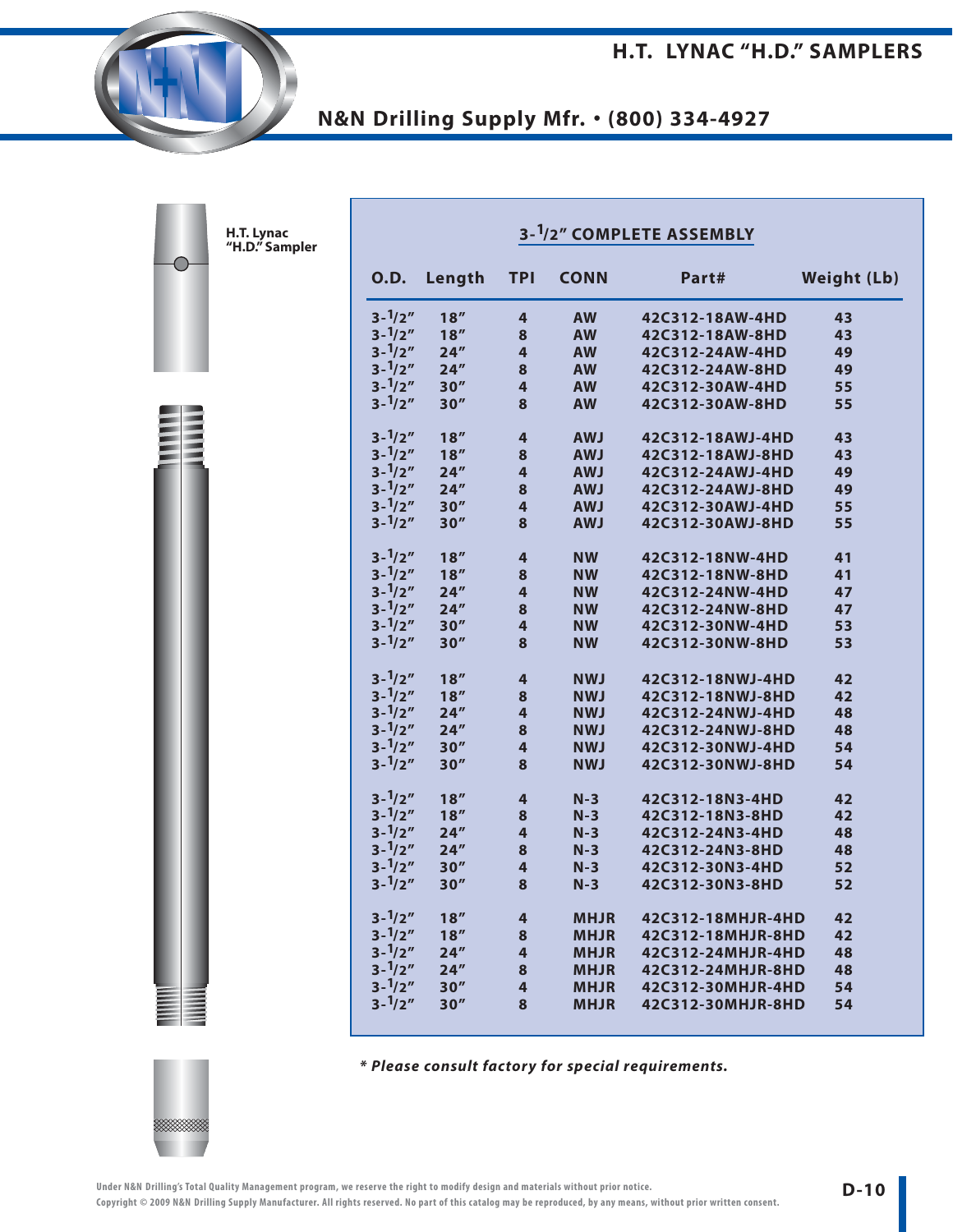| 0.D.            | Length | <b>TPI</b> | <b>CONN</b> | Part#             | <b>Weight (Lb)</b> |
|-----------------|--------|------------|-------------|-------------------|--------------------|
| 4 <sup>''</sup> | 18''   | 4          | <b>AW</b>   | 42C400-18AW-4HD   | 48                 |
| 4 <sup>''</sup> | 18''   | 8          | <b>AW</b>   | 42C400-18AW-8HD   | 48                 |
| 4 <sup>''</sup> | 24''   | 4          | <b>AW</b>   | 42C400-24AW-4HD   | 54                 |
| 4 <sup>''</sup> | 24''   | 8          | <b>AW</b>   | 42C400-24AW-8HD   | 54                 |
| 4 <sup>''</sup> | 30''   | 4          | <b>AW</b>   | 42C400-30AW-4HD   | 60                 |
| 4 <sup>''</sup> | 30''   | 8          | <b>AW</b>   | 42C400-30AW-8HD   | 60                 |
| 4 <sup>''</sup> | 18''   | 4          | <b>AWJ</b>  | 42C400-18AWJ-4HD  | 48                 |
| 4 <sup>''</sup> | 18''   | 8          | <b>AWJ</b>  | 42C400-18AWJ-8HD  | 48                 |
| 4 <sup>''</sup> | 24''   | 4          | <b>LWA</b>  | 42C400-24AWJ-4HD  | 54                 |
| 4 <sup>''</sup> | 24''   | 8          | <b>LWA</b>  | 42C400-24AWJ-8HD  | 54                 |
| 4 <sup>''</sup> | 30''   | 4          | <b>LWA</b>  | 42C400-30AWJ-4HD  | 60                 |
| 4 <sup>''</sup> | 30''   | 8          | <b>LWA</b>  | 42C400-30AWJ-8HD  | 60                 |
| 4 <sup>''</sup> | 18''   | 4          | <b>NW</b>   | 42C400-18NW-4HD   | 46                 |
| 4 <sup>''</sup> | 18''   | 8          | <b>NW</b>   | 42C400-18NW-8HD   | 46                 |
| 4 <sup>''</sup> | 24''   | 4          | <b>NW</b>   | 42C400-24NW-4HD   | 52                 |
| 4 <sup>''</sup> | 24''   | 8          | <b>NW</b>   | 42C400-24NW-8HD   | 52                 |
| 4 <sup>''</sup> | 30''   | 4          | <b>NW</b>   | 42C400-30NW-4HD   | 58                 |
| 4 <sup>''</sup> | 30''   | 8          | <b>NW</b>   | 42C400-30NW-8HD   | 58                 |
| 4 <sup>''</sup> | 18''   | 4          | <b>NWJ</b>  | 42C400-18NWJ-4HD  | 47                 |
| 4 <sup>''</sup> | 18''   | 8          | <b>NWJ</b>  | 42C400-18NWJ-8HD  | 47                 |
| 4 <sup>''</sup> | 24''   | 4          | <b>NWJ</b>  | 42C400-24NWJ-4HD  | 53                 |
| 4 <sup>''</sup> | 24''   | 8          | <b>NWJ</b>  | 42C400-24NWJ-8HD  | 53                 |
| 4 <sup>''</sup> | 30''   | 4          | <b>NWJ</b>  | 42C400-30NWJ-4HD  | 59                 |
| 4 <sup>''</sup> | 30''   | 8          | <b>NWJ</b>  | 42C400-30NWJ-8HD  | 59                 |
| 4 <sup>''</sup> | 18''   | 4          | $N-3$       | 42C400-18N3-4HD   | 47                 |
| 4 <sup>''</sup> | 18''   | 8          | $N-3$       | 42C400-18N3-8HD   | 47                 |
| 4 <sup>''</sup> | 24''   | 4          | $N-3$       | 42C400-24N3-4HD   | 53                 |
| 4 <sup>''</sup> | 24''   | 8          | $N-3$       | 42C500-24N3-8HD   | 53                 |
| 4 <sup>''</sup> | 30''   | 4          | $N-3$       | 42C400-30N3-4HD   | 59                 |
| 4 <sup>''</sup> | 30''   | 8          | $N-3$       | 42C400-30N3-8HD   | 59                 |
| 4 <sup>''</sup> | 18''   | 4          | <b>MHJR</b> | 42C400-18MHJR-4HD | 47                 |
| 4 <sup>''</sup> | 18''   | 8          | <b>MHJR</b> | 42C400-18MHJR-8HD | 47                 |
| 4 <sup>''</sup> | 24"    | 4          | <b>MHJR</b> | 42C400-24MHJR-4HD | 53                 |
| 4 <sup>''</sup> | 24''   | 8          | <b>MHJR</b> | 42C400-24MHJR-8HD | 53                 |
| 4 <sup>''</sup> | 30''   | 4          | <b>MHJR</b> | 42C400-30MHJR-4HD | 59                 |
| 4 <sup>''</sup> | 30''   | 8          | <b>MHJR</b> | 42C400-30MHJR-8HD | 59                 |

**\* Please consult factory for special requirements.**



**H.T. Lynac "H.D." Sampler**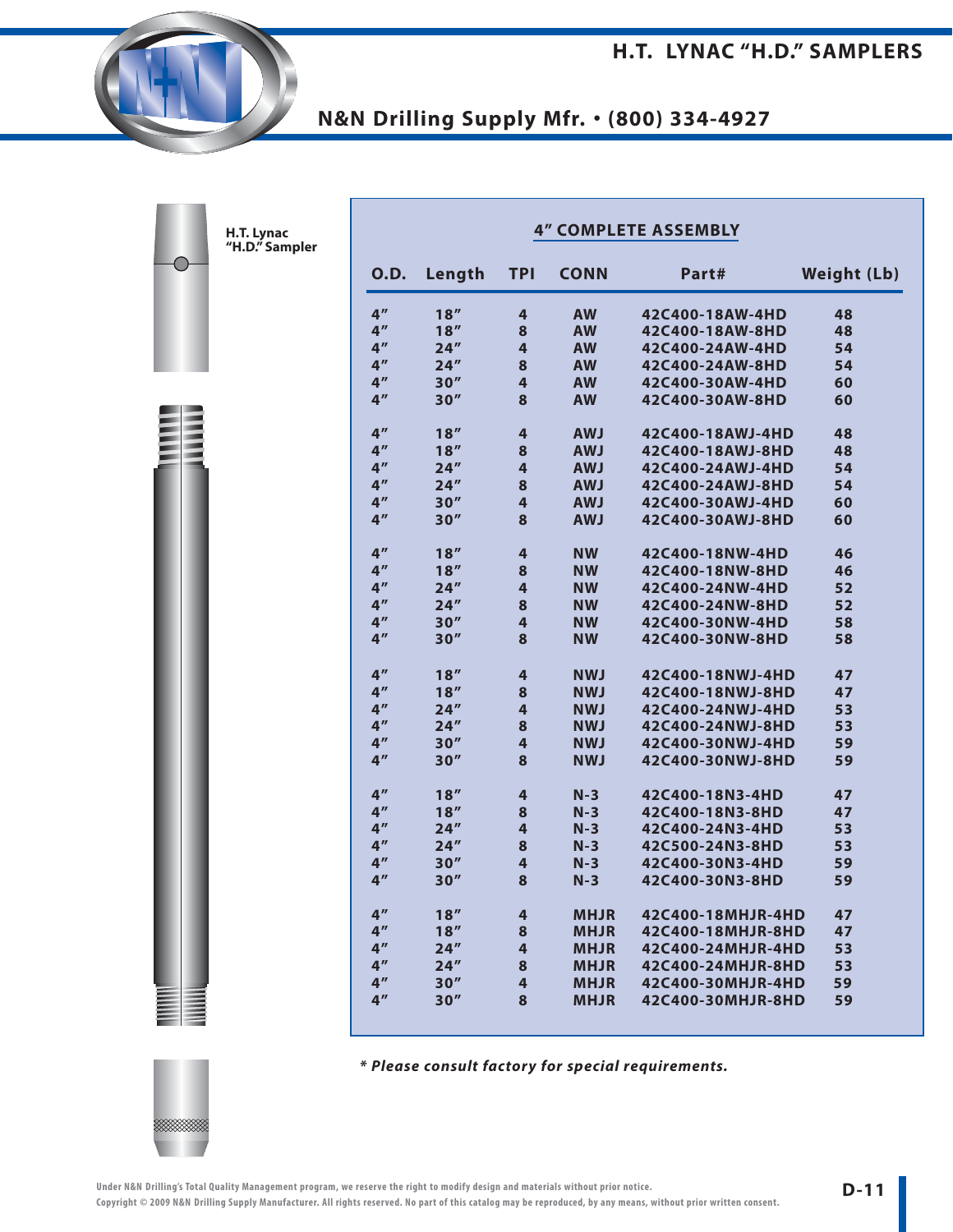

| 0.D.              | Length | <b>TPI</b>              | Part#         | <b>Weight (Lb)</b> |
|-------------------|--------|-------------------------|---------------|--------------------|
| 2 <sup>n</sup>    | 18''   | 4                       | 42B200-18-4HD | 9                  |
| 2 <sup>n</sup>    | 18''   | 8                       | 42B200-18-8HD | 9                  |
| 2 <sup>n</sup>    | 24''   | $\overline{\mathbf{4}}$ | 42B200-24-4HD | 12                 |
| 2 <sup>''</sup>   | 24''   | 8                       | 42B200-24-8HD | 12                 |
| 2 <sup>n</sup>    | 30''   | $\overline{\mathbf{4}}$ | 42B200-30-4HD | 14                 |
| 2 <sup>n</sup>    | 30''   | 8                       | 42B200-30-8HD | 14                 |
| $2 - \frac{1}{2}$ | 18''   | $\overline{\mathbf{4}}$ | 42B212-18-4HD | 12                 |
| $2 - \frac{1}{2}$ | 18''   | 8                       | 42B212-18-8HD | 12                 |
| $2 - \frac{1}{2}$ | 24''   | $\overline{\mathbf{4}}$ | 42B212-24-4HD | 16                 |
| $2 - \frac{1}{2}$ | 24''   | 8                       | 42B212-24-8HD | 16                 |
| $2 - \frac{1}{2}$ | 30''   | $\overline{\mathbf{4}}$ | 42B212-30-4HD | 19                 |
| $2 - \frac{1}{2}$ | 30''   | 8                       | 42B212-30-8HD | 19                 |
| 3''               | 18''   | $\overline{\mathbf{4}}$ | 42B300-18-4HD | 16                 |
| 3''               | 18''   | 8                       | 42B300-18-8HD | 16                 |
| 3''               | 24''   | 4                       | 42B300-24-4HD | 20                 |
| 3''               | 24''   | 8                       | 42B300-24-8HD | 20                 |
| 3''               | 30''   | 4                       | 42B300-30-4HD | 25                 |
| 3''               | 30''   | 8                       | 42B300-30-8HD | 25                 |
| $3 - \frac{1}{2}$ | 18''   | $\overline{\mathbf{4}}$ | 42B312-18-4HD | 21                 |
| $3 - \frac{1}{2}$ | 18''   | 8                       | 42B312-18-8HD | 21                 |
| $3 - \frac{1}{2}$ | 24''   | 4                       | 42B312-24-4HD | 27                 |
| $3 - \frac{1}{2}$ | 24''   | 8                       | 42B312-24-8HD | 27                 |
| $3 - \frac{1}{2}$ | 30''   | $\overline{\mathbf{4}}$ | 42B312-30-4HD | 32                 |
| $3 - \frac{1}{2}$ | 30''   | 8                       | 42B312-30-8HD | 32                 |
| 4 <sup>''</sup>   | 18''   | $\overline{\mathbf{4}}$ | 42B400-18-4HD | 25                 |
| 4 <sup>''</sup>   | 18''   | 8                       | 42B400-18-8HD | 25                 |
| 4 <sup>''</sup>   | 24''   | 4                       | 42B400-24-4HD | 32                 |
| 4 <sup>''</sup>   | 24''   | 8                       | 42B400-24-8HD | 32                 |
| 4 <sup>''</sup>   | 30''   | $\overline{\mathbf{4}}$ | 42B400-30-4HD | 38                 |
| 4 <sup>''</sup>   | 30''   | 8                       | 42B400-30-8HD | 38                 |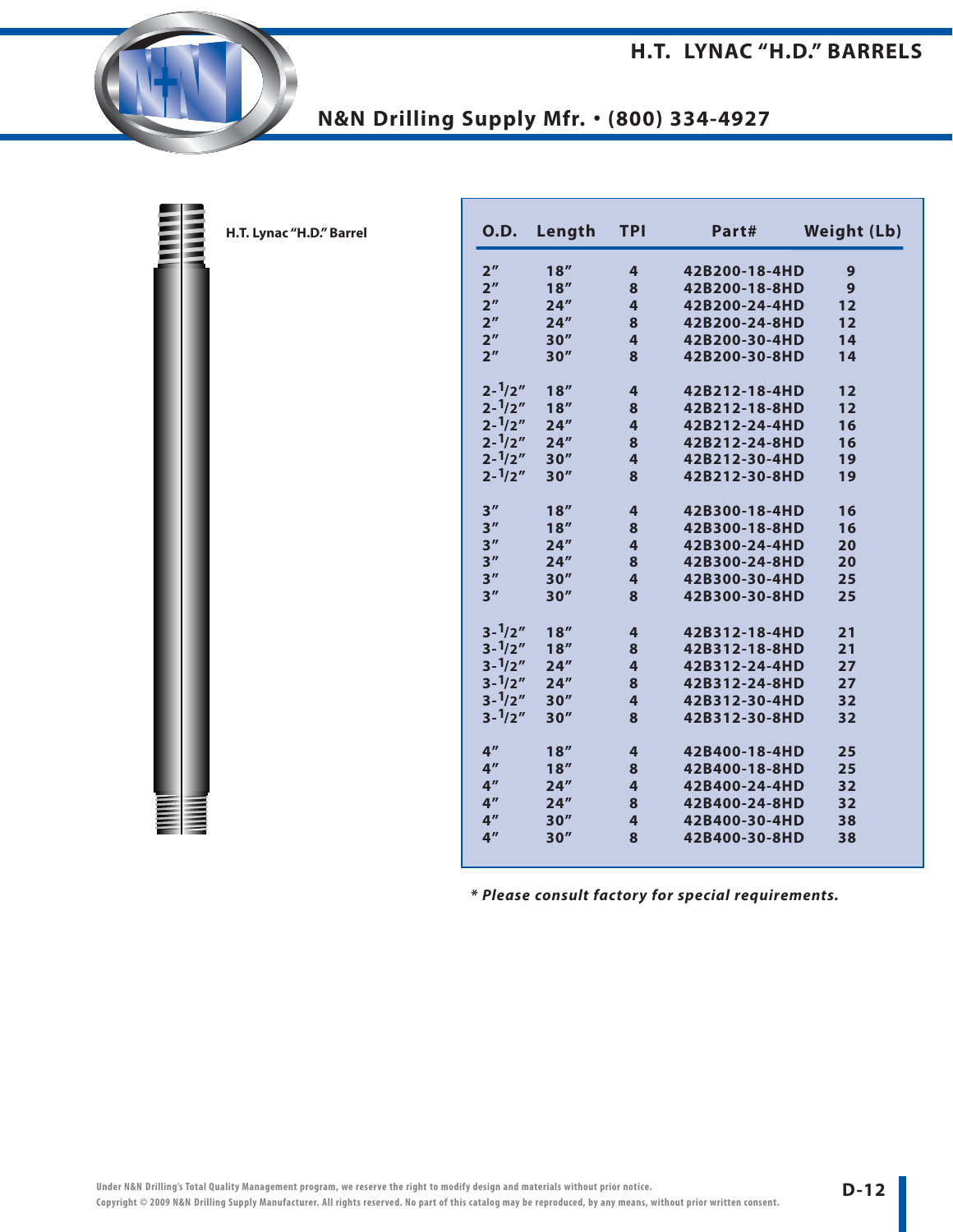

**Lynac Head Assembly**

| <b>O.D.</b>       | <b>Connection</b> | Part#              | <b>Weight (Lb)</b> |
|-------------------|-------------------|--------------------|--------------------|
| 2 <sup>''</sup>   | <b>AW</b>         | 42H200-AW          | 3                  |
| 2 <sup>n</sup>    | <b>AWJ</b>        | 42H200-AWJ         | 3                  |
| 2 <sup>n</sup>    | <b>NW</b>         | 42H200-NW          | $\overline{7}$     |
| 2 <sup>n</sup>    | <b>NWJ</b>        | 42H200-NWJ         | $\overline{7}$     |
| 2 <sup>n</sup>    | $N-3$             | 42H200-N3          | $\overline{7}$     |
| 2 <sup>n</sup>    | <b>MHJR</b>       | <b>42H200-MHJR</b> | 9                  |
| $2 - \frac{1}{2}$ | <b>AW</b>         | 42H212-AW          | $\overline{7}$     |
| $2 - \frac{1}{2}$ | <b>AWJ</b>        | 42H212-AWJ         | $\overline{7}$     |
| $2 - \frac{1}{2}$ | <b>NW</b>         | 42H212-NW          | 8                  |
| $2 - \frac{1}{2}$ | <b>NWJ</b>        | 42H212-NWJ         | 8                  |
| $2 - \frac{1}{2}$ | $N-3$             | 42H212-N3          | 8                  |
| $2 - \frac{1}{2}$ | <b>MHJR</b>       | 42H212-MHJR        | 10                 |
| 3''               | <b>AW</b>         | 42H300-AW          | 12                 |
| 3 <sup>''</sup>   | <b>AWJ</b>        | 42H300-AWJ         | 12                 |
| 3 <sup>''</sup>   | <b>NW</b>         | 42H300-NW          | 12                 |
| 3 <sup>''</sup>   | <b>NWJ</b>        | 42H300-NWJ         | 12                 |
| 3 <sup>''</sup>   | $N-3$             | 42H300-N3          | 12                 |
| 3 <sup>''</sup>   | <b>MHJR</b>       | 42H300-MHJR        | 12                 |
| $3 - \frac{1}{2}$ | <b>AW</b>         | 42H312-AW          | 18                 |
| $3 - \frac{1}{2}$ | <b>AWJ</b>        | 42H312-AWJ         | 18                 |
| $3 - \frac{1}{2}$ | <b>NW</b>         | 42H312-NW          | 18                 |
| $3 - \frac{1}{2}$ | <b>NWJ</b>        | 42H312-NWJ         | 18                 |
| $3 - \frac{1}{2}$ | $N-3$             | 42H312-N3          | 18                 |
| $3 - \frac{1}{2}$ | <b>MHJR</b>       | 42H312-MHJR        | 18                 |
| 4 <sup>''</sup>   | <b>AW</b>         | 42H400-AW          | 22                 |
| 4 <sup>''</sup>   | <b>AWJ</b>        | 42H400-AWJ         | 22                 |
| 4 <sup>''</sup>   | <b>NW</b>         | 42H400-NW          | 22                 |
| 4 <sup>''</sup>   | <b>NWJ</b>        | 42H400-NWJ         | 22                 |
| 4 <sup>''</sup>   | $N-3$             | 42H400-N3          | 22                 |
| 4 <sup>''</sup>   | <b>MHJR</b>       | 42H400-MHJR        | 22                 |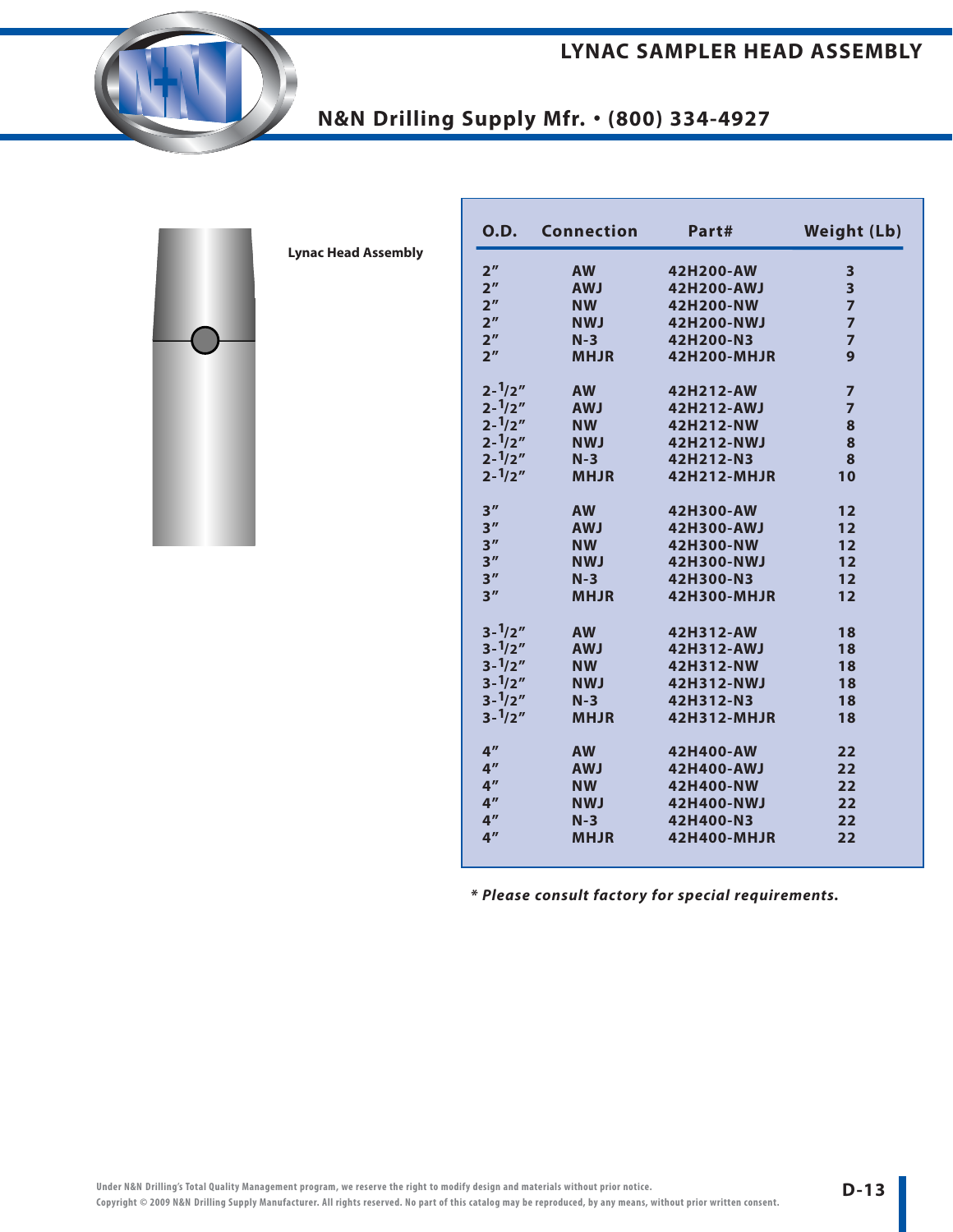

| ⋙⋙ |  |
|----|--|
|    |  |
|    |  |

#### **H.T. SHOE / BLUNT**

| 0.D.              | <b>TPI</b> | Part#    | <b>Weight (Lb)</b> |  |  |  |
|-------------------|------------|----------|--------------------|--|--|--|
| $1 - \frac{1}{2}$ | 8          | 40B112-8 | 0.7                |  |  |  |
| $1 - \frac{3}{4}$ | 8          | 40B134-8 | 0.8                |  |  |  |
| 2 <sup>n</sup>    | 4          | 40B200-4 | 1.0                |  |  |  |
| 2 <sup>n</sup>    | 8          | 40B200-8 | 1.0                |  |  |  |
| $2 - \frac{1}{2}$ | 4          | 40B212-4 | 1.2                |  |  |  |
| $2 - \frac{1}{2}$ | 8          | 40B212-8 | 1.2                |  |  |  |
| 3''               | 4          | 40B300-4 | 1.5                |  |  |  |
| 3''               | 8          | 40B300-8 | 1.5                |  |  |  |
| $3 - \frac{1}{2}$ | 4          | 40B312-4 | 1.9                |  |  |  |
| $3 - \frac{1}{2}$ | 8          | 40B312-8 | 1.9                |  |  |  |
| 4 <sup>''</sup>   | 4          | 40B400-4 | 2.7                |  |  |  |
| 4 <sup>''</sup>   | 8          | 40B400-8 | 2.7                |  |  |  |
| $4 - \frac{1}{2}$ | 4          | 40B412-4 | 3.2                |  |  |  |
| $4 - \frac{1}{2}$ | 8          | 40B412-8 | 3.2                |  |  |  |

| 0.D.              | TPI | Part#    | Weight (Lb) |
|-------------------|-----|----------|-------------|
| $1 - \frac{1}{2}$ | 8   | 40S112-8 | 0.7         |
| $1 - \frac{3}{4}$ | 8   | 40S134-8 | 0.8         |
| 2 <sup>n</sup>    | 4   | 40S200-4 | 1.0         |
| 2 <sup>n</sup>    | 8   | 40S200-8 | 1.0         |
| $2 - \frac{1}{2}$ | 4   | 40S212-4 | 1.2         |
| $2 - \frac{1}{2}$ | 8   | 40S212-8 | 1.2         |
| 3''               | 4   | 40S300-4 | 1.5         |
| 3''               | 8   | 40S300-8 | 1.5         |
| $3 - \frac{1}{2}$ | 4   | 40S312-4 | 1.9         |
| $3 - \frac{1}{2}$ | 8   | 40S312-8 | 1.9         |
| 4 <sup>''</sup>   | 4   | 40S400-4 | 2.7         |
| 4 <sup>''</sup>   | 8   | 40S400-8 | 2.7         |
| $4 - \frac{1}{2}$ | 4   | 40S412-4 | 3.2         |
| $4 - \frac{1}{2}$ | 8   | 40S412-8 | 3.2         |

**\* NOTE: Shoes fit Lynac, Lynac "H.D.", N&N Lynac, Standard and California Modified Samplers.**

**\* Please consult factory for special requirements.**

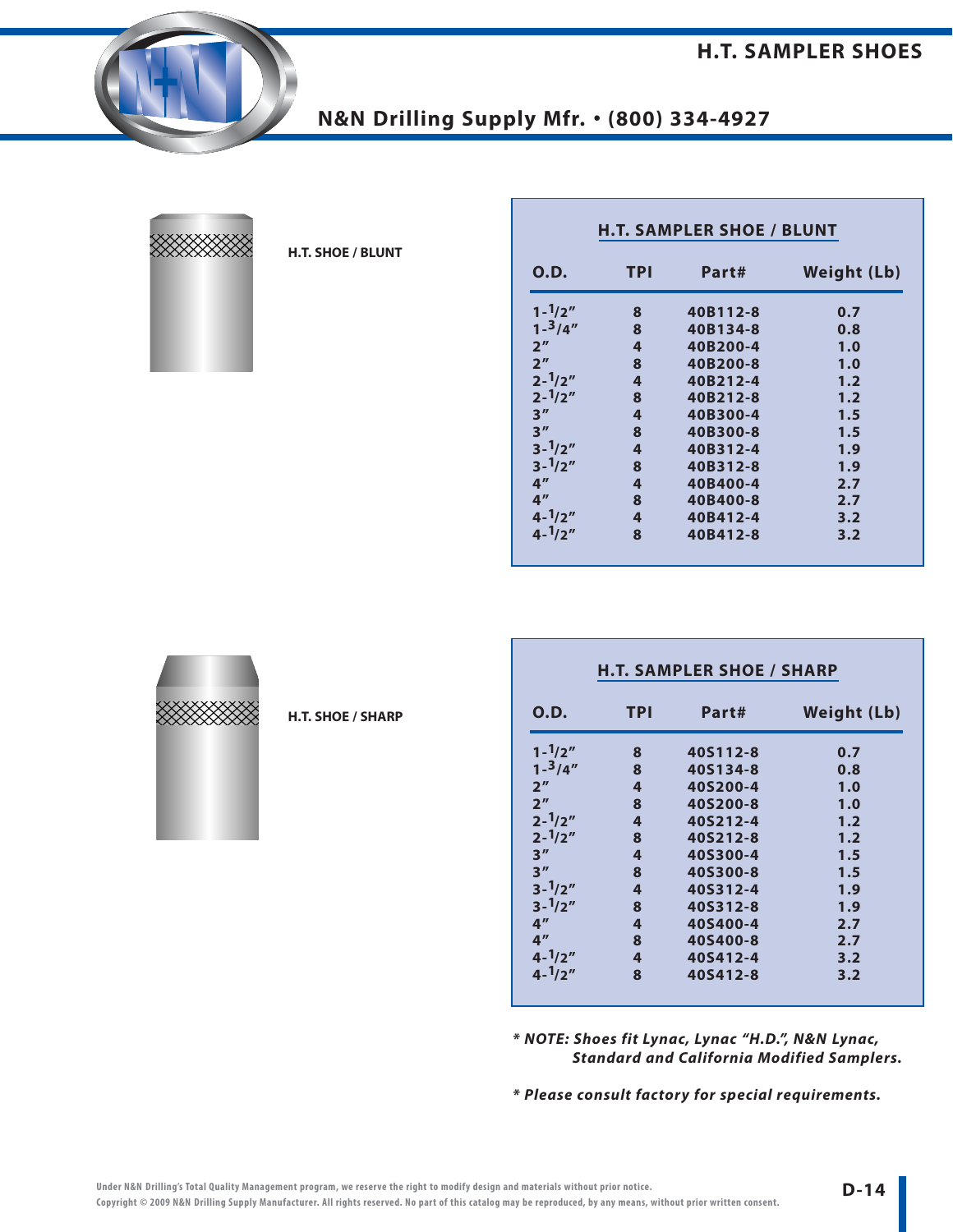#### **N&N LYNAC SAMPLERS (COMPLETE)**

**N&N Drilling Supply Mfr.** • **(800) 334-4927**

|    | <b>N&amp;N Lynac Sampler</b> | <b>O.D.</b>     | I.D.              | Length | <b>TPI</b>              | <b>CONN</b> | Part#           | <b>Weight (Lb)</b> |
|----|------------------------------|-----------------|-------------------|--------|-------------------------|-------------|-----------------|--------------------|
| -0 |                              | 2 <sup>n</sup>  | $1 - \frac{3}{8}$ | 18''   | 4                       | <b>AW</b>   | 43C200-18AW-4   | 14                 |
|    |                              | 2 <sup>n</sup>  | $1 - \frac{3}{8}$ | 18''   | $\bf8$                  | <b>AW</b>   | 43C200-18AW-8   | 14                 |
|    |                              | 2 <sup>''</sup> | $1 - \frac{3}{8}$ | 24''   | $\overline{\mathbf{4}}$ | <b>AW</b>   | 43C200-24AW-4   | 16                 |
|    |                              | 2 <sup>n</sup>  | $1 - \frac{3}{8}$ | 24''   | ${\bf 8}$               | <b>AW</b>   | 43C200-24AW-8   | 16                 |
|    |                              | 2 <sup>n</sup>  | $1 - \frac{3}{8}$ | 30''   | $\overline{\mathbf{4}}$ | <b>AW</b>   | 43C200-30AW-4   | 20                 |
|    |                              | 2 <sup>n</sup>  | $1 - \frac{3}{8}$ | 30''   | $\bf{8}$                | <b>AW</b>   | 43C200-30AW-8   | 20                 |
|    |                              | 2 <sup>n</sup>  | $1 - \frac{3}{8}$ | 18''   | $\overline{\mathbf{r}}$ | <b>AWJ</b>  | 43C200-18AWJ-4  | 14                 |
|    |                              | 2 <sup>n</sup>  | $1 - \frac{3}{8}$ | 18''   | $\bf{8}$                | <b>AWJ</b>  | 43C200-18AWJ-8  | 14                 |
|    |                              | 2 <sup>n</sup>  | $1 - \frac{3}{8}$ | 24''   | $\overline{\mathbf{4}}$ | <b>AWJ</b>  | 43C200-24AWJ-4  | 16                 |
|    |                              | 2 <sup>n</sup>  | $1 - \frac{3}{8}$ | 24''   | $\bf8$                  | <b>AWJ</b>  | 43C200-24AWJ-8  | 16                 |
|    |                              | 2 <sup>n</sup>  | $1 - \frac{3}{8}$ | 30''   | $\overline{\mathbf{r}}$ | <b>AWJ</b>  | 43C200-30AWJ-4  | 20                 |
|    |                              | 2 <sup>n</sup>  | $1 - \frac{3}{8}$ | 30''   | 8                       | <b>AWJ</b>  | 43C200-30AWJ-8  | 20                 |
|    |                              | 2 <sup>n</sup>  | $1 - \frac{3}{8}$ | 18''   | $\overline{\mathbf{4}}$ | <b>NW</b>   | 43C200-18NW-4   | 19                 |
|    |                              | 2 <sup>n</sup>  | $1 - \frac{3}{8}$ | 18''   | ${\bf 8}$               | <b>NW</b>   | 43C200-18NW-8   | 19                 |
|    |                              | 2 <sup>n</sup>  | $1 - \frac{3}{8}$ | 24''   | $\overline{\mathbf{4}}$ | <b>NW</b>   | 43C200-24NW-4   | 20                 |
|    |                              | 2 <sup>n</sup>  | $1 - \frac{3}{8}$ | 24''   | $\bf{8}$                | <b>NW</b>   | 43C200-24NW-8   | 20                 |
|    |                              | 2 <sup>n</sup>  | $1 - \frac{3}{8}$ | 30''   | 4                       | <b>NW</b>   | 43C200-30NW-4   | 26                 |
|    |                              | 2 <sup>n</sup>  | $1 - \frac{3}{8}$ | 30''   | 8                       | <b>NW</b>   | 43C200-30NW-8   | 26                 |
|    |                              | 2 <sup>n</sup>  | $1 - \frac{3}{8}$ | 18''   | $\overline{\mathbf{4}}$ | <b>NWJ</b>  | 43C200-18NWJ-4  | 19                 |
|    |                              | 2 <sup>n</sup>  | $1 - \frac{3}{8}$ | 18''   | $\bf{8}$                | <b>NWJ</b>  | 43C200-18NWJ-8  | 19                 |
|    |                              | 2 <sup>n</sup>  | $1 - \frac{3}{8}$ | 24''   | $\overline{\mathbf{r}}$ | <b>NWJ</b>  | 43C200-24NWJ-4  | 20                 |
|    |                              | 2 <sup>n</sup>  | $1 - \frac{3}{8}$ | 24''   | ${\bf 8}$               | <b>NWJ</b>  | 43C200-24NWJ-8  | 20                 |
|    |                              | 2 <sup>n</sup>  | $1 - \frac{3}{8}$ | 30''   | $\overline{\mathbf{4}}$ | <b>NWJ</b>  | 43C200-30NWJ-4  | 26                 |
|    |                              | 2 <sup>n</sup>  | $1 - \frac{3}{8}$ | 30''   | $\bf{8}$                | <b>NWJ</b>  | 43C200-30NWJ-8  | 26                 |
|    |                              | 2 <sup>n</sup>  | $1 - \frac{3}{8}$ | 18''   | $\overline{\mathbf{r}}$ | $N-3$       | 43C200-18N3-4   | 17                 |
|    |                              | 2 <sup>n</sup>  | $1 - \frac{3}{8}$ | 18''   | 8                       | $N-3$       | 43C200-18N3-8   | 17                 |
|    |                              | 2 <sup>n</sup>  | $1 - \frac{3}{8}$ | 24''   | 4                       | $N-3$       | 43C200-24N3-4   | 20                 |
|    |                              | 2 <sup>n</sup>  | $1 - \frac{3}{8}$ | 24''   | $\bf{8}$                | $N-3$       | 43C200-24N3-8   | 20                 |
|    |                              | 2 <sup>n</sup>  | $1 - \frac{3}{8}$ | 30''   | $\overline{\mathbf{r}}$ | $N-3$       | 43C200-30N3-4   | 23                 |
|    |                              | 2 <sup>n</sup>  | $1 - \frac{3}{8}$ | 30''   | 8                       | $N-3$       | 43C200-30N3-8   | 23                 |
|    |                              | 2 <sup>n</sup>  | $1 - \frac{3}{8}$ | 18''   | $\overline{\mathbf{4}}$ | <b>MHJR</b> | 43C200-18MHJR-4 | 20                 |
|    |                              | 2 <sup>n</sup>  | $1 - \frac{3}{8}$ | 18''   | ${\bf 8}$               | <b>MHJR</b> | 43C200-18MHJR-8 | 20                 |
|    |                              | 2 <sup>n</sup>  | $1 - \frac{3}{8}$ | 24''   | $\overline{\mathbf{r}}$ | <b>MHJR</b> | 43C200-24MHJR-4 | 22                 |
|    |                              | 2 <sup>n</sup>  | $1 - \frac{3}{8}$ | 24''   | $\bf{8}$                | <b>MHJR</b> | 43C200-24MHJR-8 | 22                 |
|    |                              | 2 <sup>n</sup>  | $1 - \frac{3}{8}$ | 30''   | $\overline{\mathbf{4}}$ | <b>MHJR</b> | 43C200-30MHJR-4 | 27                 |
|    |                              | 2 <sup>n</sup>  | $1 - \frac{3}{8}$ | 30''   | 8                       | <b>MHJR</b> | 43C200-30MHJR-8 | 27                 |

**\* NOTE: N&N Lynac will not accept liner.**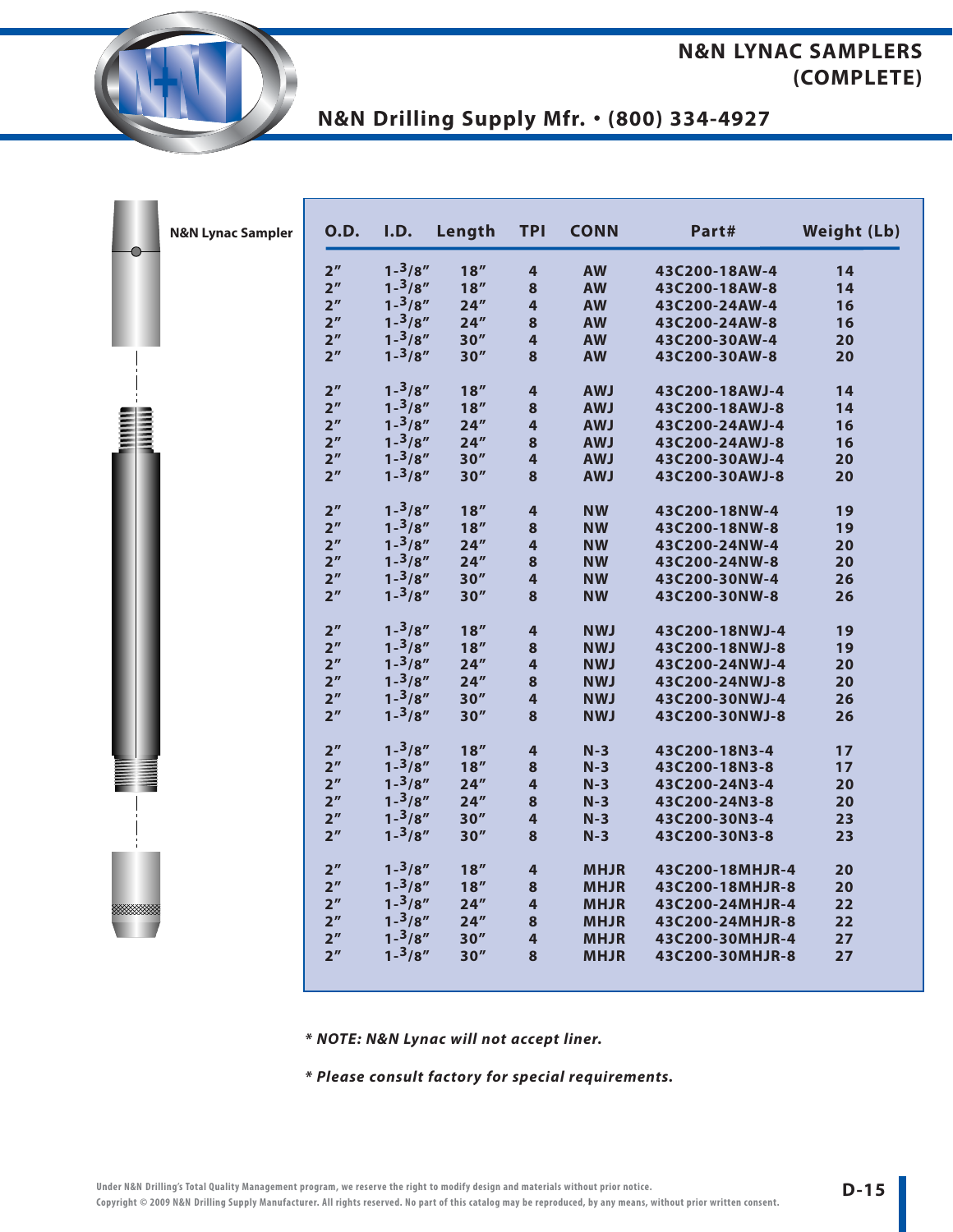#### **N&N LYNAC SAMPLER COMPONENTS**

**N&N Drilling Supply Mfr.** • **(800) 334-4927**

| <b>N&amp;N LYNAC BARREL</b> |
|-----------------------------|
|                             |
|                             |

| <b>N&amp;N LYNAC BARREL</b> |                   |        |                |               |                    |  |
|-----------------------------|-------------------|--------|----------------|---------------|--------------------|--|
| 0.D.                        | I.D.              | Length | TPI            | Part#         | <b>Weight (Lb)</b> |  |
| 2 <sup>''</sup>             | $1 - \frac{3}{8}$ | 18''   | 4              | 42B200-18-4NN | 11                 |  |
| 2 <sup>n</sup>              | $1 - \frac{3}{8}$ | 18''   | 8              | 42B200-18-8NN | 11                 |  |
| 2 <sup>n</sup>              | $1 - \frac{3}{8}$ | 24''   | $\overline{4}$ | 42B200-24-4NN | 14                 |  |
| 2 <sup>n</sup>              | $1 - \frac{3}{8}$ | 24''   | 8              | 42B200-24-8NN | 14                 |  |
| 2 <sup>n</sup>              | $1 - \frac{3}{8}$ | 30''   | 4              | 42B200-30-4NN | 17                 |  |
| 2 <sup>n</sup>              | $1 - \frac{3}{8}$ | 30''   | 8              | 42B200-30-8NN | 17                 |  |

| <b>LYNAC HEAD ASSEMBLY</b> |                   |             |                    |  |  |
|----------------------------|-------------------|-------------|--------------------|--|--|
| 0.D.                       | <b>Connection</b> | Part#       | <b>Weight (Lb)</b> |  |  |
| 2 <sup>''</sup>            | <b>AW</b>         | 42H200-AW   | 3                  |  |  |
| 2 <sup>n</sup>             | <b>AWJ</b>        | 42H200-AWJ  | 3                  |  |  |
| 2 <sup>''</sup>            | <b>NW</b>         | 42H200-NW   | 7                  |  |  |
| 2 <sup>''</sup>            | <b>NWJ</b>        | 42H200-NWJ  | 7                  |  |  |
| 2 <sup>''</sup>            | $N-3$             | 42H200-N3   | 7                  |  |  |
| 2 <sup>''</sup>            | <b>MHJR</b>       | 42H200-MHJR | 9                  |  |  |

| ⋙<br>⋙ | ◇ |
|--------|---|
|        |   |
|        |   |
|        |   |

**H.T. Sampler Shoe**

**Lynac Head Assembly**

| <b>H.T. SAMPLER SHOE</b> |            |          |                    |  |  |  |
|--------------------------|------------|----------|--------------------|--|--|--|
| <b>O.D.</b>              | <b>TPI</b> | Part#    | <b>Weight (Lb)</b> |  |  |  |
| 2 <sup>n</sup>           | 4          | 40B200-4 |                    |  |  |  |
| 2 <sup>n</sup>           | 8          | 40B200-8 |                    |  |  |  |
| 2 <sup>n</sup>           | 4          | 40S200-4 |                    |  |  |  |
| 2 <sup>''</sup>          | 8          | 40S200-8 |                    |  |  |  |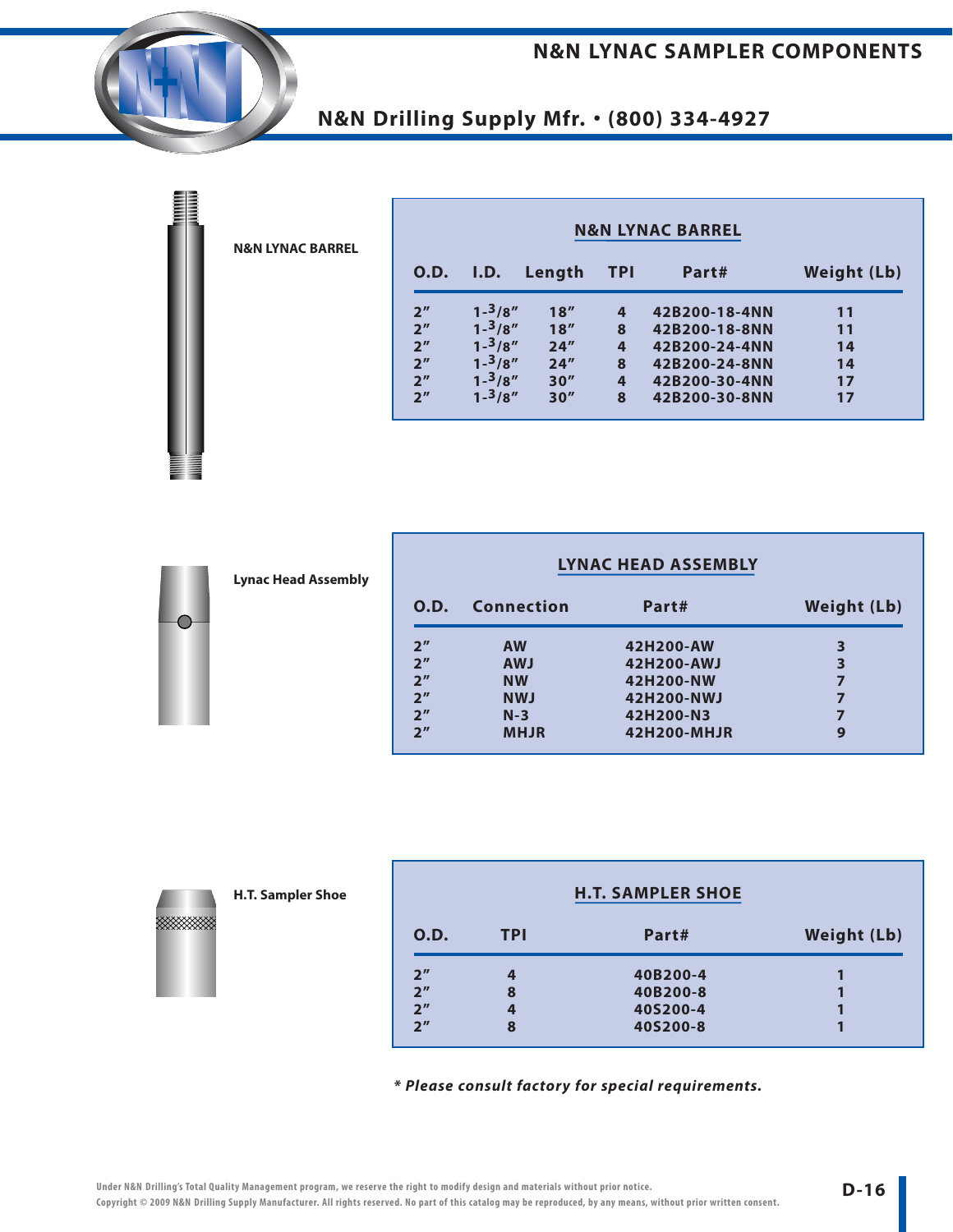

 $\bullet$ 

**Standard Sampler Assembly**

# **N&N Drilling Supply Mfr.** • **(800) 334-4927**

| 1- <sup>1</sup> /2" COMPLETE ASSEMBLY |        |            |             |                |                    |  |  |  |  |
|---------------------------------------|--------|------------|-------------|----------------|--------------------|--|--|--|--|
| 0.D.                                  | Length | <b>TPI</b> | <b>CONN</b> | Part#          | <b>Weight (Lb)</b> |  |  |  |  |
| $1 - \frac{1}{2}$                     | 18''   | 8          | <b>AW</b>   | 41C112-18AW-8  | 8                  |  |  |  |  |
| $1 - \frac{1}{2}$                     | 24''   | 8          | <b>AW</b>   | 41C112-24AW-8  | 9                  |  |  |  |  |
| $1 - \frac{1}{2}$                     | 30''   | 8          | <b>AW</b>   | 41C112-30AW-8  | 11                 |  |  |  |  |
| $1 - \frac{1}{2}$                     | 18''   | 8          | <b>AWJ</b>  | 41C112-18AWJ-8 | 8                  |  |  |  |  |
| $1 - \frac{1}{2}$                     | 24''   | 8          | <b>AWJ</b>  | 41C112-24AWJ-8 | 9                  |  |  |  |  |
| $1 - \frac{1}{2}$                     | 30''   | 8          | <b>AWJ</b>  | 41C112-30AWJ-8 | 11                 |  |  |  |  |

| 1-3/4" COMPLETE ASSEMBLY |        |            |             |                |                    |  |  |  |  |
|--------------------------|--------|------------|-------------|----------------|--------------------|--|--|--|--|
| 0.D.                     | Length | <b>TPI</b> | <b>CONN</b> | Part#          | <b>Weight (Lb)</b> |  |  |  |  |
| $1 - \frac{3}{4}$        | 18''   | 8          | <b>AW</b>   | 41C134-18AW-8  | 9                  |  |  |  |  |
| $1 - \frac{3}{4}$        | 24''   | 8          | <b>AW</b>   | 41C134-24AW-8  | 11                 |  |  |  |  |
| $1 - \frac{3}{4}$        | 30''   | 8          | <b>AW</b>   | 41C134-30AW-8  | 13                 |  |  |  |  |
| $1 - \frac{3}{4}$        | 18''   | 8          | <b>AWJ</b>  | 41C134-18AWJ-8 | 9                  |  |  |  |  |
| $1 - \frac{3}{4}$        | 24''   | 8          | <b>AWJ</b>  | 41C134-24AWJ-8 | 11                 |  |  |  |  |
| $1 - \frac{3}{4}$        | 30''   | 8          | <b>AWJ</b>  | 41C134-30AWJ-8 | 13                 |  |  |  |  |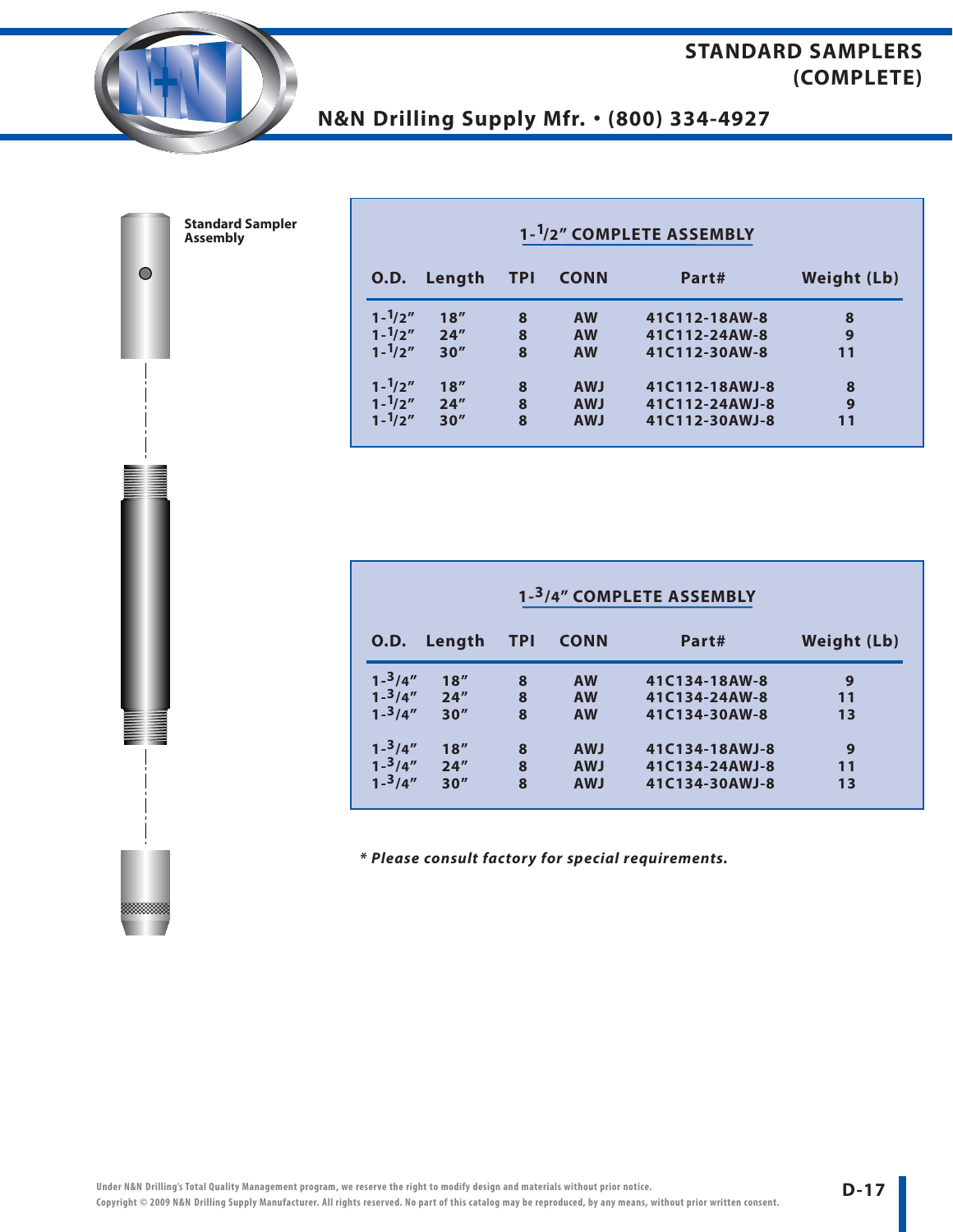# **N&N Drilling Supply Mfr.** • **(800) 334-4927**

 $\bullet$ 

| <b>Standard Sampler</b><br><b>Assembly</b> | <b>2" COMPLETE ASSEMBLY</b> |        |                         |             |                |                    |  |  |
|--------------------------------------------|-----------------------------|--------|-------------------------|-------------|----------------|--------------------|--|--|
|                                            | <b>O.D.</b>                 | Length | <b>TPI</b>              | <b>CONN</b> | Part#          | <b>Weight (Lb)</b> |  |  |
|                                            | 2 <sup>n</sup>              | 18''   | 4                       | <b>AW</b>   | 41C200-18AW-4  | 10                 |  |  |
|                                            | 2 <sup>n</sup>              | 18''   | 8                       | <b>AW</b>   | 41C200-18AW-8  | 10                 |  |  |
|                                            | 2 <sup>''</sup>             | 24''   | $\overline{4}$          | <b>AW</b>   | 41C200-24AW-4  | 12                 |  |  |
|                                            | 2 <sup>n</sup>              | 24''   | 8                       | <b>AW</b>   | 41C200-24AW-8  | 12                 |  |  |
|                                            | 2 <sup>n</sup>              | 30''   | $\overline{4}$          | <b>AW</b>   | 41C200-30AW-4  | 15                 |  |  |
|                                            | 2 <sup>n</sup>              | 30''   | 8                       | <b>AW</b>   | 41C200-30AW-8  | 15                 |  |  |
|                                            | 2 <sup>n</sup>              | 18''   | $\overline{4}$          | <b>AWJ</b>  | 41C200-18AWJ-4 | 10                 |  |  |
|                                            | 2 <sup>n</sup>              | 18''   | 8                       | <b>AWJ</b>  | 41C200-18AWJ-8 | 10                 |  |  |
|                                            | 2 <sup>n</sup>              | 24''   | $\overline{\mathbf{4}}$ | <b>AWJ</b>  | 41C200-24AWJ-4 | 12                 |  |  |
|                                            | 2 <sup>n</sup>              | 24''   | 8                       | <b>AWJ</b>  | 41C200-24AWJ-8 | 12                 |  |  |
|                                            | 2 <sup>n</sup>              | 30''   | 4                       | <b>AWJ</b>  | 41C200-30AWJ-4 | 15                 |  |  |
|                                            | 2 <sup>n</sup>              | 30''   | 8                       | <b>AWJ</b>  | 41C200-30AWJ-8 | 15                 |  |  |
|                                            | 2 <sup>n</sup>              | 18''   | 4                       | <b>NW</b>   | 41C200-18NW-4  | 15                 |  |  |
|                                            | 2 <sup>n</sup>              | 18''   | 8                       | <b>NW</b>   | 41C200-18NW-8  | 15                 |  |  |
|                                            | 2 <sup>n</sup>              | 24''   | $\overline{\mathbf{4}}$ | <b>NW</b>   | 41C200-24NW-4  | 17                 |  |  |
|                                            | 2 <sup>n</sup>              | 24''   | 8                       | <b>NW</b>   | 41C200-24NW-8  | 17                 |  |  |
|                                            | 2 <sup>n</sup>              | 30''   | $\overline{\mathbf{4}}$ | <b>NW</b>   | 41C200-30NW-4  | 19                 |  |  |
|                                            | 2 <sup>n</sup>              | 30''   | 8                       | <b>NW</b>   | 41C200-30NW-8  | 19                 |  |  |
|                                            | 2 <sup>n</sup>              | 18''   | $\overline{4}$          | <b>NWJ</b>  | 41C200-18NWJ-4 | 15                 |  |  |
|                                            | 2 <sup>''</sup>             | 18''   | 8                       | <b>NWJ</b>  | 41C200-18NWJ-8 | 15                 |  |  |
|                                            | 2 <sup>''</sup>             | 24''   | $\overline{4}$          | <b>NWJ</b>  | 41C200-24NWJ-4 | 17                 |  |  |
|                                            | 2 <sup>n</sup>              | 24''   | 8                       | <b>NWJ</b>  | 41C200-24NWJ-8 | 17                 |  |  |
|                                            | 2 <sup>n</sup>              | 30''   | $\overline{4}$          | <b>NWJ</b>  | 41C200-30NWJ-4 | 19                 |  |  |
|                                            | 2 <sup>n</sup>              | 30''   | 8                       | <b>NWJ</b>  | 41C200-30NWJ-8 | 19                 |  |  |
|                                            |                             |        |                         |             |                |                    |  |  |

**\* Please consult factory for special requirements.**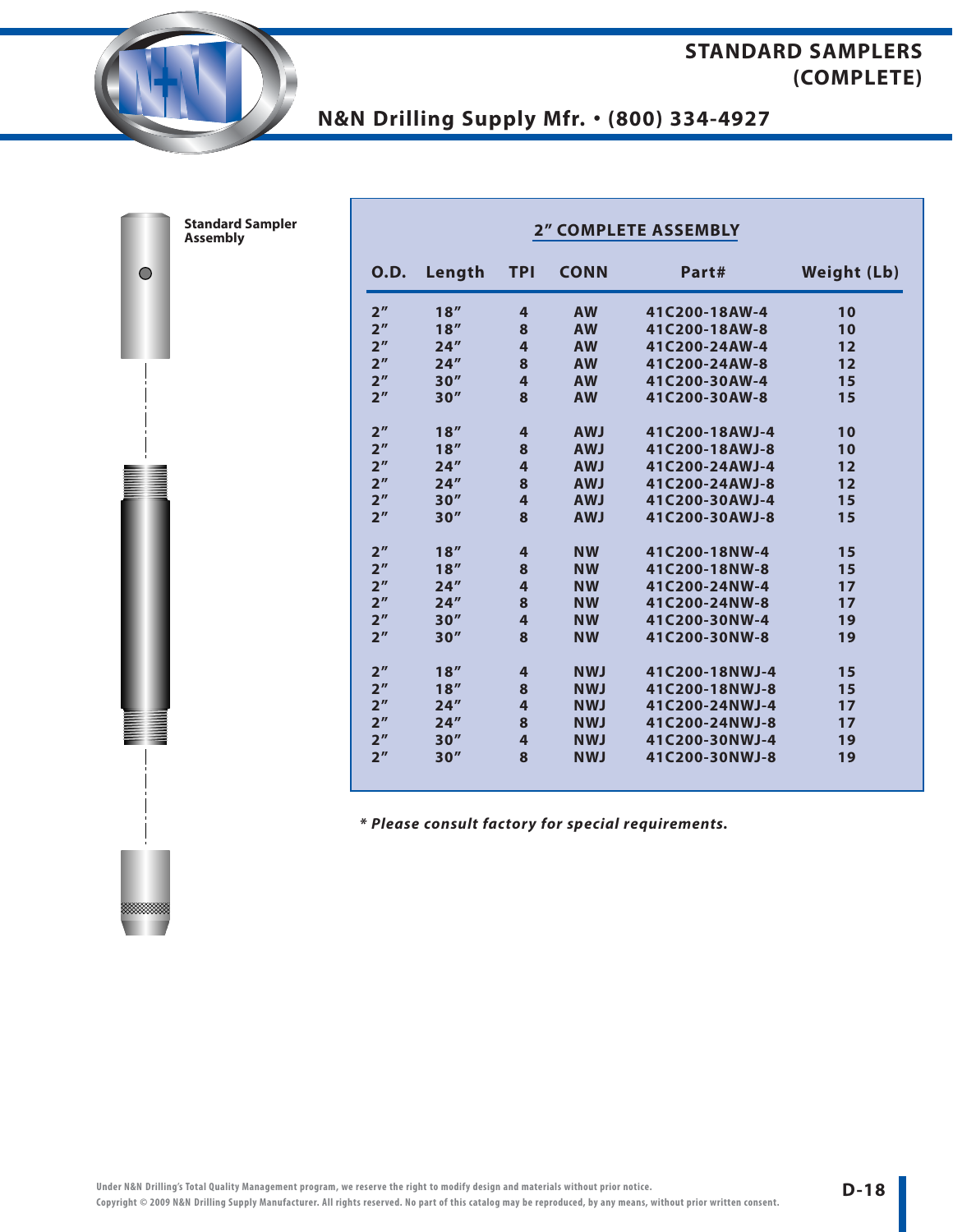# **N&N Drilling Supply Mfr.** • **(800) 334-4927**

| <b>Sampler</b> | 2- <sup>1</sup> /2" COMPLETE ASSEMBLY |        |                         |             |                |                    |  |  |  |
|----------------|---------------------------------------|--------|-------------------------|-------------|----------------|--------------------|--|--|--|
|                | <b>O.D.</b>                           | Length | <b>TPI</b>              | <b>CONN</b> | Part#          | <b>Weight (Lb)</b> |  |  |  |
|                | $2 - \frac{1}{2}$                     | 18''   | $\overline{4}$          | <b>AW</b>   | 41C212-18AW-4  | 20                 |  |  |  |
|                | $2 - \frac{1}{2}$                     | 18''   | 8                       | <b>AW</b>   | 41C212-18AW-8  | 20                 |  |  |  |
|                | $2 - \frac{1}{2}$                     | 24''   | $\overline{\mathbf{4}}$ | <b>AW</b>   | 41C212-24AW-4  | 24                 |  |  |  |
|                | $2 - \frac{1}{2}$                     | 24''   | $\bf{8}$                | <b>AW</b>   | 41C212-24AW-8  | 24                 |  |  |  |
|                | $2 - \frac{1}{2}$                     | 30''   | $\overline{\mathbf{4}}$ | <b>AW</b>   | 41C212-30AW-4  | 27                 |  |  |  |
|                | $2 - \frac{1}{2}$                     | 30''   | 8                       | <b>AW</b>   | 41C212-30AW-8  | 27                 |  |  |  |
|                | $2 - \frac{1}{2}$                     | 18''   | 4                       | <b>AWJ</b>  | 41C212-18AWJ-4 | 20                 |  |  |  |
|                | $2 - \frac{1}{2}$                     | 18''   | $\bf{8}$                | <b>AWJ</b>  | 41C212-18AWJ-8 | 20                 |  |  |  |
|                | $2 - \frac{1}{2}$                     | 24''   | $\overline{\mathbf{4}}$ | <b>AWJ</b>  | 41C212-24AWJ-4 | 24                 |  |  |  |
|                | $2 - \frac{1}{2}$                     | 24''   | $\bf8$                  | <b>AWJ</b>  | 41C212-24AWJ-8 | 24                 |  |  |  |
|                | $2 - \frac{1}{2}$                     | 30''   | $\overline{\mathbf{4}}$ | <b>LWA</b>  | 41C212-30AWJ-4 | 27                 |  |  |  |
|                | $2 - \frac{1}{2}$                     | 30''   | 8                       | <b>AWJ</b>  | 41C212-30AWJ-8 | 27                 |  |  |  |
|                | $2 - \frac{1}{2}$                     | 18''   | 4                       | <b>NW</b>   | 41C212-18NW-4  | 21                 |  |  |  |
|                | $2 - \frac{1}{2}$                     | 18''   | 8                       | <b>NW</b>   | 41C212-18NW-8  | 21                 |  |  |  |
|                | $2 - \frac{1}{2}$                     | 24''   | $\overline{\mathbf{4}}$ | <b>NW</b>   | 41C212-24NW-4  | 25                 |  |  |  |
|                | $2 - \frac{1}{2}$                     | 24''   | $\pmb{8}$               | <b>NW</b>   | 41C212-24NW-8  | 25                 |  |  |  |
|                | $2 - \frac{1}{2}$                     | 30''   | $\overline{\mathbf{4}}$ | <b>NW</b>   | 41C212-30NW-4  | 28                 |  |  |  |
|                | $2 - \frac{1}{2}$                     | 30''   | 8                       | <b>NW</b>   | 41C212-30NW-8  | 28                 |  |  |  |
|                | $2 - \frac{1}{2}$                     | 18''   | $\overline{\mathbf{r}}$ | <b>NWJ</b>  | 41C212-18NWJ-4 | 21                 |  |  |  |
|                | $2 - \frac{1}{2}$                     | 18''   | $\bf8$                  | <b>NWJ</b>  | 41C212-18NWJ-8 | 21                 |  |  |  |
|                | $2 - \frac{1}{2}$                     | 24''   | $\overline{\mathbf{4}}$ | <b>NWJ</b>  | 41C212-24NWJ-4 | 25                 |  |  |  |
|                | $2 - \frac{1}{2}$                     | 24''   | $\bf{8}$                | <b>NWJ</b>  | 41C212-24NWJ-8 | 25                 |  |  |  |
|                | $2 - \frac{1}{2}$                     | 30''   | $\overline{\mathbf{4}}$ | <b>NWJ</b>  | 41C212-30NWJ-4 | 28                 |  |  |  |
|                | $2 - \frac{1}{2}$                     | 30''   | 8                       | <b>NWJ</b>  | 41C212-30NWJ-8 | 28                 |  |  |  |
|                |                                       |        |                         |             |                |                    |  |  |  |

**\* Please consult factory for special requirements.**

|  | <b>Assembly</b> | <b>Standard Sampler</b> |
|--|-----------------|-------------------------|

 $\bullet$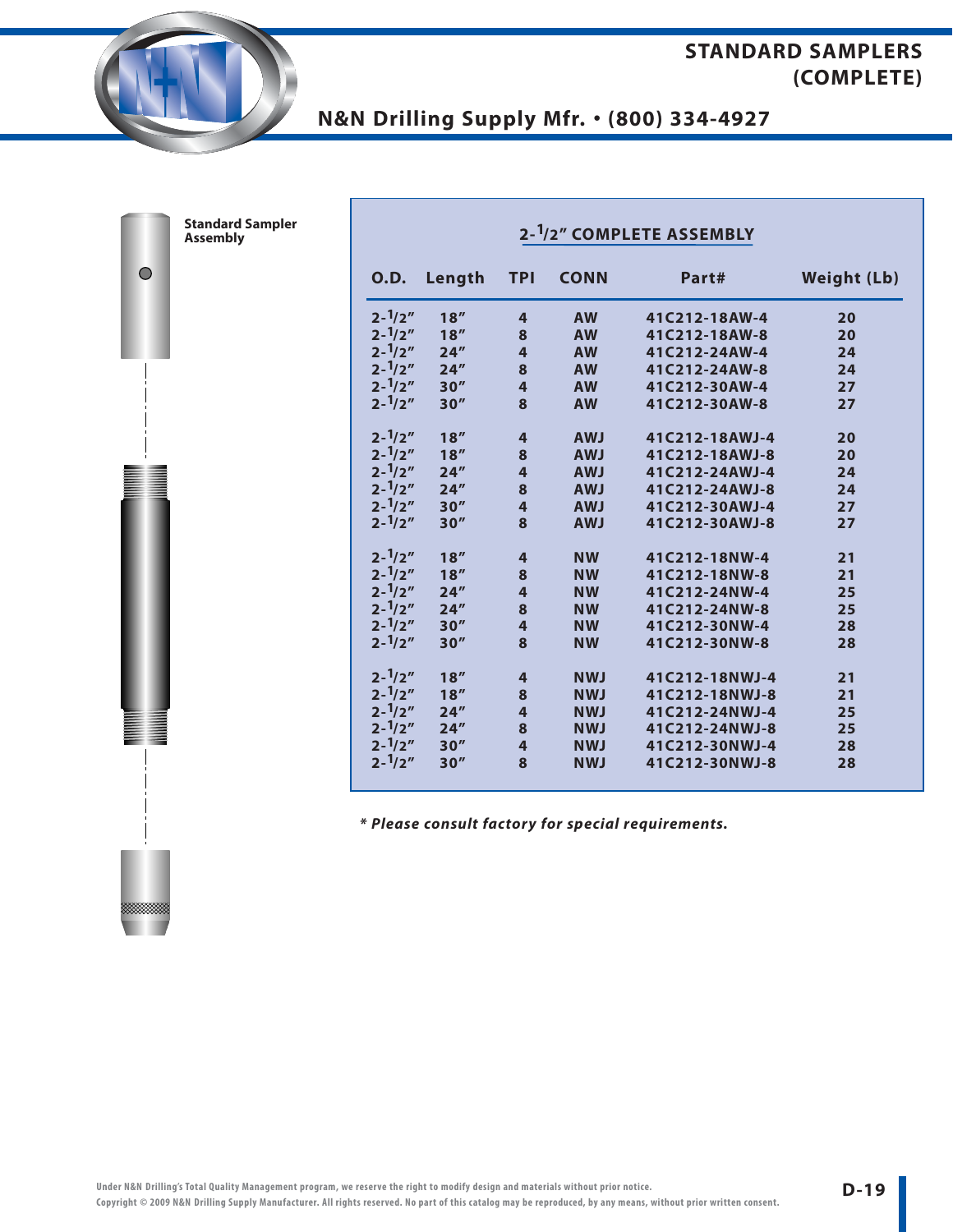# **N&N Drilling Supply Mfr.** • **(800) 334-4927**

| d Sampler<br>ly | <b>3" COMPLETE ASSEMBLY</b> |        |                |             |                |                    |  |  |  |
|-----------------|-----------------------------|--------|----------------|-------------|----------------|--------------------|--|--|--|
|                 | <b>O.D.</b>                 | Length | <b>TPI</b>     | <b>CONN</b> | Part#          | <b>Weight (Lb)</b> |  |  |  |
|                 | 3''                         | 18''   | 4              | <b>AW</b>   | 41C300-18AW-4  | 29                 |  |  |  |
|                 | 3 <sup>''</sup>             | 18''   | 8              | <b>AW</b>   | 41C300-18AW-8  | 29                 |  |  |  |
|                 | 3''                         | 24''   | $\overline{4}$ | <b>AW</b>   | 41C300-24AW-4  | 34                 |  |  |  |
|                 | 3''                         | 24''   | 8              | <b>AW</b>   | 41C300-24AW-8  | 34                 |  |  |  |
|                 | 3 <sup>''</sup>             | 30''   | $\overline{4}$ | <b>AW</b>   | 41C300-30AW-4  | 38                 |  |  |  |
|                 | 3''                         | 30''   | 8              | <b>AW</b>   | 41C300-30AW-8  | 38                 |  |  |  |
|                 | 3 <sup>''</sup>             | 18''   | 4              | <b>AWJ</b>  | 41C300-18AWJ-4 | 29                 |  |  |  |
|                 | 3''                         | 18''   | 8              | <b>AWJ</b>  | 41C300-18AWJ-8 | 29                 |  |  |  |
|                 | 3 <sup>''</sup>             | 24''   | 4              | <b>AWJ</b>  | 41C300-24AWJ-4 | 34                 |  |  |  |
|                 | 3''                         | 24''   | 8              | <b>AWJ</b>  | 41C300-24AWJ-8 | 34                 |  |  |  |
|                 | 3 <sup>''</sup>             | 30''   | 4              | <b>AWJ</b>  | 41C300-30AWJ-4 | 38                 |  |  |  |
|                 | 3''                         | 30''   | 8              | <b>AWJ</b>  | 41C300-30AWJ-8 | 38                 |  |  |  |
|                 | 3''                         | 18''   | 4              | <b>NW</b>   | 41C300-18NW-4  | 30                 |  |  |  |
|                 | 3 <sup>''</sup>             | 18''   | 8              | <b>NW</b>   | 41C300-18NW-8  | 30                 |  |  |  |
|                 | 3 <sup>''</sup>             | 24''   | 4              | <b>NW</b>   | 41C300-24NW-4  | 34                 |  |  |  |
|                 | 3''                         | 24''   | 8              | <b>NW</b>   | 41C300-24NW-8  | 34                 |  |  |  |
|                 | 3''                         | 30''   | $\overline{4}$ | <b>NW</b>   | 41C300-30NW-4  | 38                 |  |  |  |
|                 | 3''                         | 30''   | 8              | <b>NW</b>   | 41C300-30NW-8  | 38                 |  |  |  |
|                 | 3''                         | 18''   | 4              | <b>NWJ</b>  | 41C300-18NWJ-4 | 30                 |  |  |  |
|                 | 3''                         | 18''   | 8              | <b>NWJ</b>  | 41C300-18NWJ-8 | 30                 |  |  |  |
|                 | 3''                         | 24''   | 4              | <b>NWJ</b>  | 41C300-24NWJ-4 | 34                 |  |  |  |
|                 | 3 <sup>''</sup>             | 24''   | 8              | <b>NWJ</b>  | 41C300-24NWJ-8 | 34                 |  |  |  |
|                 | 3''                         | 30''   | 4              | <b>NWJ</b>  | 41C300-30NWJ-4 | 38                 |  |  |  |
|                 | 3''                         | 30''   | 8              | <b>NWJ</b>  | 41C300-30NWJ-8 | 38                 |  |  |  |
|                 |                             |        |                |             |                |                    |  |  |  |

**\* Please consult factory for special requirements.**

**Standard Assembl** 

 $\bullet$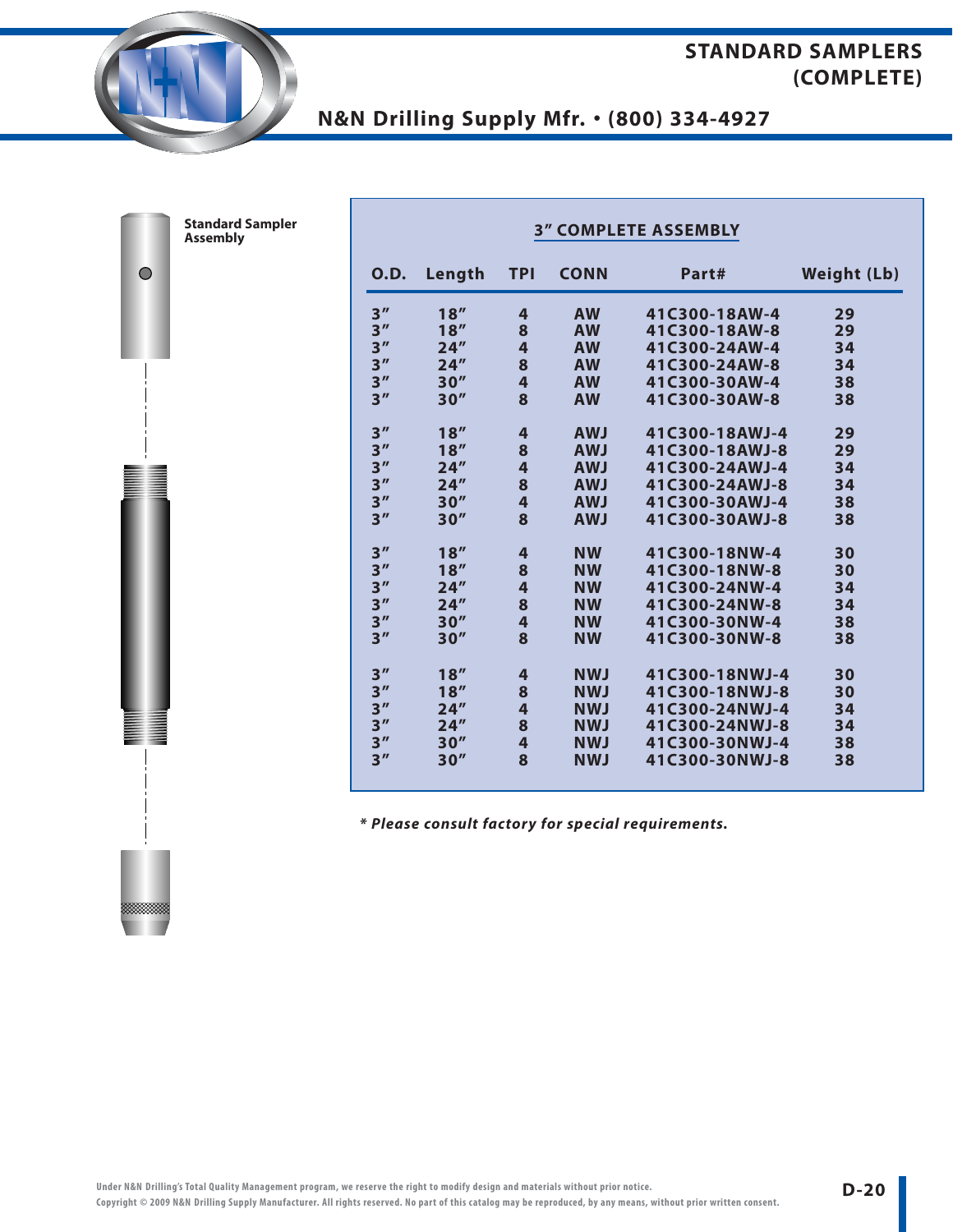# **N&N Drilling Supply Mfr.** • **(800) 334-4927**

| Sampler | 3- <sup>1</sup> /2" COMPLETE ASSEMBLY |        |                         |             |                |                    |  |  |  |
|---------|---------------------------------------|--------|-------------------------|-------------|----------------|--------------------|--|--|--|
|         | <b>O.D.</b>                           | Length | <b>TPI</b>              | <b>CONN</b> | Part#          | <b>Weight (Lb)</b> |  |  |  |
|         | $3 - \frac{1}{2}$                     | 18''   | 4                       | <b>AW</b>   | 41C312-18AW-4  | 40                 |  |  |  |
|         | $3 - \frac{1}{2}$                     | 18''   | $\bf8$                  | <b>AW</b>   | 41C312-18AW-8  | 40                 |  |  |  |
|         | $3 - \frac{1}{2}$                     | 24''   | $\overline{\mathbf{4}}$ | <b>AW</b>   | 41C312-24AW-4  | 45                 |  |  |  |
|         | $3 - \frac{1}{2}$                     | 24''   | 8                       | <b>AW</b>   | 41C312-24AW-8  | 45                 |  |  |  |
|         | $3 - \frac{1}{2}$                     | 30''   | $\overline{\mathbf{4}}$ | <b>AW</b>   | 41C312-30AW-4  | 50                 |  |  |  |
|         | $3 - \frac{1}{2}$                     | 30''   | 8                       | <b>AW</b>   | 41C312-30AW-8  | 50                 |  |  |  |
|         | $3 - \frac{1}{2}$                     | 18''   | $\overline{\mathbf{r}}$ | <b>AWJ</b>  | 41C312-18AWJ-4 | 40                 |  |  |  |
|         | $3 - \frac{1}{2}$                     | 18''   | $\bf{8}$                | <b>AWJ</b>  | 41C312-18AWJ-8 | 40                 |  |  |  |
|         | $3 - \frac{1}{2}$                     | 24''   | $\overline{\mathbf{4}}$ | <b>AWJ</b>  | 41C312-24AWJ-4 | 45                 |  |  |  |
|         | $3 - \frac{1}{2}$                     | 24''   | 8                       | <b>AWJ</b>  | 41C312-24AWJ-8 | 45                 |  |  |  |
|         | $3 - \frac{1}{2}$                     | 30''   | $\overline{\mathbf{r}}$ | <b>AWJ</b>  | 41C312-30AWJ-4 | 50                 |  |  |  |
|         | $3 - \frac{1}{2}$                     | 30''   | 8                       | <b>AWJ</b>  | 41C312-30AWJ-8 | 50                 |  |  |  |
|         | $3 - \frac{1}{2}$                     | 18''   | $\overline{\mathbf{r}}$ | <b>NW</b>   | 41C312-18NW-4  | 41                 |  |  |  |
|         | $3 - \frac{1}{2}$                     | 18''   | $\bf8$                  | <b>NW</b>   | 41C312-18NW-8  | 41                 |  |  |  |
|         | $3 - \frac{1}{2}$                     | 24''   | $\overline{\mathbf{r}}$ | <b>NW</b>   | 41C312-24NW-4  | 46                 |  |  |  |
|         | $3 - \frac{1}{2}$                     | 24''   | 8                       | <b>NW</b>   | 41C312-24NW-8  | 46                 |  |  |  |
|         | $3 - \frac{1}{2}$                     | 30''   | $\overline{\mathbf{4}}$ | <b>NW</b>   | 41C312-30NW-4  | 51                 |  |  |  |
|         | $3 - \frac{1}{2}$                     | 30''   | 8                       | <b>NW</b>   | 41C312-30NW-8  | 51                 |  |  |  |
|         | $3 - \frac{1}{2}$                     | 18''   | $\overline{\mathbf{r}}$ | <b>NWJ</b>  | 41C312-18NWJ-4 | 41                 |  |  |  |
|         | $3 - \frac{1}{2}$                     | 18''   | $\bf8$                  | <b>NWJ</b>  | 41C312-18NWJ-8 | 41                 |  |  |  |
|         | $3 - \frac{1}{2}$                     | 24''   | $\overline{\mathbf{4}}$ | <b>NWJ</b>  | 41C312-24NWJ-4 | 46                 |  |  |  |
|         | $3 - \frac{1}{2}$                     | 24''   | 8                       | <b>NWJ</b>  | 41C312-24NWJ-8 | 46                 |  |  |  |
|         | $3 - \frac{1}{2}$                     | 30''   | $\overline{\mathbf{4}}$ | <b>NWJ</b>  | 41C312-30NWJ-4 | 51                 |  |  |  |
|         | $3 - \frac{1}{2}$                     | 30''   | 8                       | <b>NWJ</b>  | 41C312-30NWJ-8 | 51                 |  |  |  |
|         |                                       |        |                         |             |                |                    |  |  |  |

**\* Please consult factory for special requirements.**

| <b>Standard Sampler</b> |  |
|-------------------------|--|
| <b>Assembly</b>         |  |

 $\bullet$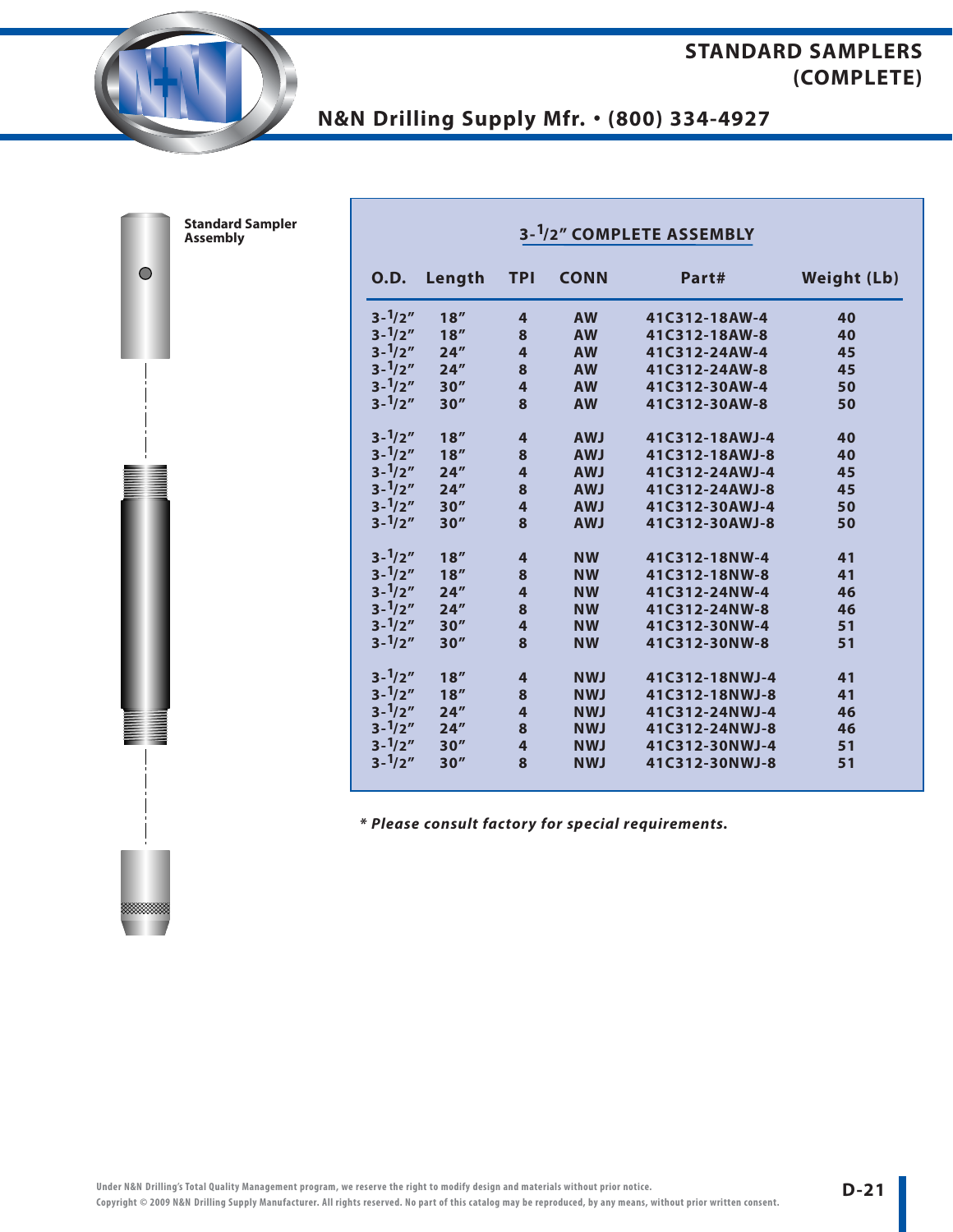# **N&N Drilling Supply Mfr.** • **(800) 334-4927**

| <b>Standard Sampler</b><br><b>Assembly</b> | <b>4" COMPLETE ASSEMBLY</b> |        |                         |             |                |                    |  |  |
|--------------------------------------------|-----------------------------|--------|-------------------------|-------------|----------------|--------------------|--|--|
|                                            | 0.D.                        | Length | <b>TPI</b>              | <b>CONN</b> | Part#          | <b>Weight (Lb)</b> |  |  |
|                                            | 4 <sup>''</sup>             | 18''   | 4                       | <b>AW</b>   | 41C400-18AW-4  | 47                 |  |  |
|                                            | 4 <sup>''</sup>             | 18''   | $\bf{8}$                | <b>AW</b>   | 41C400-18AW-8  | 47                 |  |  |
|                                            | 4 <sup>''</sup>             | 24''   | 4                       | <b>AW</b>   | 41C400-24AW-4  | 53                 |  |  |
|                                            | 4 <sup>''</sup>             | 24''   | 8                       | <b>AW</b>   | 41C400-24AW-8  | 53                 |  |  |
|                                            | 4 <sup>''</sup>             | 30''   | 4                       | <b>AW</b>   | 41C400-30AW-4  | 59                 |  |  |
|                                            | 4 <sup>''</sup>             | 30''   | 8                       | <b>AW</b>   | 41C400-30AW-8  | 59                 |  |  |
|                                            | 4 <sup>''</sup>             | 18''   | 4                       | <b>AWJ</b>  | 41C400-18AWJ-4 | 47                 |  |  |
|                                            | 4 <sup>''</sup>             | 18''   | $\bf{8}$                | <b>AWJ</b>  | 41C400-18AWJ-8 | 47                 |  |  |
|                                            | 4 <sup>''</sup>             | 24''   | 4                       | <b>AWJ</b>  | 41C400-24AWJ-4 | 53                 |  |  |
|                                            | 4 <sup>''</sup>             | 24''   | 8                       | <b>AWJ</b>  | 41C400-24AWJ-8 | 53                 |  |  |
|                                            | 4 <sup>''</sup>             | 30''   | 4                       | <b>AWJ</b>  | 41C400-30AWJ-4 | 59                 |  |  |
|                                            | 4 <sup>''</sup>             | 30''   | 8                       | <b>AWJ</b>  | 41C400-30AWJ-8 | 59                 |  |  |
|                                            | 4 <sup>''</sup>             | 18''   | 4                       | <b>NW</b>   | 41C400-18NW-4  | 47                 |  |  |
|                                            | 4 <sup>''</sup>             | 18''   | 8                       | <b>NW</b>   | 41C400-18NW-8  | 47                 |  |  |
|                                            | 4 <sup>''</sup>             | 24''   | 4                       | <b>NW</b>   | 41C400-24NW-4  | 53                 |  |  |
|                                            | 4 <sup>''</sup>             | 24''   | 8                       | <b>NW</b>   | 41C400-24NW-8  | 53                 |  |  |
|                                            | 4 <sup>''</sup>             | 30''   | $\overline{\mathbf{4}}$ | <b>NW</b>   | 41C400-30NW-4  | 59                 |  |  |
|                                            | 4 <sup>''</sup>             | 30''   | 8                       | <b>NW</b>   | 41C400-30NW-8  | 59                 |  |  |
|                                            | 4 <sup>''</sup>             | 18''   | 4                       | <b>NWJ</b>  | 41C400-18NWJ-4 | 47                 |  |  |
|                                            | 4 <sup>''</sup>             | 18''   | 8                       | <b>NWJ</b>  | 41C400-18NWJ-8 | 47                 |  |  |
|                                            | 4 <sup>''</sup>             | 24''   | 4                       | <b>NWJ</b>  | 41C400-24NWJ-4 | 53                 |  |  |
|                                            | 4 <sup>''</sup>             | 24''   | $\bf{8}$                | <b>NWJ</b>  | 41C400-24NWJ-8 | 53                 |  |  |
|                                            | 4 <sup>''</sup>             | 30''   | 4                       | <b>NWJ</b>  | 41C400-30NWJ-4 | 59                 |  |  |
|                                            | 4 <sup>''</sup>             | 30''   | 8                       | <b>NWJ</b>  | 41C400-30NWJ-8 | 59                 |  |  |
|                                            |                             |        |                         |             |                |                    |  |  |

**\* Please consult factory for special requirements.**

**Standard** 

 $\bullet$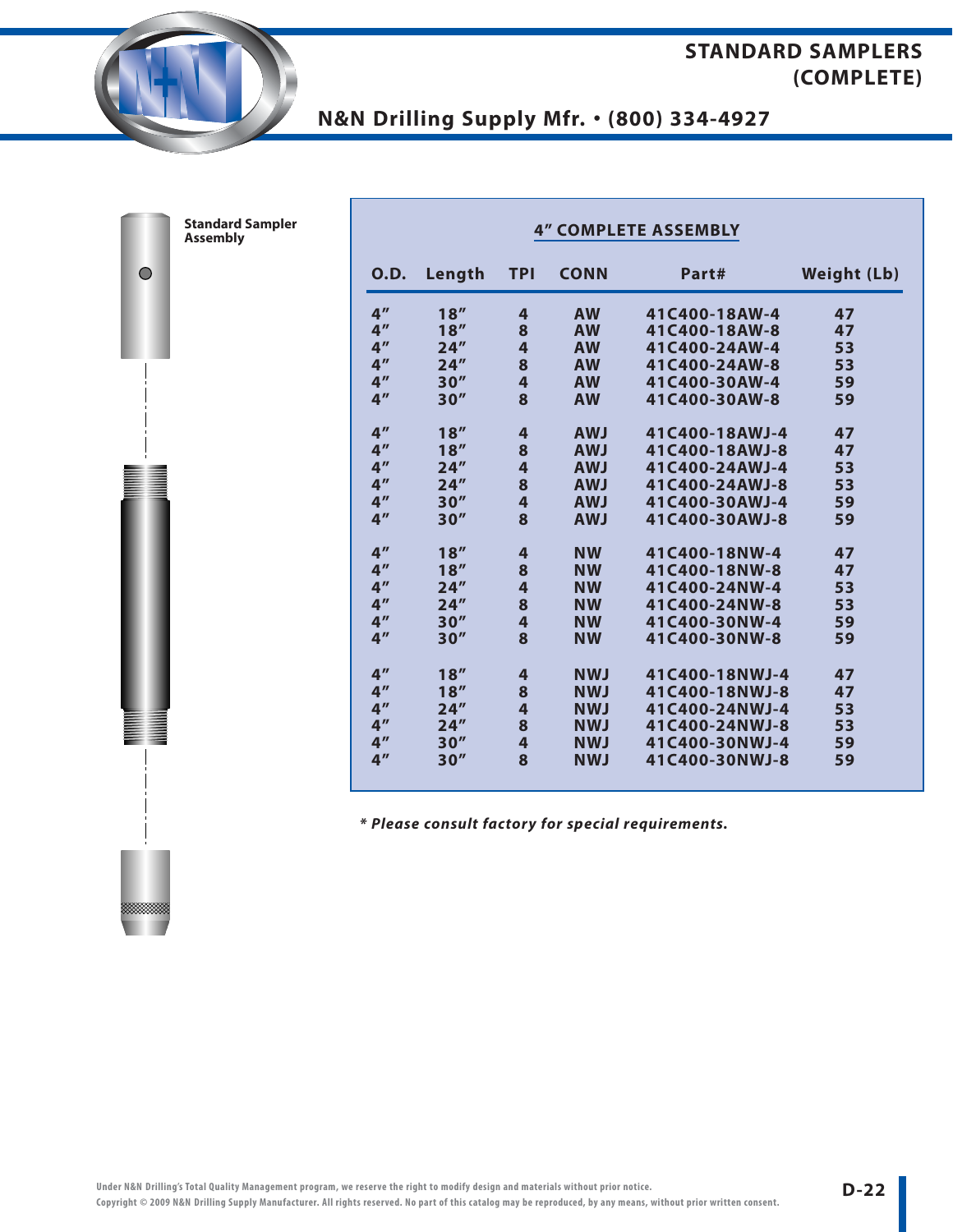# **N&N Drilling Supply Mfr.** • **(800) 334-4927**

|                   | 4- <sup>1</sup> /2" COMPLETE ASSEMBLY |                         |             |                |                    |  |  |  |  |  |
|-------------------|---------------------------------------|-------------------------|-------------|----------------|--------------------|--|--|--|--|--|
| 0.D.              | Length                                | <b>TPI</b>              | <b>CONN</b> | Part#          | <b>Weight (Lb)</b> |  |  |  |  |  |
| $4 - \frac{1}{2}$ | 18''                                  | 4                       | <b>AW</b>   | 41C412-18AW-4  | 57                 |  |  |  |  |  |
| $4 - \frac{1}{2}$ | 18''                                  | 8                       | <b>AW</b>   | 41C412-18AW-8  | 57                 |  |  |  |  |  |
| $4 - \frac{1}{2}$ | 24''                                  | $\overline{\mathbf{4}}$ | <b>AW</b>   | 41C412-24AW-4  | 64                 |  |  |  |  |  |
| $4 - \frac{1}{2}$ | 24''                                  | 8                       | <b>AW</b>   | 41C412-24AW-8  | 64                 |  |  |  |  |  |
| $4 - \frac{1}{2}$ | 30''                                  | 4                       | <b>AW</b>   | 41C412-30AW-4  | 71                 |  |  |  |  |  |
| $4 - \frac{1}{2}$ | 30''                                  | 8                       | <b>AW</b>   | 41C412-30AW-8  | 71                 |  |  |  |  |  |
| $4 - \frac{1}{2}$ | 18''                                  | $\overline{4}$          | <b>AWJ</b>  | 41C412-18AWJ-4 | 57                 |  |  |  |  |  |
| $4 - \frac{1}{2}$ | 18''                                  | 8                       | <b>AWJ</b>  | 41C412-18AWJ-8 | 57                 |  |  |  |  |  |
| $4 - \frac{1}{2}$ | 24''                                  | $\overline{\mathbf{r}}$ | <b>AWJ</b>  | 41C412-24AWJ-4 | 64                 |  |  |  |  |  |
| $4 - \frac{1}{2}$ | 24''                                  | 8                       | <b>LWA</b>  | 41C412-24AWJ-8 | 64                 |  |  |  |  |  |
| $4 - \frac{1}{2}$ | 30''                                  | $\overline{\mathbf{r}}$ | <b>AWJ</b>  | 41C412-30AWJ-4 | 71                 |  |  |  |  |  |
| $4 - \frac{1}{2}$ | 30''                                  | 8                       | <b>LWA</b>  | 41C412-30AWJ-8 | 71                 |  |  |  |  |  |
| $4 - \frac{1}{2}$ | 18''                                  | $\overline{4}$          | <b>NW</b>   | 41C412-18NW-4  | 57                 |  |  |  |  |  |
| $4 - \frac{1}{2}$ | 18''                                  | 8                       | <b>NW</b>   | 41C412-18NW-8  | 57                 |  |  |  |  |  |
| $4 - \frac{1}{2}$ | 24''                                  | $\overline{\mathbf{r}}$ | <b>NW</b>   | 41C412-24NW-4  | 64                 |  |  |  |  |  |
| $4 - \frac{1}{2}$ | 24''                                  | 8                       | <b>NW</b>   | 41C412-24NW-8  | 64                 |  |  |  |  |  |
| $4 - \frac{1}{2}$ | 30''                                  | $\overline{\mathbf{4}}$ | <b>NW</b>   | 41C412-30NW-4  | 71                 |  |  |  |  |  |
| $4 - \frac{1}{2}$ | 30''                                  | 8                       | <b>NW</b>   | 41C412-30NW-8  | 71                 |  |  |  |  |  |
| $4 - \frac{1}{2}$ | 18''                                  | $\overline{\mathbf{r}}$ | <b>NWJ</b>  | 41C412-18NWJ-4 | 57                 |  |  |  |  |  |
| $4 - \frac{1}{2}$ | 18''                                  | 8                       | <b>NWJ</b>  | 41C412-18NWJ-8 | 57                 |  |  |  |  |  |
| $4 - \frac{1}{2}$ | 24''                                  | $\overline{\mathbf{4}}$ | <b>NWJ</b>  | 41C412-24NWJ-4 | 64                 |  |  |  |  |  |
| $4 - \frac{1}{2}$ | 24''                                  | 8                       | <b>NWJ</b>  | 41C412-24NWJ-8 | 64                 |  |  |  |  |  |
| $4 - \frac{1}{2}$ | 30''                                  | $\overline{4}$          | <b>NWJ</b>  | 41C412-30NWJ-4 | 71                 |  |  |  |  |  |
| $4 - \frac{1}{2}$ | 30''                                  | 8                       | <b>NWJ</b>  | 41C412-30NWJ-8 | 71                 |  |  |  |  |  |

**\* Please consult factory for special requirements.**

| <b>Standard Sampler</b> |
|-------------------------|
| <b>Assembly</b>         |
|                         |

 $\bullet$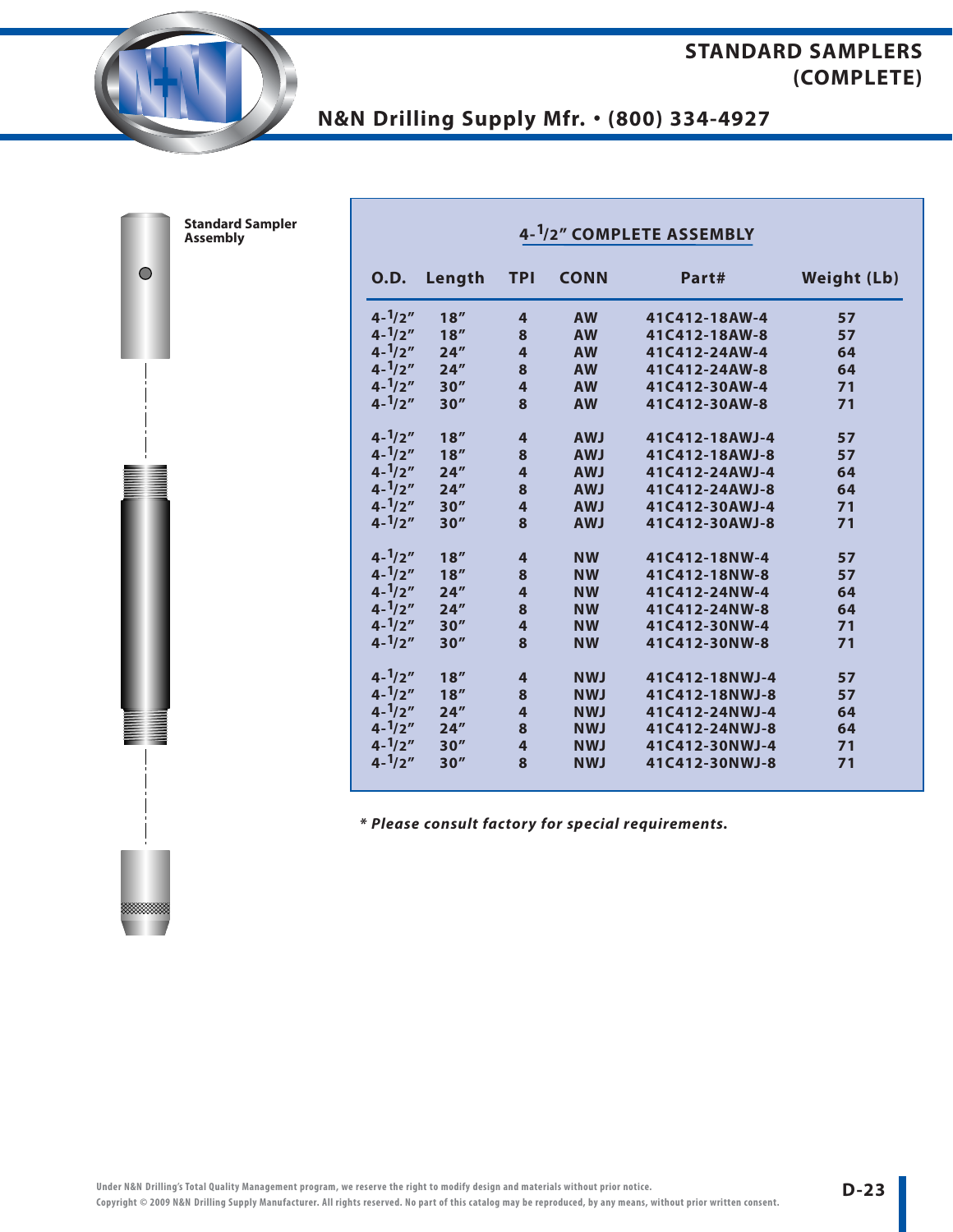| <b>Standard Barrel</b> | <b>O.D.</b>       | I.D.              | Length | <b>TPI</b>              | Part#       | <b>Weight (Lb)</b> |
|------------------------|-------------------|-------------------|--------|-------------------------|-------------|--------------------|
|                        | $1 - \frac{1}{2}$ | 1 <sup>''</sup>   | 18''   | 8                       | 41B112-18-8 | $5\phantom{1}$     |
|                        | $1 - \frac{1}{2}$ | 1 <sup>''</sup>   | 24''   | 8                       | 41B112-24-8 |                    |
|                        | $1 - \frac{1}{2}$ | 1 <sup>''</sup>   | 30''   | 8                       | 41B112-30-8 | $\frac{6}{8}$      |
|                        | $1 - \frac{3}{4}$ | $1 - \frac{1}{4}$ | 18''   | $\bf{8}$                | 41B134-18-8 | $\boldsymbol{6}$   |
|                        | $1 - \frac{3}{4}$ | $1 - \frac{1}{4}$ | 24''   | $\bf8$                  | 41B134-24-8 | 8                  |
|                        | $1 - \frac{3}{4}$ | $1 - \frac{1}{4}$ | 30''   | 8                       | 41B134-30-8 | 10                 |
|                        | 2 <sup>''</sup>   | $1 - \frac{1}{2}$ | 18''   | $\overline{\mathbf{r}}$ | 41B200-18-4 | $\overline{7}$     |
|                        | 2 <sup>''</sup>   | $1 - \frac{1}{2}$ | 18''   | 8                       | 41B200-18-8 | $\overline{7}$     |
|                        | 2 <sup>n</sup>    | $1 - \frac{1}{2}$ | 24''   | $\overline{\mathbf{4}}$ | 41B200-24-4 | 9                  |
|                        | 2 <sup>n</sup>    | $1 - \frac{1}{2}$ | 24''   | 8                       | 41B200-24-8 | $\overline{9}$     |
|                        | 2 <sup>n</sup>    | $1 - \frac{1}{2}$ | 30''   | $\overline{\mathbf{4}}$ | 41B200-30-4 | 11                 |
|                        | 2 <sup>n</sup>    | $1 - \frac{1}{2}$ | 30''   | 8                       | 41B200-30-8 | 11                 |
|                        | $2 - \frac{1}{2}$ | 2 <sup>n</sup>    | 18''   | $\overline{4}$          | 41B212-18-4 | 9                  |
|                        | $2 - \frac{1}{2}$ | 2 <sup>n</sup>    | 18''   | 8                       | 41B212-18-8 | $\mathbf{9}$       |
|                        | $2 - \frac{1}{2}$ | 2 <sup>n</sup>    | 24''   | $\overline{4}$          | 41B212-24-4 | 12                 |
|                        | $2 - \frac{1}{2}$ | 2 <sup>n</sup>    | 24''   | $\bf{8}$                | 41B212-24-8 | 12                 |
|                        | $2 - \frac{1}{2}$ | 2 <sup>n</sup>    | 30''   | $\overline{\mathbf{4}}$ | 41B212-30-4 | 15                 |
|                        | $2 - \frac{1}{2}$ | 2 <sup>n</sup>    | 30''   | 8                       | 41B212-30-8 | 15                 |
|                        | 3''               | $2 - \frac{1}{2}$ | 18''   | $\overline{4}$          | 41B300-18-4 | 10                 |
|                        | 3''               | $2 - \frac{1}{2}$ | 18''   | 8                       | 41B300-18-8 | 10                 |
|                        | 3''               | $2 - \frac{1}{2}$ | 24''   | $\overline{\mathbf{4}}$ | 41B300-24-4 | 14                 |
|                        | 3''               | $2 - \frac{1}{2}$ | 24''   | 8                       | 41B300-24-8 | 14                 |
|                        | 3''               | $2 - \frac{1}{2}$ | 30''   | $\overline{\mathbf{4}}$ | 41B300-30-4 | 17                 |
|                        | 3''               | $2 - \frac{1}{2}$ | 30''   | 8                       | 41B300-30-8 | 17                 |
|                        |                   |                   |        |                         |             |                    |

**\* NOTE: Standard Barrel is also used with California Modified Sampler.**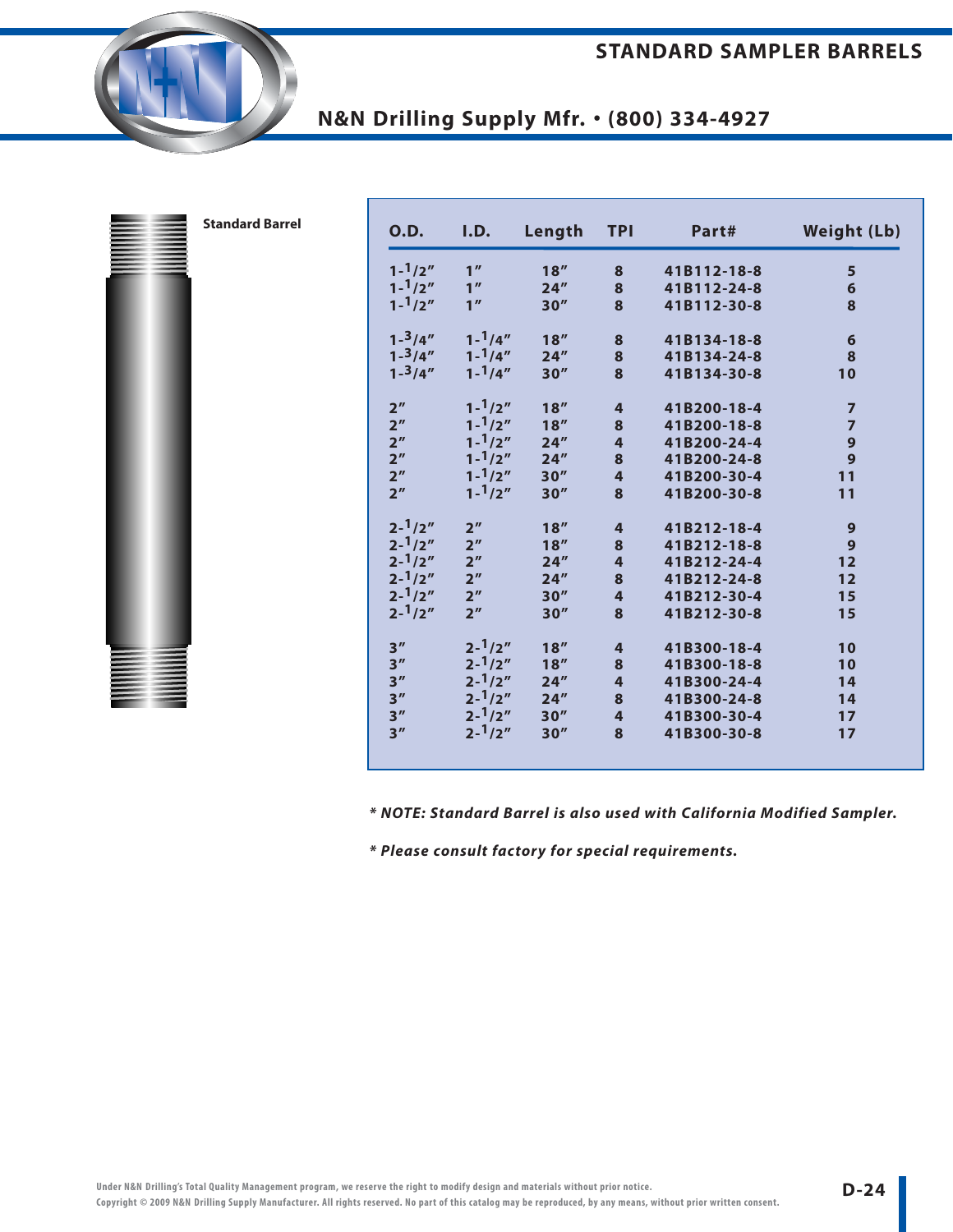| <b>Standard Barrel</b> | <b>O.D.</b>       | I.D.              | Length | <b>TPI</b>              | Part#       | <b>Weight (Lb)</b> |
|------------------------|-------------------|-------------------|--------|-------------------------|-------------|--------------------|
|                        | $3 - \frac{1}{2}$ | 3''               | 18''   | $\overline{4}$          | 41B312-18-4 | 12                 |
|                        | $3 - \frac{1}{2}$ | 3''               | 18''   | 8                       | 41B312-18-8 | 12                 |
|                        | $3 - \frac{1}{2}$ | 3''               | 24''   | $\overline{\mathbf{4}}$ | 41B312-24-4 | 16                 |
|                        | $3 - \frac{1}{2}$ | 3''               | 24''   | $\bf{8}$                | 41B312-24-8 | 16                 |
|                        | $3 - \frac{1}{2}$ | 3''               | 30''   | $\overline{\mathbf{4}}$ | 41B312-30-4 | 20                 |
|                        | $3 - \frac{1}{2}$ | 3''               | 30''   | 8                       | 41B312-30-8 | 20                 |
|                        | 4 <sup>''</sup>   | $3 - \frac{1}{2}$ | 18''   | 4                       | 41B400-18-4 | 14                 |
|                        | 4 <sup>''</sup>   | $3 - \frac{1}{2}$ | 18''   | $\bf{8}$                | 41C400-18-8 | 14                 |
|                        | 4 <sup>''</sup>   | $3 - \frac{1}{2}$ | $24''$ | $\overline{\mathbf{4}}$ | 41C400-24-4 | 18                 |
|                        | 4 <sup>''</sup>   | $3 - \frac{1}{2}$ | 24''   | $\bf{8}$                | 41C400-24-8 | 18                 |
|                        | 4 <sup>''</sup>   | $3 - \frac{1}{2}$ | 30''   | $\overline{\mathbf{4}}$ | 41C400-30-4 | 22                 |
|                        | 4 <sup>n</sup>    | $3 - \frac{1}{2}$ | 30''   | 8                       | 41C400-30-8 | 22                 |
|                        | $4 - \frac{1}{2}$ | 4 <sup>''</sup>   | 18''   | $\overline{\mathbf{r}}$ | 41C412-18-4 | 18                 |
|                        | $4 - \frac{1}{2}$ | 4 <sup>''</sup>   | 18''   | 8                       | 41C412-18-8 | 18                 |
|                        | $4 - \frac{1}{2}$ | 4 <sup>''</sup>   | 24''   | $\overline{\mathbf{4}}$ | 41C412-24-4 | 22                 |
|                        | $4 - \frac{1}{2}$ | 4 <sup>''</sup>   | 24''   | 8                       | 41C412-24-8 | 22                 |
|                        | $4 - \frac{1}{2}$ | 4''               | 30''   | $\overline{4}$          | 41C412-30-4 | 27                 |
|                        | $4 - \frac{1}{2}$ | 4 <sup>''</sup>   | 30''   | 8                       | 41C412-30-8 | 27                 |
|                        |                   |                   |        |                         |             |                    |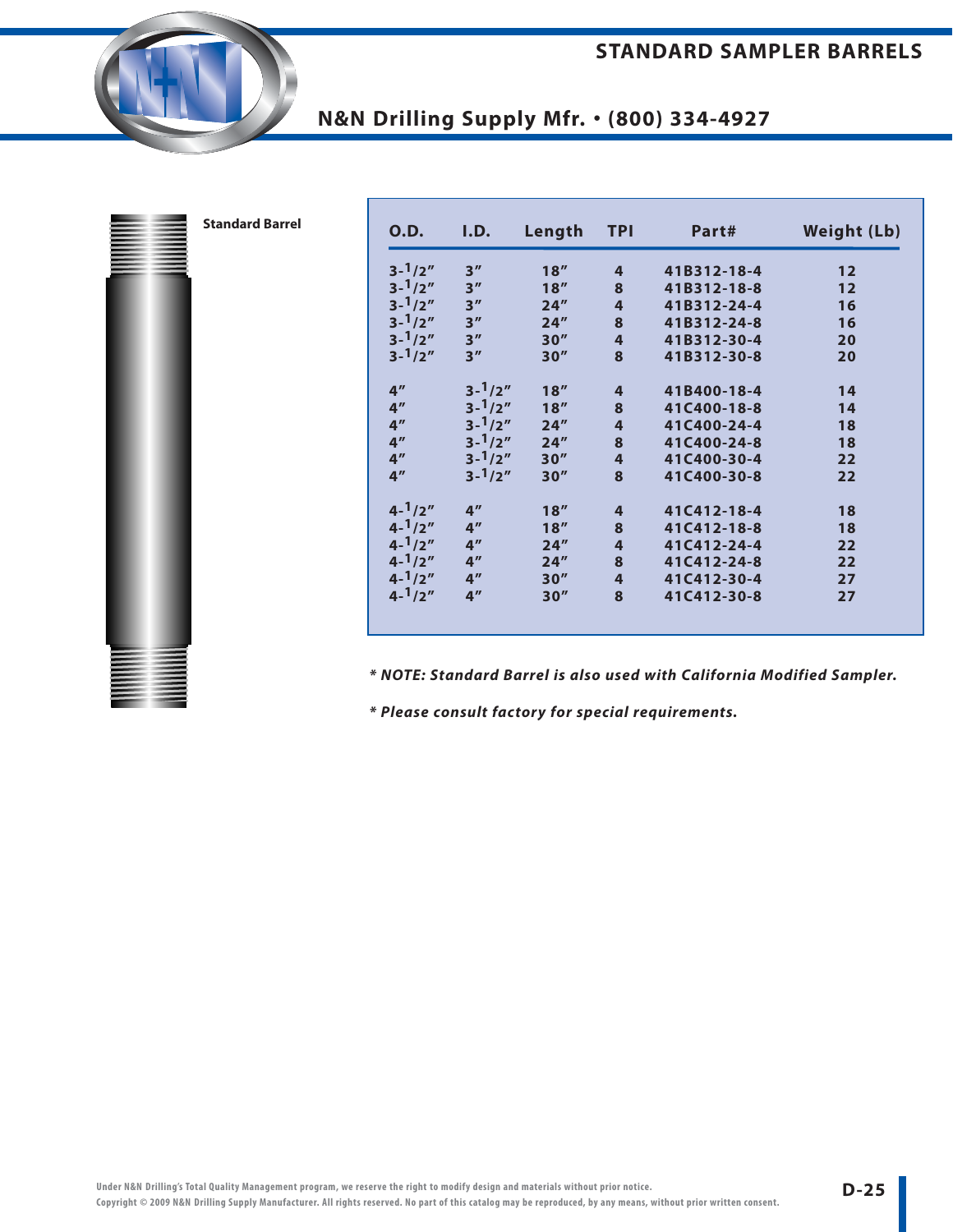#### **STANDARD SAMPLER HEAD ASSEMBLY**



**Standard Head Assembly**

 $\bigcirc$ 

| 0.D.              | <b>TPI</b> | <b>CONN</b> | Part#        | <b>Weight (Lb)</b>      |
|-------------------|------------|-------------|--------------|-------------------------|
| $1 - \frac{1}{2}$ | 8          | <b>AW</b>   | 41H112-AW-8  | $\overline{2}$          |
| $1 - \frac{1}{2}$ | 8          | <b>AWJ</b>  | 41H112-AWJ-8 | $\overline{2}$          |
| $1 - \frac{3}{4}$ | 8          | <b>AW</b>   | 41H134-AW-8  | 3                       |
| $1 - \frac{3}{4}$ | 8          | <b>AWJ</b>  | 41H134-AWJ-8 | $\overline{\mathbf{3}}$ |
| 2 <sup>''</sup>   | 4          | <b>AW</b>   | 41H200-AW-4  | 4                       |
| 2 <sup>n</sup>    | 8          | <b>AW</b>   | 41H200-AW-8  | 4                       |
| 2 <sup>''</sup>   | 4          | <b>AWJ</b>  | 41H200-AWJ-4 | 4                       |
| 2 <sup>n</sup>    | 8          | <b>AWJ</b>  | 41H200-AWJ-8 | $\overline{4}$          |
| 2 <sup>n</sup>    | 4          | <b>NW</b>   | 41H200-NW-4  | 6                       |
| 2 <sup>n</sup>    | 8          | <b>NW</b>   | 41H200-NW-8  | 6                       |
| 2 <sup>n</sup>    | 4          | <b>NWJ</b>  | 41H200-NWJ-4 | 6                       |
| 2 <sup>n</sup>    | 8          | <b>NWJ</b>  | 41H200-NWJ-8 | 6                       |
| $2 - \frac{1}{2}$ | 4          | <b>AW</b>   | 41H212-AW-4  | $\overline{7}$          |
| $2 - \frac{1}{2}$ | 8          | <b>AW</b>   | 41H212-AW-8  | $\overline{z}$          |
| $2 - \frac{1}{2}$ | 4          | <b>AWJ</b>  | 41H212-AWJ-4 | $\overline{z}$          |
| $2 - \frac{1}{2}$ | 8          | <b>AWJ</b>  | 41H212-AWJ-8 | $\overline{z}$          |
| $2 - \frac{1}{2}$ | 4          | <b>NW</b>   | 41H212-NW-4  | $\overline{z}$          |
| $2 - \frac{1}{2}$ | 8          | <b>NW</b>   | 41H212-NW-8  | $\overline{7}$          |
| $2 - \frac{1}{2}$ | 4          | <b>NWJ</b>  | 41H212-NWJ-4 | $\overline{7}$          |
| $2 - \frac{1}{2}$ | 8          | <b>NWJ</b>  | 41H212-NWJ-8 | $\overline{7}$          |
| 3''               | 4          | <b>AW</b>   | 41H300-AW-4  | 9                       |
| 3''               | 8          | <b>AW</b>   | 41H300-AW-8  | 9                       |
| 3''               | 4          | <b>AWJ</b>  | 41H300-AWJ-4 | 9                       |
| 3''               | 8          | <b>AWJ</b>  | 41H300-AWJ-8 | 9                       |
| 3''               | 4          | <b>NW</b>   | 41H300-NW-4  | 9                       |
| 3''               | 8          | <b>NW</b>   | 41H300-NW-8  | 9                       |
| 3''               | 4          | <b>NWJ</b>  | 41H300-NWJ-4 | 9                       |
| 3''               | 8          | <b>NWJ</b>  | 41H300-NWJ-8 | 9                       |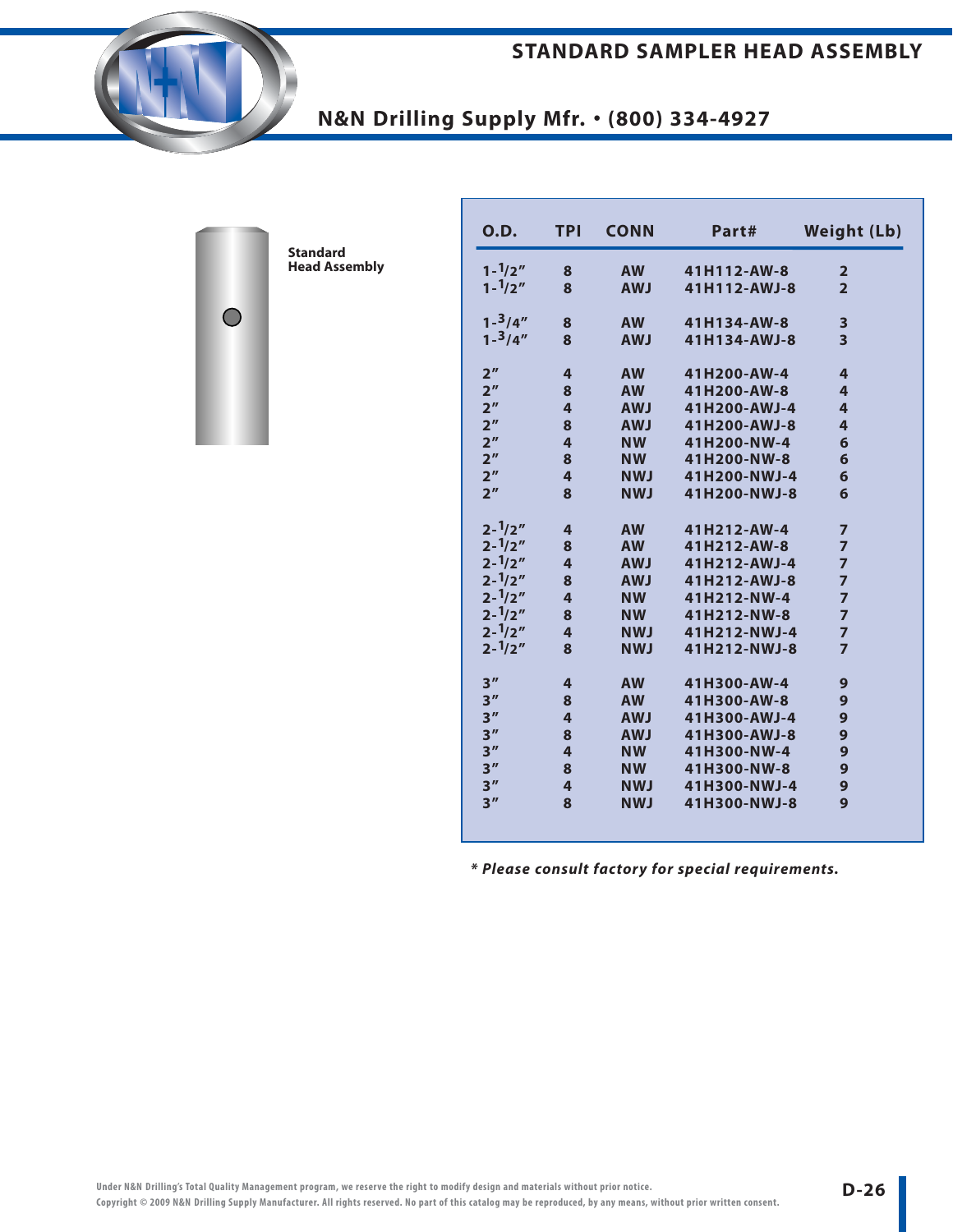#### **STANDARD SAMPLER HEAD ASSEMBLY**



# **N&N Drilling Supply Mfr.** • **(800) 334-4927**



| 0.D.              | <b>TPI</b>              | <b>CONN</b> | Part#        | <b>Weight (Lb)</b> |
|-------------------|-------------------------|-------------|--------------|--------------------|
|                   |                         |             |              |                    |
| $3 - \frac{1}{2}$ | 4                       | <b>AW</b>   | 41H312-AW-4  | 14                 |
| $3 - \frac{1}{2}$ | 8                       | <b>AW</b>   | 41H312-AW-8  | 14                 |
| $3 - \frac{1}{2}$ | 4                       | <b>AWJ</b>  | 41H312-AWJ-4 | 14                 |
| $3 - \frac{1}{2}$ | 8                       | <b>AWJ</b>  | 41H312-AWJ-8 | 14                 |
| $3 - \frac{1}{2}$ | $\overline{4}$          | <b>NW</b>   | 41H312-NW-4  | 14                 |
| $3 - \frac{1}{2}$ | 8                       | <b>NW</b>   | 41H312-NW-8  | 14                 |
| $3 - \frac{1}{2}$ | 4                       | <b>NWJ</b>  | 41H312-NWJ-4 | 14                 |
| $3 - \frac{1}{2}$ | 8                       | <b>NWJ</b>  | 41H312-NWJ-8 | 14                 |
| 4 <sup>''</sup>   | 4                       | <b>AW</b>   | 41H400-AW-4  | 18                 |
| 4 <sup>''</sup>   | 8                       | <b>AW</b>   | 41H400-AW-8  | 18                 |
| 4 <sup>''</sup>   | $\overline{\mathbf{4}}$ | <b>AWJ</b>  | 41H400-AWJ-4 | 18                 |
| 4 <sup>''</sup>   | 8                       | <b>AWJ</b>  | 41H400-AWJ-8 | 18                 |
| 4 <sup>''</sup>   | 4                       | <b>NW</b>   | 41H400-NW-4  | 18                 |
| 4 <sup>''</sup>   | 8                       | <b>NW</b>   | 41H400-NW-8  | 18                 |
| 4 <sup>''</sup>   | $\overline{\mathbf{4}}$ | <b>NWJ</b>  | 41H400-NWJ-4 | 18                 |
| 4 <sup>''</sup>   | 8                       | <b>NWJ</b>  | 41H400-NWJ-8 | 18                 |
| $4 - \frac{1}{2}$ | 4                       | <b>AW</b>   | 41H412-AW-4  | 21                 |
| $4 - \frac{1}{2}$ | 8                       | <b>AW</b>   | 41H412-AW-8  | 21                 |
| $4 - \frac{1}{2}$ | 4                       | <b>AWJ</b>  | 41H412-AWJ-4 | 21                 |
| $4 - \frac{1}{2}$ | 8                       | <b>AWJ</b>  | 41H412-AWJ-8 | 21                 |
| $4 - \frac{1}{2}$ | 4                       | <b>NW</b>   | 41H412-NW-4  | 21                 |
| $4 - \frac{1}{2}$ | 8                       | <b>NW</b>   | 41H412-NW-8  | 21                 |
| $4 - \frac{1}{2}$ | 4                       | <b>NWJ</b>  | 41H412-NWJ-4 | 21                 |
| $4 - \frac{1}{2}$ | 8                       | <b>NWJ</b>  | 41H412-NWJ-8 | 21                 |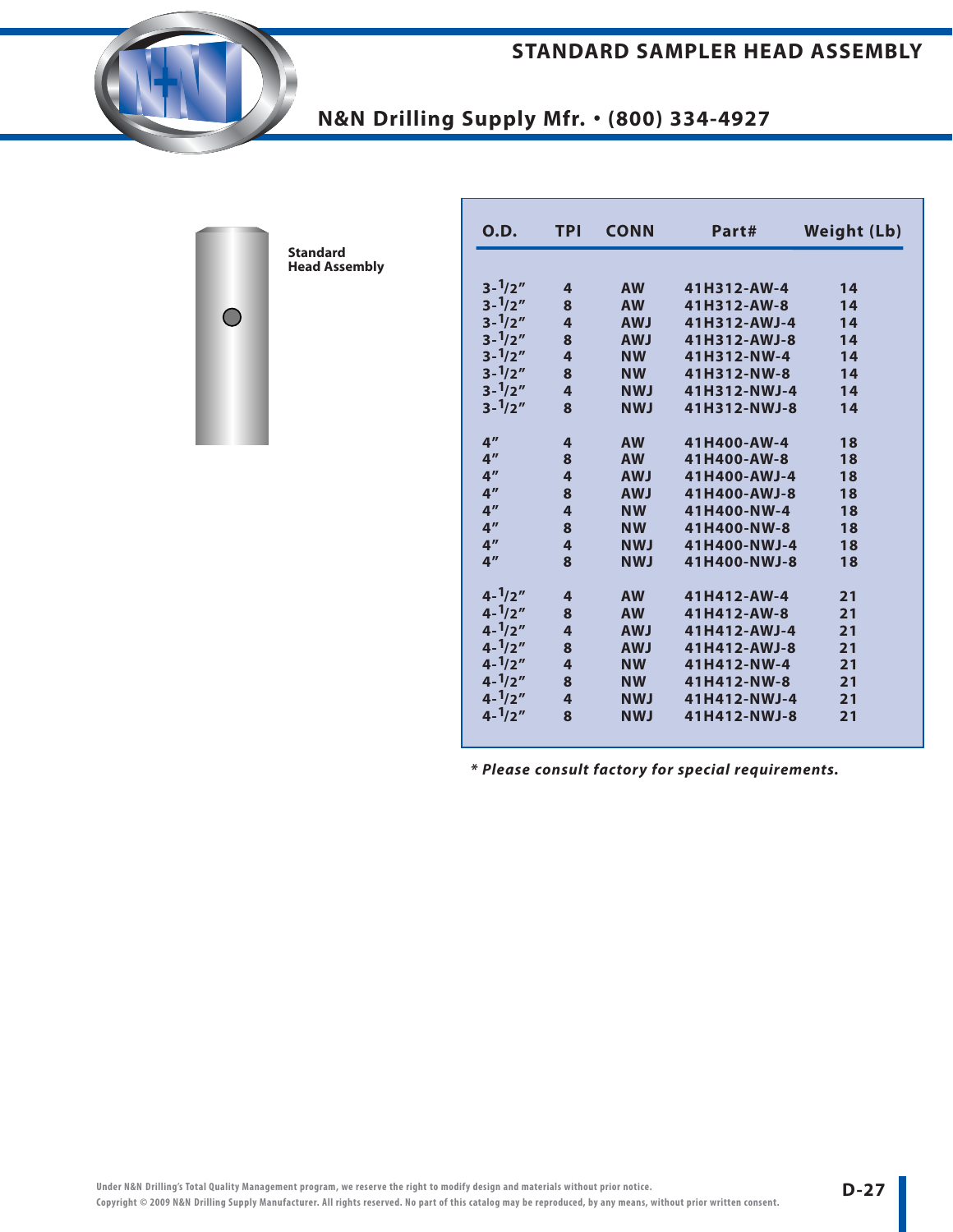**N&N Drilling Supply Mfr.** • **(800) 334-4927**

| California<br><b>Modified Sampler</b> |                 |        |                         |             | <b>2" COMPLETE ASSEMBLY</b> |                    |
|---------------------------------------|-----------------|--------|-------------------------|-------------|-----------------------------|--------------------|
|                                       | <b>O.D.</b>     | Length | <b>TPI</b>              | <b>CONN</b> | Part#                       | <b>Weight (Lb)</b> |
|                                       | 2 <sup>''</sup> | 18''   | 4                       | <b>AW</b>   | 44C200-18AW-4               | 13                 |
|                                       | 2 <sup>''</sup> | 18''   | 8                       | <b>AW</b>   | 44C200-18AW-8               | 13                 |
|                                       | 2 <sup>''</sup> | 24''   | 4                       | <b>AW</b>   | 44C200-24AW-4               | 15                 |
|                                       | 2 <sup>''</sup> | 24''   | 8                       | <b>AW</b>   | 44C200-24AW-8               | 15                 |
|                                       | 2 <sup>n</sup>  | 30''   | $\overline{\mathbf{4}}$ | <b>AW</b>   | 44C200-30AW-4               | 17                 |
|                                       | 2 <sup>n</sup>  | 30''   | 8                       | <b>AW</b>   | 44C200-30AW-8               | 17                 |
|                                       | 2 <sup>n</sup>  | 18''   | 4                       | <b>AWJ</b>  | 44C200-18AWJ-4              | 13                 |
|                                       | 2 <sup>''</sup> | 18''   | 8                       | <b>AWJ</b>  | 44C200-18AWJ-8              | 13                 |
|                                       | 2 <sup>''</sup> | 24''   | $\overline{4}$          | <b>AWJ</b>  | 44C200-24AWJ-4              | 15                 |
|                                       | 2 <sup>n</sup>  | 24''   | 8                       | <b>AWJ</b>  | 44C200-24AWJ-8              | 15                 |
|                                       | 2 <sup>''</sup> | 30''   | $\overline{4}$          | <b>AWJ</b>  | 44C200-30AWJ-4              | 17                 |
|                                       | 2 <sup>n</sup>  | 30''   | 8                       | <b>AWJ</b>  | 44C200-30AWJ-8              | 17                 |
|                                       | 2 <sup>''</sup> | 18''   | $\overline{4}$          | <b>NW</b>   | 44C200-18NW-4               | 15                 |
|                                       | 2 <sup>''</sup> | 18''   | 8                       | <b>NW</b>   | 44C200-18NW-8               | 15                 |
|                                       | 2 <sup>''</sup> | 24''   | 4                       | <b>NW</b>   | 44C200-24NW-4               | 17                 |
|                                       | 2 <sup>''</sup> | 24''   | 8                       | <b>NW</b>   | 44C200-24NW-8               | 17                 |
|                                       | 2 <sup>''</sup> | 30''   | $\overline{\mathbf{4}}$ | <b>NW</b>   | 44C200-30NW-4               | 19                 |
|                                       | 2 <sup>n</sup>  | 30''   | 8                       | <b>NW</b>   | 44C200-30NW-8               | 19                 |
|                                       | 2 <sup>''</sup> | 18''   | 4                       | <b>NWJ</b>  | 44C200-18NWJ-4              | 15                 |
|                                       | 2 <sup>n</sup>  | 18''   | 8                       | <b>NWJ</b>  | 44C200-18NWJ-8              | 15                 |
|                                       | 2 <sup>''</sup> | 24''   | 4                       | <b>NWJ</b>  | 44C200-24NWJ-4              | 17                 |
|                                       | 2 <sup>''</sup> | 24''   | 8                       | <b>NWJ</b>  | 44C200-24NWJ-8              | 17                 |
|                                       | 2 <sup>''</sup> | 30''   | $\overline{4}$          | <b>NWJ</b>  | 44C200-30NWJ-4              | 19                 |
|                                       | 2 <sup>n</sup>  | 30''   | 8                       | <b>NWJ</b>  | 44C200-30NWJ-8              | 19                 |
|                                       |                 |        |                         |             |                             |                    |

**\* Please consult factory for special requirements.**



 $\bigcirc$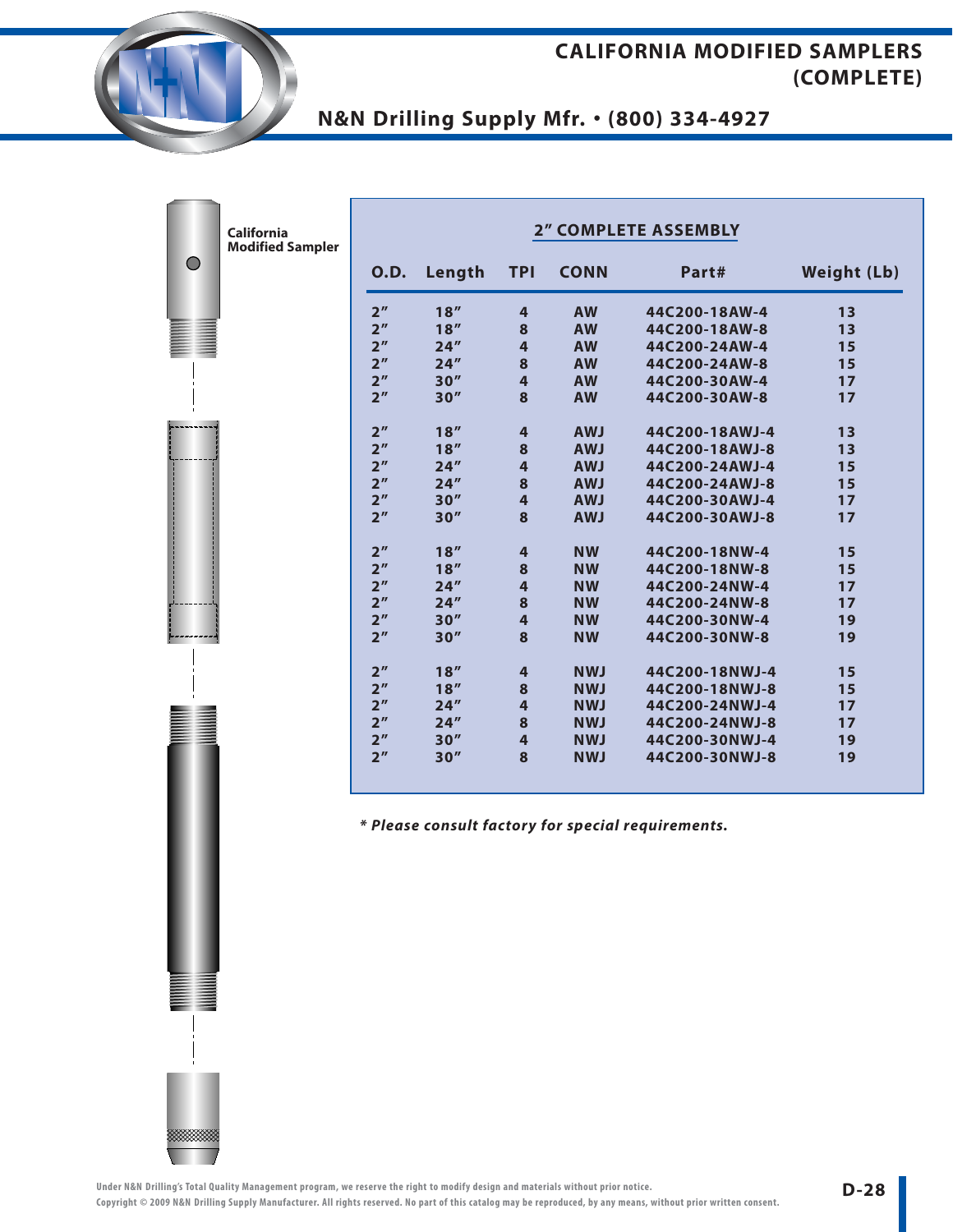## **N&N Drilling Supply Mfr.** • **(800) 334-4927**

| 0.D.              | Length                                                                                                                                                                                                                                                                                                                  | <b>TPI</b>              | <b>CONN</b>                  | Part#          | <b>Weight (Lb)</b> |
|-------------------|-------------------------------------------------------------------------------------------------------------------------------------------------------------------------------------------------------------------------------------------------------------------------------------------------------------------------|-------------------------|------------------------------|----------------|--------------------|
| $2 - \frac{1}{2}$ | 18''                                                                                                                                                                                                                                                                                                                    | $\overline{4}$          | <b>AW</b>                    | 44C212-18AW-4  | 20                 |
|                   | 18''                                                                                                                                                                                                                                                                                                                    | 8                       | <b>AW</b>                    | 44C212-18AW-8  | 20                 |
| $2 - \frac{1}{2}$ | 24''                                                                                                                                                                                                                                                                                                                    | $\overline{\mathbf{4}}$ | <b>AW</b>                    | 44C212-24AW-4  | 23                 |
| $2 - \frac{1}{2}$ | 24''                                                                                                                                                                                                                                                                                                                    | 8                       | <b>AW</b>                    | 44C212-24AW-8  | 23                 |
| $2 - \frac{1}{2}$ | 30''                                                                                                                                                                                                                                                                                                                    | $\overline{\mathbf{4}}$ | <b>AW</b>                    | 44C212-30AW-4  | 26                 |
|                   | 30''                                                                                                                                                                                                                                                                                                                    | 8                       | <b>AW</b>                    | 44C212-30AW-8  | 26                 |
| $2 - \frac{1}{2}$ | 18''                                                                                                                                                                                                                                                                                                                    | $\overline{\mathbf{4}}$ | <b>AWJ</b>                   | 44C212-18AWJ-4 | 20                 |
|                   | 18''                                                                                                                                                                                                                                                                                                                    | 8                       | <b>AWJ</b>                   | 44C212-18AWJ-8 | 20                 |
| $2 - \frac{1}{2}$ | 24''                                                                                                                                                                                                                                                                                                                    | $\overline{4}$          | <b>AWJ</b>                   | 44C212-24AWJ-4 | 23                 |
|                   | 24''                                                                                                                                                                                                                                                                                                                    | 8                       | <b>AWJ</b>                   | 44C212-24AWJ-8 | 23                 |
|                   | 30''                                                                                                                                                                                                                                                                                                                    | $\overline{\mathbf{4}}$ | <b>AWJ</b>                   | 44C212-30AWJ-4 | 26                 |
|                   | 30''                                                                                                                                                                                                                                                                                                                    | 8                       | <b>AWJ</b>                   | 44C212-30AWJ-8 | 26                 |
| $2 - \frac{1}{2}$ | 18''                                                                                                                                                                                                                                                                                                                    | $\overline{4}$          | <b>NW</b>                    | 44C212-18NW-4  | 20                 |
|                   |                                                                                                                                                                                                                                                                                                                         |                         | <b>NW</b>                    |                | 20                 |
|                   | 24''                                                                                                                                                                                                                                                                                                                    |                         |                              | 44C212-24NW-4  | 23                 |
|                   | 24''                                                                                                                                                                                                                                                                                                                    | 8                       | <b>NW</b>                    | 44C212-24NW-8  | 23                 |
|                   |                                                                                                                                                                                                                                                                                                                         | $\overline{4}$          | <b>NW</b>                    | 44C212-30NW-4  | 26                 |
|                   |                                                                                                                                                                                                                                                                                                                         | 8                       | <b>NW</b>                    | 44C212-30NW-8  | 26                 |
| $2 - \frac{1}{2}$ | 18''                                                                                                                                                                                                                                                                                                                    | $\overline{4}$          | <b>NWJ</b>                   | 44C212-18NWJ-4 | 20                 |
|                   | 18''                                                                                                                                                                                                                                                                                                                    | 8                       | <b>NWJ</b>                   | 44C212-18NWJ-8 | 20                 |
|                   | 24''                                                                                                                                                                                                                                                                                                                    | $\overline{4}$          | <b>NWJ</b>                   | 44C212-24NWJ-4 | 23                 |
|                   | 24''                                                                                                                                                                                                                                                                                                                    | 8                       | <b>NWJ</b>                   | 44C212-24NWJ-8 | 23                 |
|                   | 30''                                                                                                                                                                                                                                                                                                                    | $\overline{4}$          | <b>NWJ</b>                   | 44C212-30NWJ-4 | 26                 |
| $2 - \frac{1}{2}$ | 30''                                                                                                                                                                                                                                                                                                                    | 8                       | <b>NWJ</b>                   | 44C212-30NWJ-8 | 26                 |
|                   | $2 - \frac{1}{2}$<br>$2 - \frac{1}{2}$<br>$2 - \frac{1}{2}$<br>$2 - \frac{1}{2}$<br>$2 - \frac{1}{2}$<br>$2 - \frac{1}{2}$<br>$2 - \frac{1}{2}$<br>$2 - \frac{1}{2}$<br>$2 - \frac{1}{2}$<br>$2 - \frac{1}{2}$<br>$2 - \frac{1}{2}$<br>$2 - \frac{1}{2}$<br>$2 - \frac{1}{2}$<br>$2 - \frac{1}{2}$<br>$2 - \frac{1}{2}$ | 18''<br>30''<br>30''    | 8<br>$\overline{\mathbf{4}}$ | <b>NW</b>      | 44C212-18NW-8      |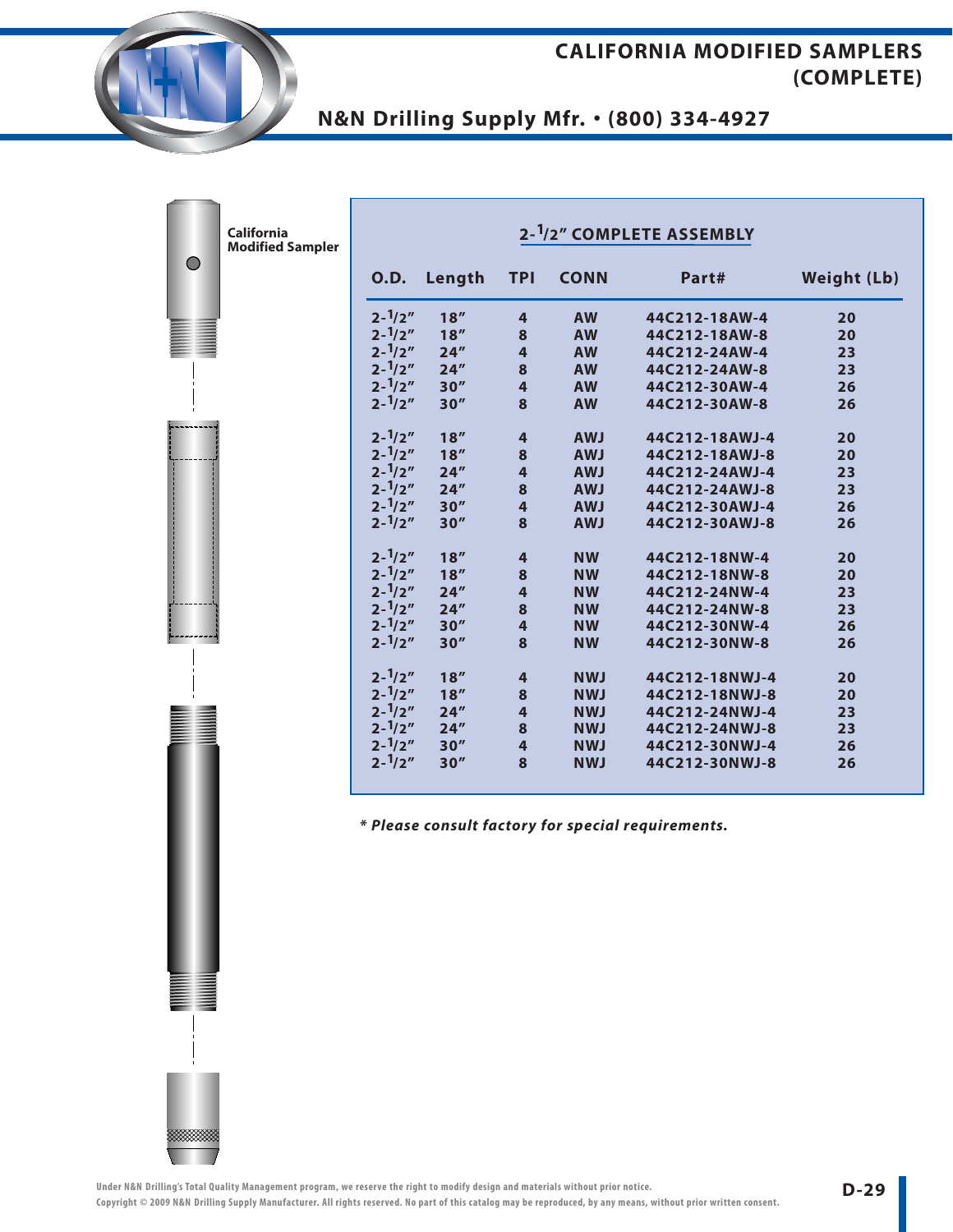# **N&N Drilling Supply Mfr.** • **(800) 334-4927**

| <b>California</b><br><b>Modified Sampler</b> |                 |        |                         |             | <b>3" COMPLETE ASSEMBLY</b> |                    |
|----------------------------------------------|-----------------|--------|-------------------------|-------------|-----------------------------|--------------------|
|                                              | <b>O.D.</b>     | Length | <b>TPI</b>              | <b>CONN</b> | Part#                       | <b>Weight (Lb)</b> |
|                                              | 3 <sup>''</sup> | 18''   | 4                       | <b>AW</b>   | 44C300-18AW-4               | 25                 |
|                                              | 3 <sup>''</sup> | 18''   | 8                       | <b>AW</b>   | 44C300-18AW-8               | 25                 |
|                                              | 3 <sup>''</sup> | 24''   | $\overline{\mathbf{4}}$ | <b>AW</b>   | 44C300-24AW-4               | 28                 |
|                                              | 3''             | 24''   | 8                       | <b>AW</b>   | 44C300-24AW-8               | 28                 |
|                                              | 3 <sup>''</sup> | 30''   | $\overline{\mathbf{4}}$ | <b>AW</b>   | 44C300-30AW-4               | 31                 |
|                                              | 3''             | 30''   | 8                       | <b>AW</b>   | 44C300-30AW-8               | 31                 |
|                                              | 3 <sup>''</sup> | 18''   | $\overline{\mathbf{r}}$ | <b>AWJ</b>  | 44C300-18AWJ-4              | 25                 |
|                                              | 3 <sup>''</sup> | 18''   | 8                       | <b>AWJ</b>  | 44C300-18AWJ-8              | 25                 |
|                                              | 3 <sup>''</sup> | 24''   | 4                       | <b>AWJ</b>  | 44C300-24AWJ-4              | 28                 |
|                                              | 3 <sup>''</sup> | 24''   | 8                       | <b>AWJ</b>  | 44C300-24AWJ-8              | 28                 |
|                                              | 3 <sup>''</sup> | 30''   | $\overline{\mathbf{4}}$ | <b>AWJ</b>  | 44C300-30AWJ-4              | 31                 |
|                                              | 3''             | 30''   | 8                       | <b>AWJ</b>  | 44C300-30AWJ-8              | 31                 |
|                                              | 3 <sup>''</sup> | 18''   | $\overline{\mathbf{4}}$ | <b>NW</b>   | 44C300-18NW-4               | 25                 |
|                                              | 3 <sup>''</sup> | 18''   | 8                       | <b>NW</b>   | 44C300-18NW-8               | 25                 |
|                                              | 3 <sup>''</sup> | 24''   | $\overline{4}$          | <b>NW</b>   | 44C300-24NW-4               | 28                 |
|                                              | 3 <sup>''</sup> | 24''   | 8                       | <b>NW</b>   | 44C300-24NW-8               | 28                 |
|                                              | 3''             | 30''   | 4                       | <b>NW</b>   | 44C300-30NW-4               | 31                 |
|                                              | 3''             | 30''   | 8                       | <b>NW</b>   | 44C300-30NW-8               | 31                 |
|                                              | 3 <sup>''</sup> | 18''   | 4                       | <b>NWJ</b>  | 44C300-18NWJ-4              | 25                 |
|                                              | 3 <sup>''</sup> | 18''   | 8                       | <b>NWJ</b>  | 44C300-18NWJ-8              | 25                 |
|                                              | 3 <sup>''</sup> | 24''   | $\overline{\mathbf{4}}$ | <b>NWJ</b>  | 44C300-24NWJ-4              | 28                 |
|                                              | 3''             | 24''   | 8                       | <b>NWJ</b>  | 44C300-24NWJ-8              | 28                 |
|                                              | 3''             | 30''   | 4                       | <b>NWJ</b>  | 44C300-30NWJ-4              | 31                 |
|                                              | 3''             | 30''   | 8                       | <b>NWJ</b>  | 44C300-30NWJ-8              | 31                 |

**\* Please consult factory for special requirements.**



 $\bigcirc$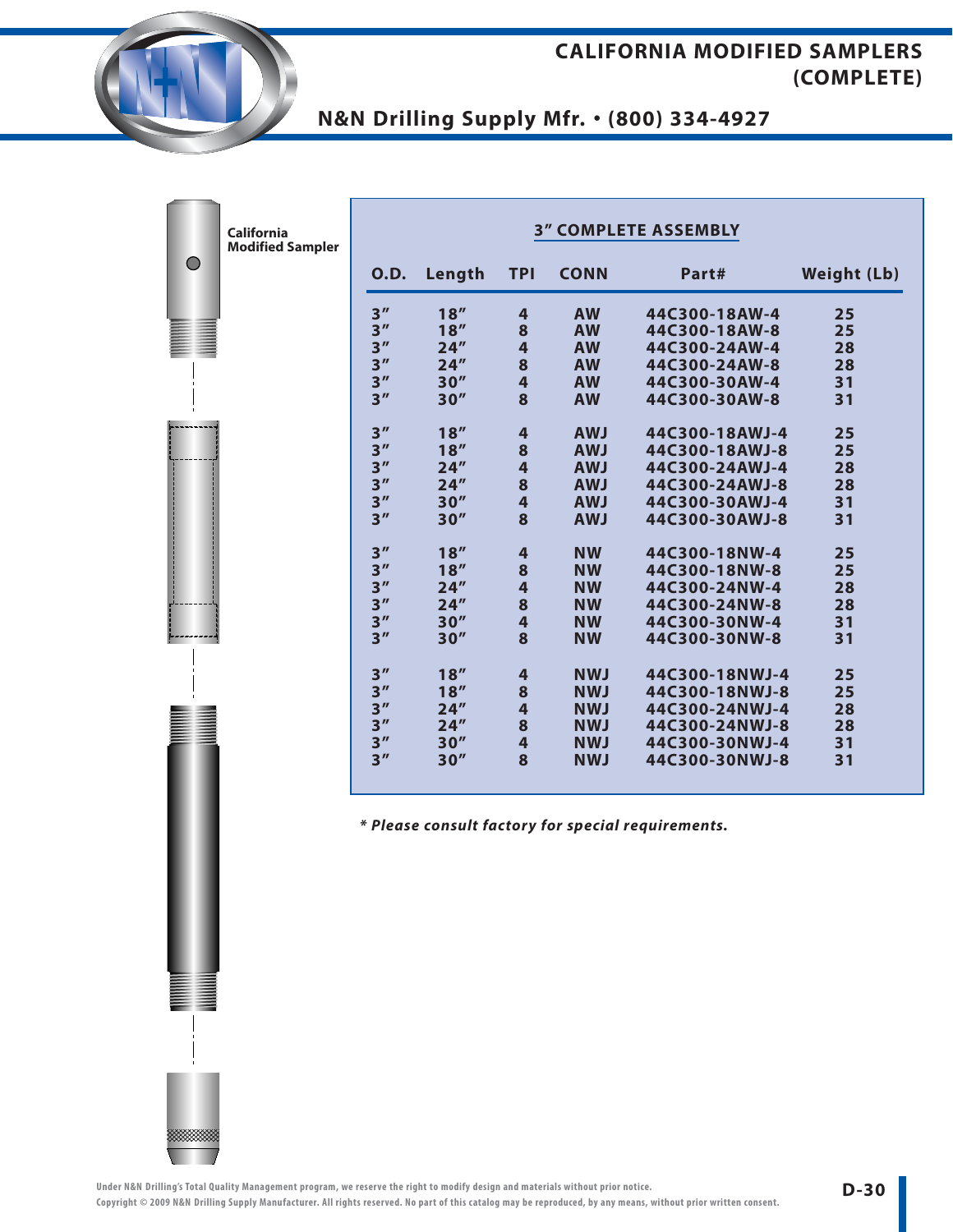## **N&N Drilling Supply Mfr.** • **(800) 334-4927**

| <b>California</b><br><b>Modified Sampler</b> |                   |        |                         |             | 3-1/2" COMPLETE ASSEMBLY                           |                    |
|----------------------------------------------|-------------------|--------|-------------------------|-------------|----------------------------------------------------|--------------------|
|                                              | <b>O.D.</b>       | Length | <b>TPI</b>              | <b>CONN</b> | Part#                                              | <b>Weight (Lb)</b> |
|                                              | $3 - \frac{1}{2}$ | 18''   | 4                       | <b>AW</b>   | 44C312-18AW-4                                      | 31                 |
|                                              | $3 - \frac{1}{2}$ | 18''   | 8                       | <b>AW</b>   | 44C312-18AW-8                                      | 31                 |
|                                              | $3 - \frac{1}{2}$ | 24''   | 4                       | <b>AW</b>   | 44C312-24AW-4                                      | 35                 |
|                                              | $3 - \frac{1}{2}$ | 24''   | 8                       | <b>AW</b>   | 44C312-24AW-8                                      | 35                 |
|                                              | $3 - \frac{1}{2}$ | 30''   | $\overline{4}$          | <b>AW</b>   | 44C312-30AW-4                                      | 39                 |
|                                              | $3 - \frac{1}{2}$ | 30''   | 8                       | <b>AW</b>   | 44C312-30AW-8                                      | 39                 |
|                                              | $3 - \frac{1}{2}$ | 18''   | $\overline{\mathbf{4}}$ | <b>AWJ</b>  | 44C312-18AWJ-4                                     | 31                 |
|                                              | $3 - \frac{1}{2}$ | 18''   | 8                       | <b>AWJ</b>  | 44C312-18AWJ-8                                     | 31                 |
|                                              | $3 - \frac{1}{2}$ | 24''   | $\overline{\mathbf{4}}$ | <b>AWJ</b>  | 44C312-24AWJ-4                                     | 35                 |
|                                              | $3 - \frac{1}{2}$ | 24''   | 8                       | <b>AWJ</b>  | 44C312-24AWJ-8                                     | 35                 |
|                                              | $3 - \frac{1}{2}$ | 30''   | $\overline{\mathbf{4}}$ | <b>AWJ</b>  | 44C312-30AWJ-4                                     | 39                 |
|                                              | $3 - \frac{1}{2}$ | 30''   | 8                       | <b>AWJ</b>  | 44C312-30AWJ-8                                     | 39                 |
|                                              | $3 - \frac{1}{2}$ | 18''   | $\overline{\mathbf{4}}$ | <b>NW</b>   | 44C312-18NW-4                                      | 31                 |
|                                              | $3 - \frac{1}{2}$ | 18''   | 8                       | <b>NW</b>   | 44C312-18NW-8                                      | 31                 |
|                                              | $3 - \frac{1}{2}$ | 24''   | $\overline{\mathbf{4}}$ | <b>NW</b>   | 44C312-24NW-4                                      | 35                 |
|                                              | $3 - \frac{1}{2}$ | 24''   | 8                       | <b>NW</b>   | 44C312-24NW-8                                      | 35                 |
|                                              | $3 - \frac{1}{2}$ | 30''   | 4                       | <b>NW</b>   | 44C312-30NW-4                                      | 39                 |
|                                              | $3 - \frac{1}{2}$ | 30''   | 8                       | <b>NW</b>   | 44C312-30NW-8                                      | 39                 |
|                                              | $3 - \frac{1}{2}$ | 18''   | $\overline{\mathbf{4}}$ | <b>NWJ</b>  | 44C312-18NWJ-4                                     | 31                 |
|                                              | $3 - \frac{1}{2}$ | 18''   | 8                       | <b>NWJ</b>  | 44C312-18NWJ-8                                     | 31                 |
|                                              | $3 - \frac{1}{2}$ | 24''   | $\overline{\mathbf{4}}$ | <b>NWJ</b>  | 44C312-24NWJ-4                                     | 35                 |
|                                              | $3 - \frac{1}{2}$ | 24''   | 8                       | <b>NWJ</b>  | 44C312-24NWJ-8                                     | 35                 |
|                                              | $3 - \frac{1}{2}$ | 30''   | 4                       | <b>NWJ</b>  | 44C312-30NWJ-4                                     | 39                 |
|                                              | $3 - \frac{1}{2}$ | 30''   | 8                       | <b>NWJ</b>  | 44C312-30NWJ-8                                     | 39                 |
|                                              |                   |        |                         |             | * Please consult factory for special requirements. |                    |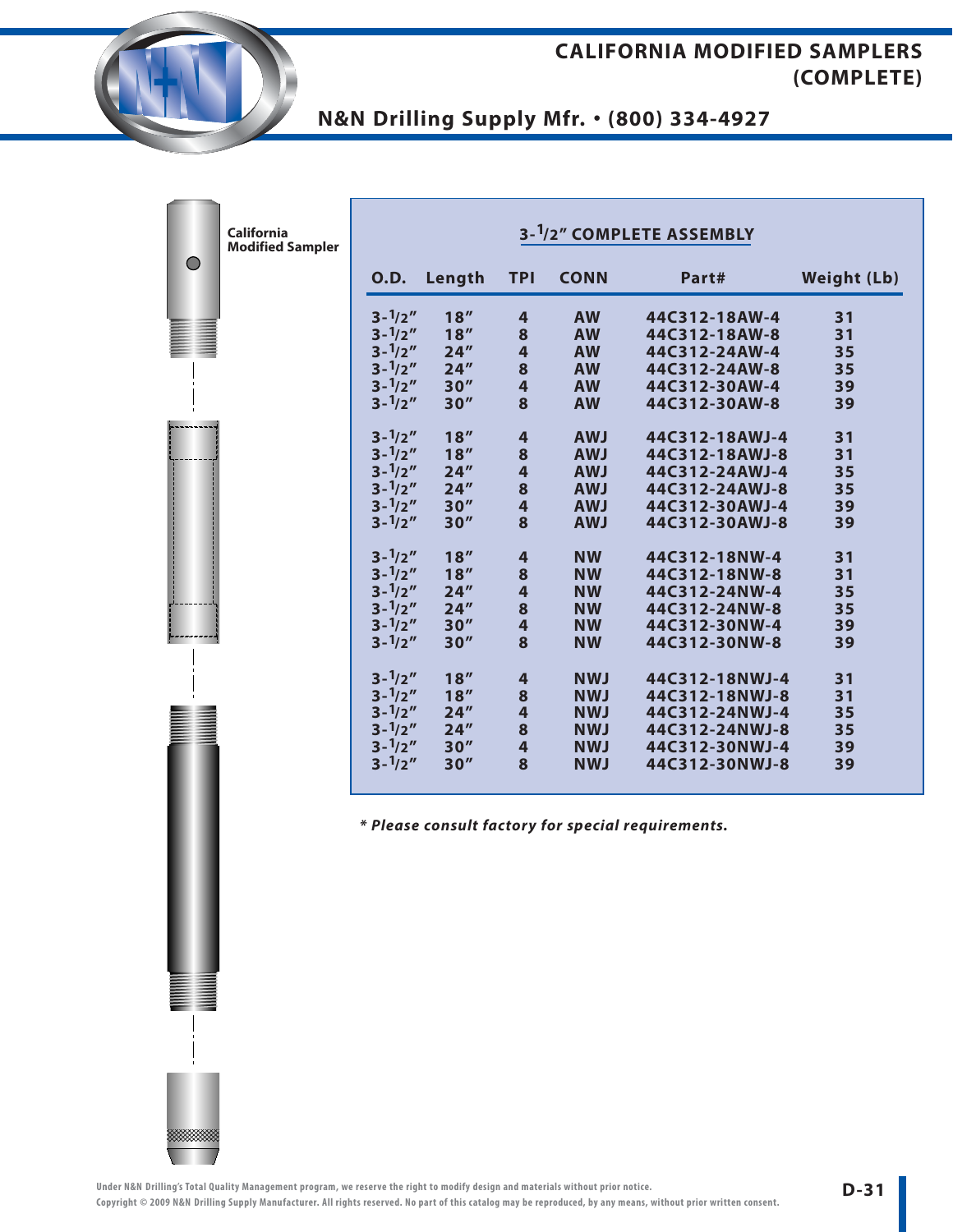# **N&N Drilling Supply Mfr.** • **(800) 334-4927**

| <b>O.D.</b>     | Length | <b>TPI</b>              | <b>CONN</b> | Part#          | Weight (Lb) |
|-----------------|--------|-------------------------|-------------|----------------|-------------|
| 4 <sup>''</sup> | 18''   | $\overline{4}$          | <b>AW</b>   | 44C400-18AW-4  | 40          |
| 4 <sup>''</sup> | 18''   | 8                       | <b>AW</b>   | 44C400-18AW-8  | 40          |
| 4 <sup>''</sup> | 24''   | $\overline{4}$          | <b>AW</b>   | 44C400-24AW-4  | 44          |
| 4 <sup>''</sup> | 24''   | 8                       | <b>AW</b>   | 44C400-24AW-8  | 44          |
| 4 <sup>''</sup> | 30''   | $\overline{\mathbf{4}}$ | <b>AW</b>   | 44C400-30AW-4  | 48          |
| 4 <sup>''</sup> | 30''   | 8                       | <b>AW</b>   | 44C400-30AW-8  | 48          |
| 4 <sup>''</sup> | 18''   | $\overline{\mathbf{r}}$ | <b>AWJ</b>  | 44C400-18AWJ-4 | 40          |
| 4 <sup>''</sup> | 18''   | 8                       | <b>AWJ</b>  | 44C400-18AWJ-8 | 40          |
| 4 <sup>''</sup> | 24''   | $\overline{\mathbf{4}}$ | <b>AWJ</b>  | 44C400-24AWJ-4 | 44          |
| 4 <sup>''</sup> | 24''   | 8                       | <b>AWJ</b>  | 44C400-24AWJ-8 | 44          |
| 4 <sup>''</sup> | 30''   | $\overline{4}$          | <b>AWJ</b>  | 44C400-30AWJ-4 | 48          |
| 4 <sup>''</sup> | 30''   | 8                       | <b>AWJ</b>  | 44C400-30AWJ-8 | 48          |
| 4 <sup>''</sup> | 18''   | $\overline{4}$          | <b>NW</b>   | 44C400-18NW-4  | 40          |
| 4 <sup>''</sup> | 18''   | 8                       | <b>NW</b>   | 44C400-18NW-8  | 40          |
| 4 <sup>''</sup> | 24''   | $\overline{\mathbf{4}}$ | <b>NW</b>   | 44C400-24NW-4  | 44          |
| 4 <sup>''</sup> | 24''   | 8                       | <b>NW</b>   | 44C400-24NW-8  | 44          |
| 4 <sup>''</sup> | 30''   | $\overline{\mathbf{4}}$ | <b>NW</b>   | 44C400-30NW-4  | 48          |
| 4 <sup>''</sup> | 30''   | 8                       | <b>NW</b>   | 44C400-30NW-8  | 48          |
| 4 <sup>''</sup> | 18''   | $\overline{4}$          | <b>NWJ</b>  | 44C400-18NWJ-4 | 40          |
| 4 <sup>''</sup> | 18''   | 8                       | <b>NWJ</b>  | 44C400-18NWJ-8 | 40          |
| 4 <sup>''</sup> | 24''   | $\overline{4}$          | <b>NWJ</b>  | 44C400-24NWJ-4 | 44          |
| 4 <sup>''</sup> | 24''   | 8                       | <b>NWJ</b>  | 44C400-24NWJ-8 | 44          |
| 4 <sup>''</sup> | 30''   | $\overline{\mathbf{4}}$ | <b>NWJ</b>  | 44C400-30NWJ-4 | 48          |
| 4 <sup>''</sup> | 30''   | 8                       | <b>NWJ</b>  | 44C400-30NWJ-8 | 48          |

 $\bigcirc$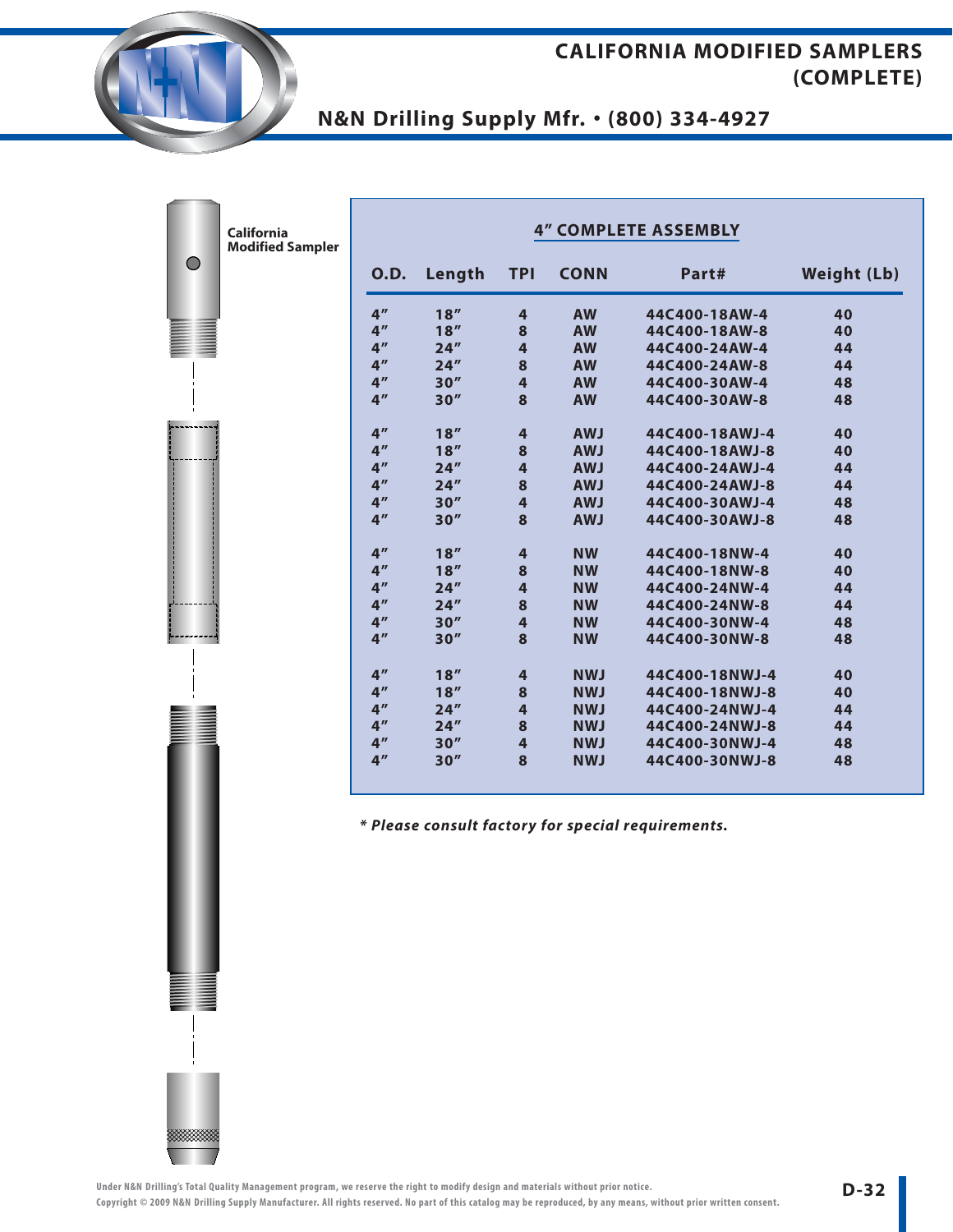# **N&N Drilling Supply Mfr.** • **(800) 334-4927**

|            | <b>California</b><br><b>Modified Sampler</b> |                   |        |                         |             | 4-1/2" COMPLETE ASSEMBLY                           |                    |
|------------|----------------------------------------------|-------------------|--------|-------------------------|-------------|----------------------------------------------------|--------------------|
| $\bigcirc$ |                                              | <b>O.D.</b>       | Length | <b>TPI</b>              | <b>CONN</b> | Part#                                              | <b>Weight (Lb)</b> |
|            |                                              | $4 - \frac{1}{2}$ | 18''   | $\overline{4}$          | <b>AW</b>   | 44C412-18AW-4                                      | 48                 |
|            |                                              | $4 - \frac{1}{2}$ | 18''   | 8                       | <b>AW</b>   | 44C412-18AW-8                                      | 48                 |
|            |                                              | $4 - \frac{1}{2}$ | 24''   | $\overline{\mathbf{4}}$ | <b>AW</b>   | 44C412-24AW-4                                      | 53                 |
|            |                                              | $4 - \frac{1}{2}$ | 24''   | 8                       | <b>AW</b>   | 44C412-24AW-8                                      | 53                 |
|            |                                              | $4 - \frac{1}{2}$ | 30''   | 4                       | <b>AW</b>   | 44C412-30AW-4                                      | 58                 |
|            |                                              | $4 - \frac{1}{2}$ | 30''   | 8                       | <b>AW</b>   | 44C412-30AW-8                                      | 58                 |
|            |                                              | $4 - \frac{1}{2}$ | 18''   | $\overline{\mathbf{4}}$ | <b>AWJ</b>  | 44C412-18AWJ-4                                     | 48                 |
|            |                                              | $4 - \frac{1}{2}$ | 18''   | 8                       | <b>AWJ</b>  | 44C412-18AWJ-8                                     | 48                 |
|            |                                              | $4 - \frac{1}{2}$ | 24''   | $\overline{\mathbf{4}}$ | <b>AWJ</b>  | 44C412-24AWJ-4                                     | 53                 |
|            |                                              | $4 - \frac{1}{2}$ | 24''   | 8                       | <b>AWJ</b>  | 44C412-24AWJ-8                                     | 53                 |
|            |                                              | $4 - \frac{1}{2}$ | 30''   | $\overline{4}$          | <b>AWJ</b>  | 44C412-30AWJ-4                                     | 58                 |
|            |                                              | $4 - \frac{1}{2}$ | 30''   | 8                       | <b>AWJ</b>  | 44C412-30AWJ-8                                     | 58                 |
|            |                                              | $4 - \frac{1}{2}$ | 18''   | $\overline{4}$          | <b>NW</b>   | 44C412-18NW-4                                      | 48                 |
|            |                                              | $4 - \frac{1}{2}$ | 18''   | 8                       | <b>NW</b>   | 44C412-18NW-8                                      | 48                 |
|            |                                              | $4 - \frac{1}{2}$ | 24''   | 4                       | <b>NW</b>   | 44C412-24NW-4                                      | 53                 |
|            |                                              | $4 - \frac{1}{2}$ | 24''   | 8                       | <b>NW</b>   | 44C412-24NW-8                                      | 53                 |
|            |                                              | $4 - \frac{1}{2}$ | 30''   | $\overline{\mathbf{4}}$ | <b>NW</b>   | 44C412-30NW-4                                      | 58                 |
|            |                                              | $4 - \frac{1}{2}$ | 30''   | 8                       | <b>NW</b>   | 44C412-30NW-8                                      | 58                 |
|            |                                              | $4 - \frac{1}{2}$ | 18''   | $\overline{4}$          | <b>NWJ</b>  | 44C412-18NWJ-4                                     | 48                 |
|            |                                              | $4 - \frac{1}{2}$ | 18''   | 8                       | <b>NWJ</b>  | 44C412-18NWJ-8                                     | 48                 |
|            |                                              | $4 - \frac{1}{2}$ | 24''   | $\overline{4}$          | <b>NWJ</b>  | 44C412-24NWJ-4                                     | 53                 |
|            |                                              | $4 - \frac{1}{2}$ | 24''   | 8                       | <b>NWJ</b>  | 44C412-24NWJ-8                                     | 53                 |
|            |                                              | $4 - \frac{1}{2}$ | 30''   | 4                       | <b>NWJ</b>  | 44C412-30NWJ-4                                     | 58                 |
|            |                                              | $4 - \frac{1}{2}$ | 30''   | 8                       | <b>NWJ</b>  | 44C412-30NWJ-8                                     | 58                 |
|            |                                              |                   |        |                         |             | * Please consult factory for special requirements. |                    |



**There's**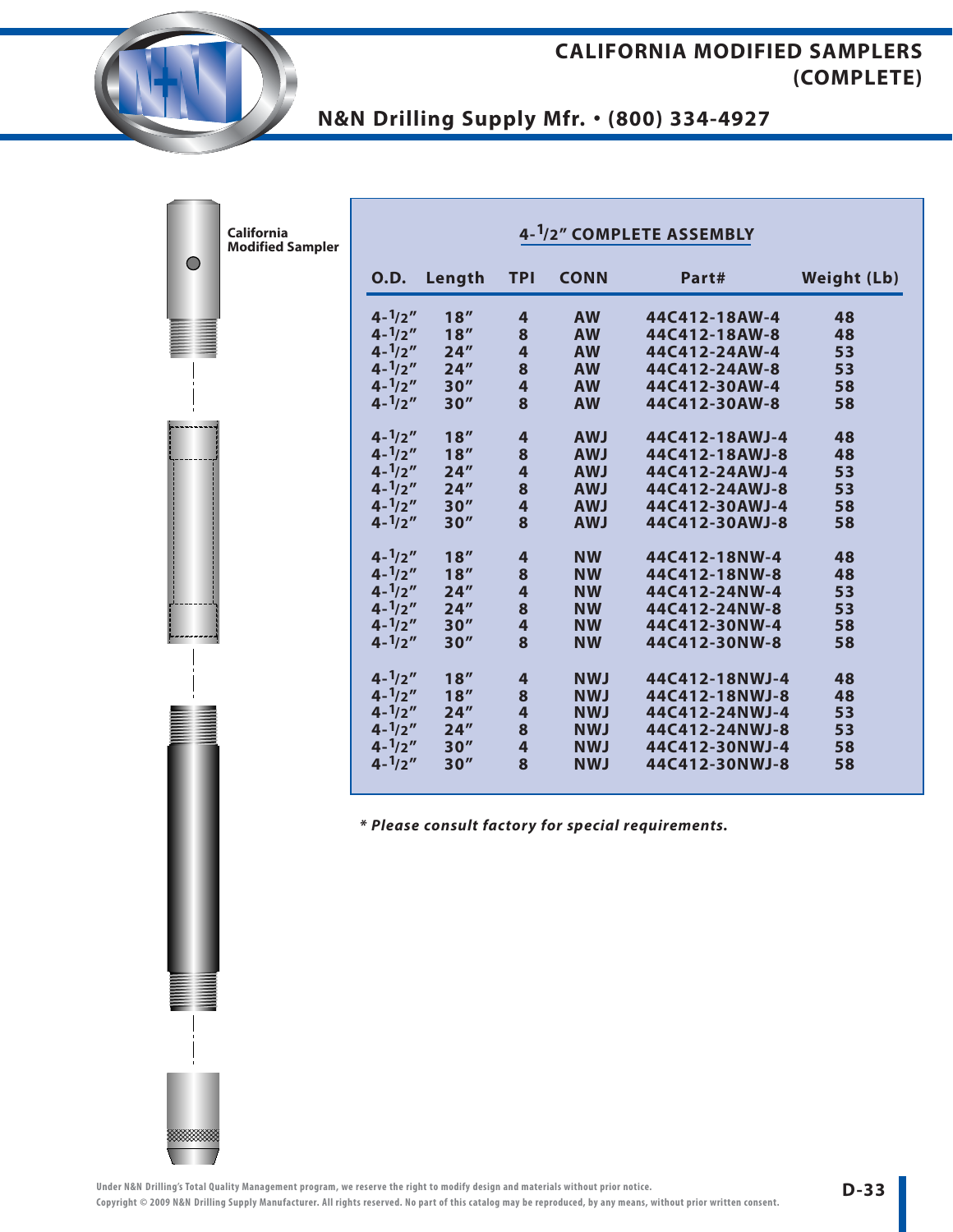#### **CALIFORNIA MODIFIED SAMPLER HEAD ASSEMBLY**





**California Modified Head Assembly**

| <b>O.D.</b>       | <b>TPI</b>              | <b>CONN</b> | Part#        | <b>Weight (Lb)</b>      |
|-------------------|-------------------------|-------------|--------------|-------------------------|
| 2 <sup>''</sup>   | 4                       | <b>AW</b>   | 44H200-AW-4  | 3                       |
| 2 <sup>''</sup>   | 8                       | <b>AW</b>   | 44H200-AW-8  | 3                       |
| 2 <sup>n</sup>    | $\overline{\mathbf{4}}$ | <b>AWJ</b>  | 44H200-AWJ-4 | 3                       |
| 2 <sup>n</sup>    | 8                       | <b>AWJ</b>  | 44H200-AWJ-8 | $\overline{\mathbf{3}}$ |
| 2 <sup>''</sup>   | 4                       | <b>NW</b>   | 44H200-NW-4  | 5                       |
| 2 <sup>n</sup>    | 8                       | <b>NW</b>   | 44H200-NW-8  | 5                       |
| 2 <sup>n</sup>    | $\overline{\mathbf{4}}$ | <b>NWJ</b>  | 44H200-NWJ-4 | 5                       |
| 2 <sup>n</sup>    | 8                       | <b>NWJ</b>  | 44H200-NWJ-8 | 5                       |
| $2 - \frac{1}{2}$ | $\overline{\mathbf{4}}$ | <b>AW</b>   | 44H212-AW-4  | 6                       |
| $2 - \frac{1}{2}$ | 8                       | <b>AW</b>   | 44H212-AW-8  | 6                       |
| $2 - \frac{1}{2}$ | $\overline{a}$          | <b>AWJ</b>  | 44H212-AWJ-4 | 6                       |
| $2 - \frac{1}{2}$ | 8                       | <b>AWJ</b>  | 44H212-AWJ-8 | 6                       |
| $2 - \frac{1}{2}$ | $\overline{\mathbf{4}}$ | <b>NW</b>   | 44H212-NW-4  | 6                       |
| $2 - \frac{1}{2}$ | 8                       | <b>NW</b>   | 44H212-NW-8  | 6                       |
| $2 - \frac{1}{2}$ | 4                       | <b>NWJ</b>  | 44H212-NWJ-4 | 6                       |
| $2 - \frac{1}{2}$ | $\mathbf{8}$            | <b>NWJ</b>  | 44H212-NWJ-8 | 6                       |
| 3''               | 4                       | <b>AW</b>   | 44H300-AW-4  | 8                       |
| 3''               | 8                       | <b>AW</b>   | 44H300-AW-8  | 8                       |
| 3''               | $\overline{\mathbf{4}}$ | <b>AWJ</b>  | 44H300-AWJ-4 | 8                       |
| 3''               | 8                       | <b>AWJ</b>  | 44H300-AWJ-8 | 8                       |
| 3''               | $\overline{\mathbf{4}}$ | <b>NW</b>   | 44H300-NW-4  | 8                       |
| 3''               | 8                       | <b>NW</b>   | 44H300-NW-8  | 8                       |
| 3''               | 4                       | <b>NWJ</b>  | 44H300-NWJ-4 | 8                       |
| 3''               | 8                       | <b>NWJ</b>  | 44H300-NWJ-8 | 8                       |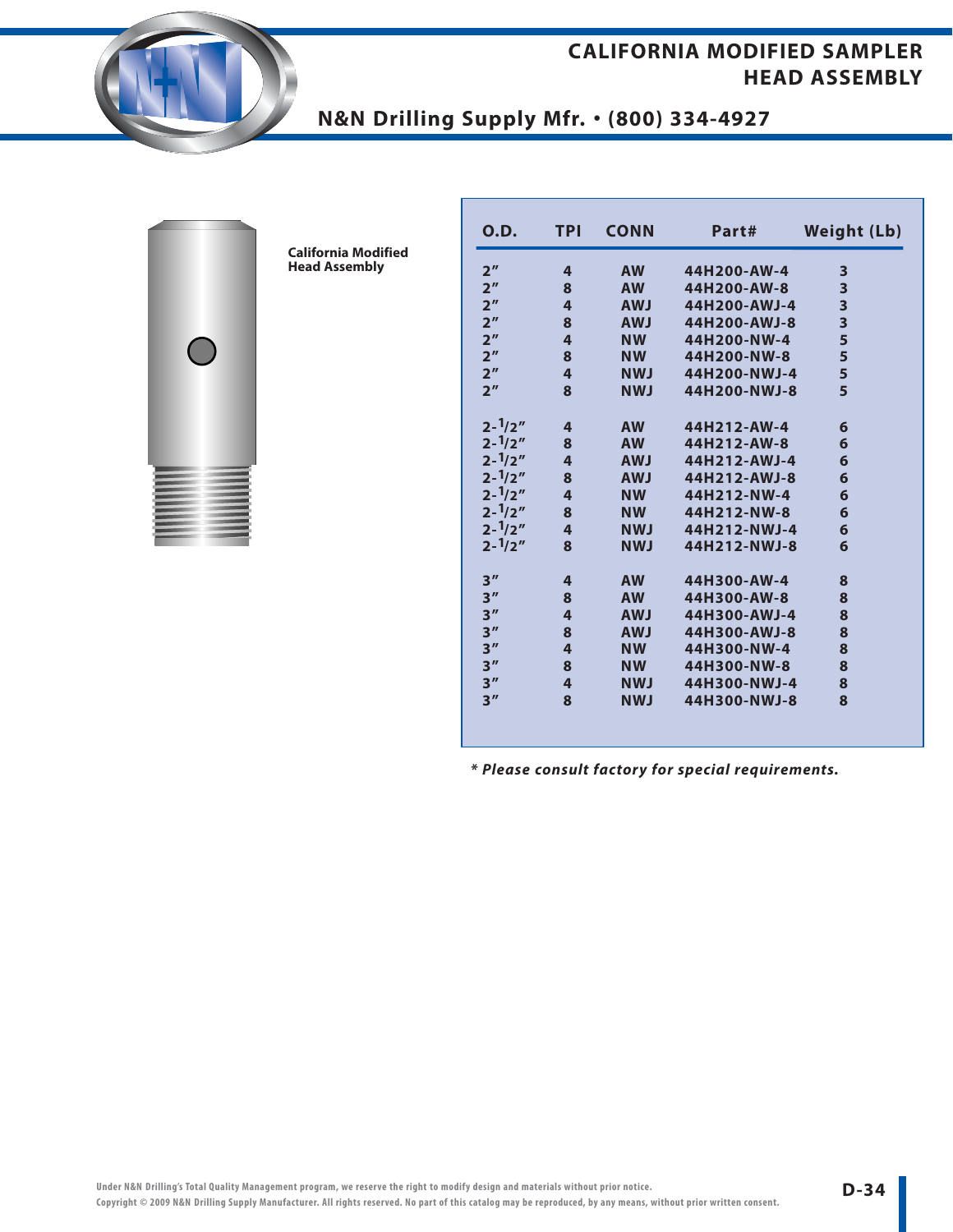#### **CALIFORNIA MODIFIED SAMPLER HEAD ASSEMBLY**





**California Modified Head Assembly**

| 0.D.              | TPI                     | <b>CONN</b> | Part#        | <b>Weight (Lb)</b> |
|-------------------|-------------------------|-------------|--------------|--------------------|
| $3 - \frac{1}{2}$ | 4                       | <b>AW</b>   | 44H312-AW-4  | 13                 |
| $3 - \frac{1}{2}$ | 8                       | <b>AW</b>   | 44H312-AW-8  | 13                 |
| $3 - \frac{1}{2}$ | 4                       | <b>AWJ</b>  | 44H312-AWJ-4 | 13                 |
| $3 - \frac{1}{2}$ | 8                       | <b>AWJ</b>  | 44H312-AWJ-8 | 13                 |
| $3 - \frac{1}{2}$ | 4                       | <b>NW</b>   | 44H312-NW-4  | 13                 |
| $3 - \frac{1}{2}$ | 8                       | <b>NW</b>   | 44H312-NW-8  | 13                 |
| $3 - \frac{1}{2}$ | 4                       | <b>NWJ</b>  | 44H312-NWJ-4 | 13                 |
| $3 - \frac{1}{2}$ | 8                       | <b>NWJ</b>  | 44H312-NWJ-8 | 13                 |
| 4 <sup>''</sup>   | 4                       | <b>AW</b>   | 44H400-AW-4  | 17                 |
| 4 <sup>''</sup>   | 8                       | <b>AW</b>   | 44H400-AW-8  | 17                 |
| 4 <sup>''</sup>   | 4                       | <b>AWJ</b>  | 44H400-AWJ-4 | 17                 |
| 4 <sup>''</sup>   | 8                       | <b>LWA</b>  | 44H400-AWJ-8 | 17                 |
| 4 <sup>''</sup>   | 4                       | <b>NW</b>   | 44H400-NW-4  | 17                 |
| 4 <sup>''</sup>   | 8                       | <b>NW</b>   | 44H400-NW-8  | 17                 |
| 4 <sup>''</sup>   | 4                       | <b>NWJ</b>  | 44H400-NWJ-4 | 17                 |
| 4 <sup>''</sup>   | 8                       | <b>NWJ</b>  | 44H400-NWJ-8 | 17                 |
| $4 - \frac{1}{2}$ | 4                       | <b>AW</b>   | 44H412-AW-4  | 20                 |
| $4 - \frac{1}{2}$ | 8                       | <b>AW</b>   | 44H412-AW-8  | 20                 |
| $4 - \frac{1}{2}$ | 4                       | <b>AWJ</b>  | 44H412-AWJ-4 | 20                 |
| $4 - \frac{1}{2}$ | 8                       | <b>AWJ</b>  | 44H412-AWJ-8 | 20                 |
| $4 - \frac{1}{2}$ | $\overline{\mathbf{4}}$ | <b>NW</b>   | 44H412-NW-4  | 20                 |
| $4 - \frac{1}{2}$ | 8                       | <b>NW</b>   | 44H412-NW-8  | 20                 |
| $4 - \frac{1}{2}$ | 4                       | <b>NWJ</b>  | 44H412-NWJ-4 | 20                 |
| $4 - \frac{1}{2}$ | 8                       | <b>NWJ</b>  | 44H412-NWJ-8 | 20                 |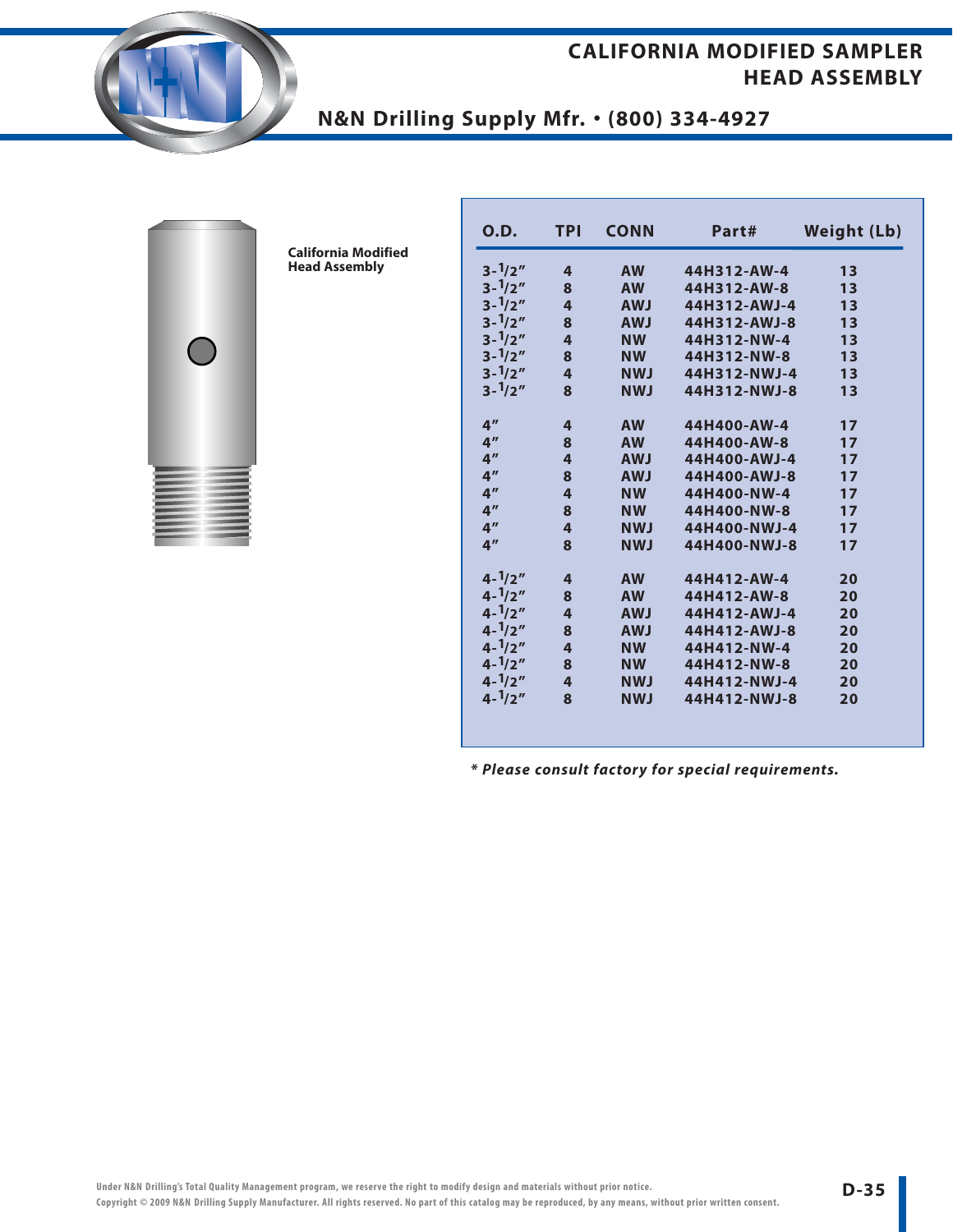### **CALIFORNIA MODIFIED SAMPLER WASTE BARREL**





**California Modified Waste Barrel**

| O.D.              | <b>TPI</b>     | Part#     | <b>Weight (Lb)</b>      |
|-------------------|----------------|-----------|-------------------------|
| 2 <sup>''</sup>   | 4              | 44WB200-4 | 3                       |
| 2 <sup>''</sup>   | 8              | 44WB200-8 | $\overline{\mathbf{3}}$ |
| $2 - \frac{1}{2}$ | $\overline{4}$ | 44WB212-4 | 4                       |
| $2 - \frac{1}{2}$ | 8              | 44WB212-8 | 4                       |
| 3''               | 4              | 44WB300-4 | 5                       |
| 3''               | 8              | 44WB300-8 | 5                       |
| $3 - \frac{1}{2}$ | 4              | 44WB312-4 | 6                       |
| $3 - \frac{1}{2}$ | 8              | 44WB312-8 | 6                       |
| 4 <sup>''</sup>   | 4              | 44WB400-4 | $\overline{7}$          |
| 4 <sup>''</sup>   | 8              | 44WB400-8 | $\overline{z}$          |
| $4 - \frac{1}{2}$ | 4              | 44WB412-4 | 8                       |
| $4 - \frac{1}{2}$ | 8              | 44WB412-8 | 8                       |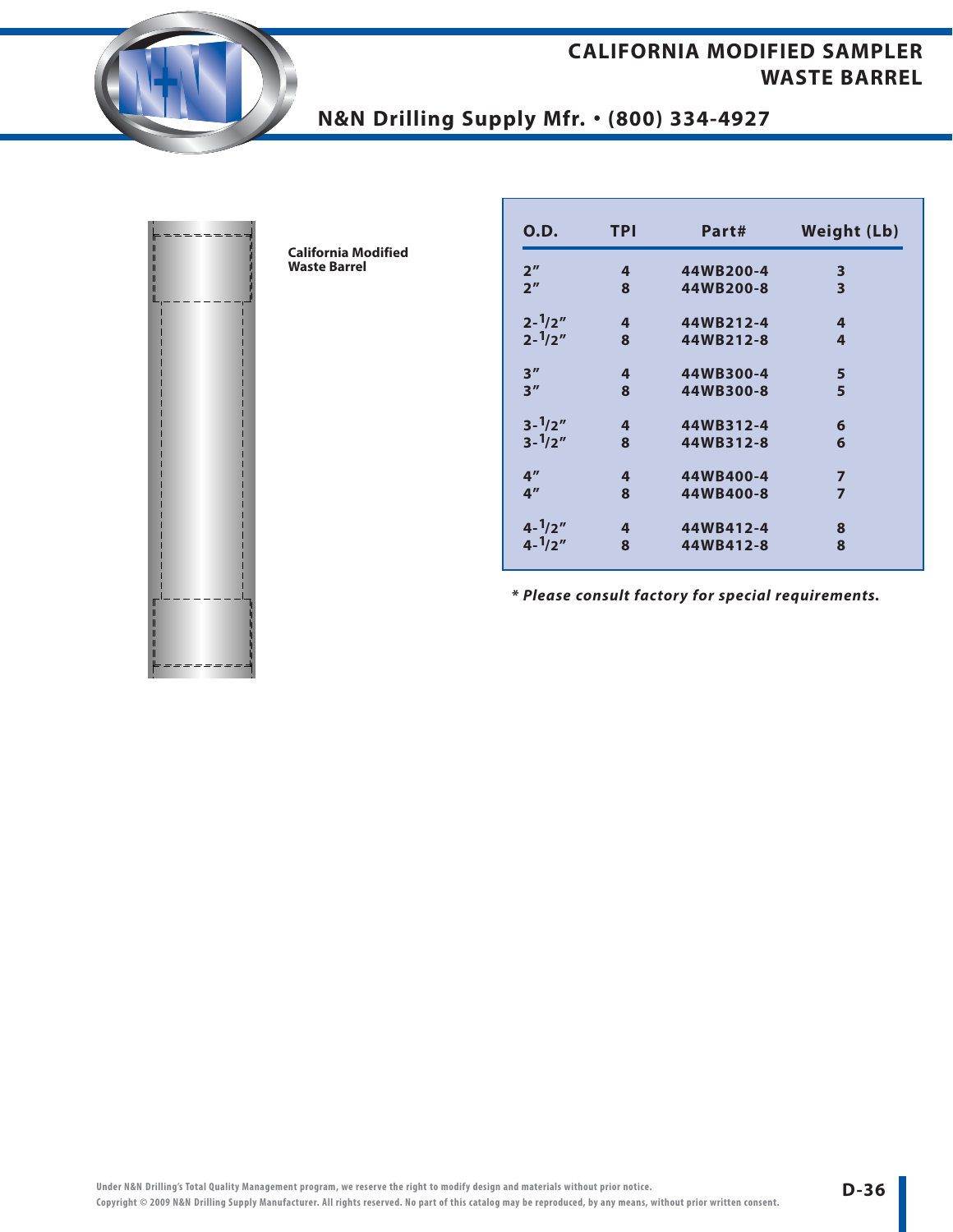### **STAINLESS STEEL SAMPLERS (COMPLETE)**

# **N&N Drilling Supply Mfr.** • **(800) 334-4927**

▒▒▒▒

| <b>Stainless Steel</b><br><b>Sampler</b> | <b>2" COMPLETE ASSEMBLY</b> |                |             |                |                    |  |
|------------------------------------------|-----------------------------|----------------|-------------|----------------|--------------------|--|
| 0.D.                                     | Length                      | <b>TPI</b>     | <b>CONN</b> | Part#          | <b>Weight (Lb)</b> |  |
| 2 <sup>n</sup>                           | 18''                        | $\overline{4}$ | <b>AW</b>   | 45C200-18AW-4  | 13                 |  |
| 2 <sup>n</sup>                           | 18''                        | 8              | <b>AW</b>   | 45C200-18AW-8  | 13                 |  |
| 2 <sup>n</sup>                           | 24''                        | $\overline{4}$ | <b>AW</b>   | 45C200-24AW-4  | 13                 |  |
| 2 <sup>n</sup>                           | 24''                        | 8              | <b>AW</b>   | 45C200-24AW-8  | 13                 |  |
| 2 <sup>n</sup>                           | 18''                        | $\overline{4}$ | <b>AWJ</b>  | 45C200-18AWJ-4 | 13                 |  |
| 2 <sup>n</sup>                           | 18''                        | 8              | <b>AWJ</b>  | 45C200-18AWJ-8 | 13                 |  |
| 2 <sup>n</sup>                           | 24''                        | $\overline{4}$ | <b>AWJ</b>  | 45C200-24AWJ-4 | 13                 |  |
| 2 <sup>n</sup>                           | 24''                        | 8              | <b>AWJ</b>  | 45C200-24AWJ-8 | 13                 |  |
| 2 <sup>n</sup>                           | 18''                        | 4              | <b>NW</b>   | 45C200-18NW-4  | 15                 |  |
| 2 <sup>n</sup>                           | 18''                        | 8              | <b>NW</b>   | 45C200-18NW-8  | 15                 |  |
| 2 <sup>n</sup>                           | 24''                        | $\overline{4}$ | <b>NW</b>   | 45C200-24NW-4  | 15                 |  |
| 2 <sup>n</sup>                           | 24''                        | 8              | <b>NW</b>   | 45C200-24NW-8  | 15                 |  |
| 2 <sup>n</sup>                           | 18''                        | $\overline{4}$ | <b>NWJ</b>  | 45C200-18NWJ-4 | 15                 |  |
| 2 <sup>n</sup>                           | 18''                        | 8              | <b>NWJ</b>  | 45C200-18NWJ-8 | 15                 |  |
| 2 <sup>n</sup>                           | 24''                        | $\overline{4}$ | <b>NWJ</b>  | 45C200-24NWJ-4 | 15                 |  |
| 2 <sup>n</sup>                           | 24''                        | 8              | <b>NWJ</b>  | 45C200-24NWJ-8 | 15                 |  |

**\* Please consult factory for special requirements.**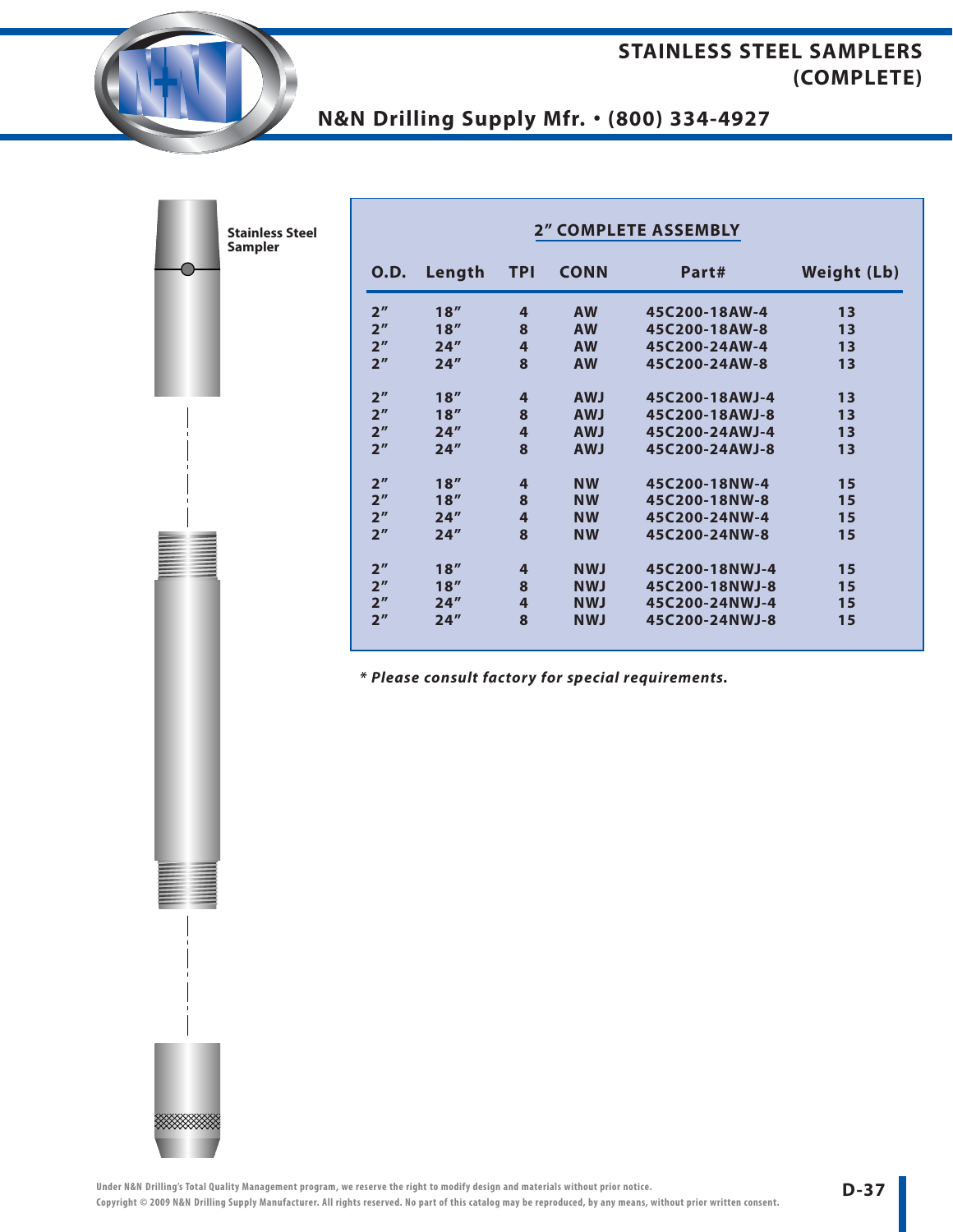### **STAINLESS STEEL SAMPLERS (COMPLETE)**

# **N&N Drilling Supply Mfr.** • **(800) 334-4927**

▒▒▒▒

| <b>Stainless Steel</b><br>Sampler | <b>3" COMPLETE ASSEMBLY</b> |        |                |             |                |                    |
|-----------------------------------|-----------------------------|--------|----------------|-------------|----------------|--------------------|
|                                   | <b>O.D.</b>                 | Length | <b>TPI</b>     | <b>CONN</b> | Part#          | <b>Weight (Lb)</b> |
|                                   | 3''                         | 18''   | 4              | <b>AW</b>   | 45C300-18AW-4  | 25                 |
|                                   | 3''                         | 18''   | 8              | <b>AW</b>   | 45C300-18AW-8  | 25                 |
|                                   | 3''                         | 24''   | $\overline{4}$ | <b>AW</b>   | 45C300-24AW-4  | 25                 |
|                                   | 3''                         | 24''   | 8              | <b>AW</b>   | 45C300-24AW-8  | 25                 |
|                                   | 3''                         | 18''   | $\overline{4}$ | <b>AWJ</b>  | 45C300-18AWJ-4 | 25                 |
|                                   | 3''                         | 18''   | 8              | <b>AWJ</b>  | 45C300-18AWJ-8 | 25                 |
|                                   | 3''                         | 24''   | $\overline{4}$ | <b>AWJ</b>  | 45C300-24AWJ-4 | 25                 |
|                                   | 3''                         | 24''   | 8              | <b>AWJ</b>  | 45C300-24AWJ-8 | 25                 |
|                                   | 3''                         | 18''   | 4              | <b>NW</b>   | 45C300-18NW-4  | 28                 |
|                                   | 3''                         | 18''   | 8              | <b>NW</b>   | 45C300-18NW-8  | 28                 |
|                                   | 3''                         | 24''   | $\overline{4}$ | <b>NW</b>   | 45C300-24NW-4  | 28                 |
|                                   | 3''                         | 24''   | 8              | <b>NW</b>   | 45C300-24NW-8  | 28                 |
|                                   | 3''                         | 18''   | 4              | <b>NWJ</b>  | 45C300-18NWJ-4 | 28                 |
|                                   | 3''                         | 18''   | 8              | <b>NWJ</b>  | 45C300-18NWJ-8 | 28                 |
|                                   | 3''                         | 24''   | $\overline{4}$ | <b>NWJ</b>  | 45C300-24NWJ-4 | 28                 |
|                                   | 3''                         | 24''   | 8              | <b>NWJ</b>  | 45C300-24NWJ-8 | 28                 |

**\* Please consult factory for special requirements.**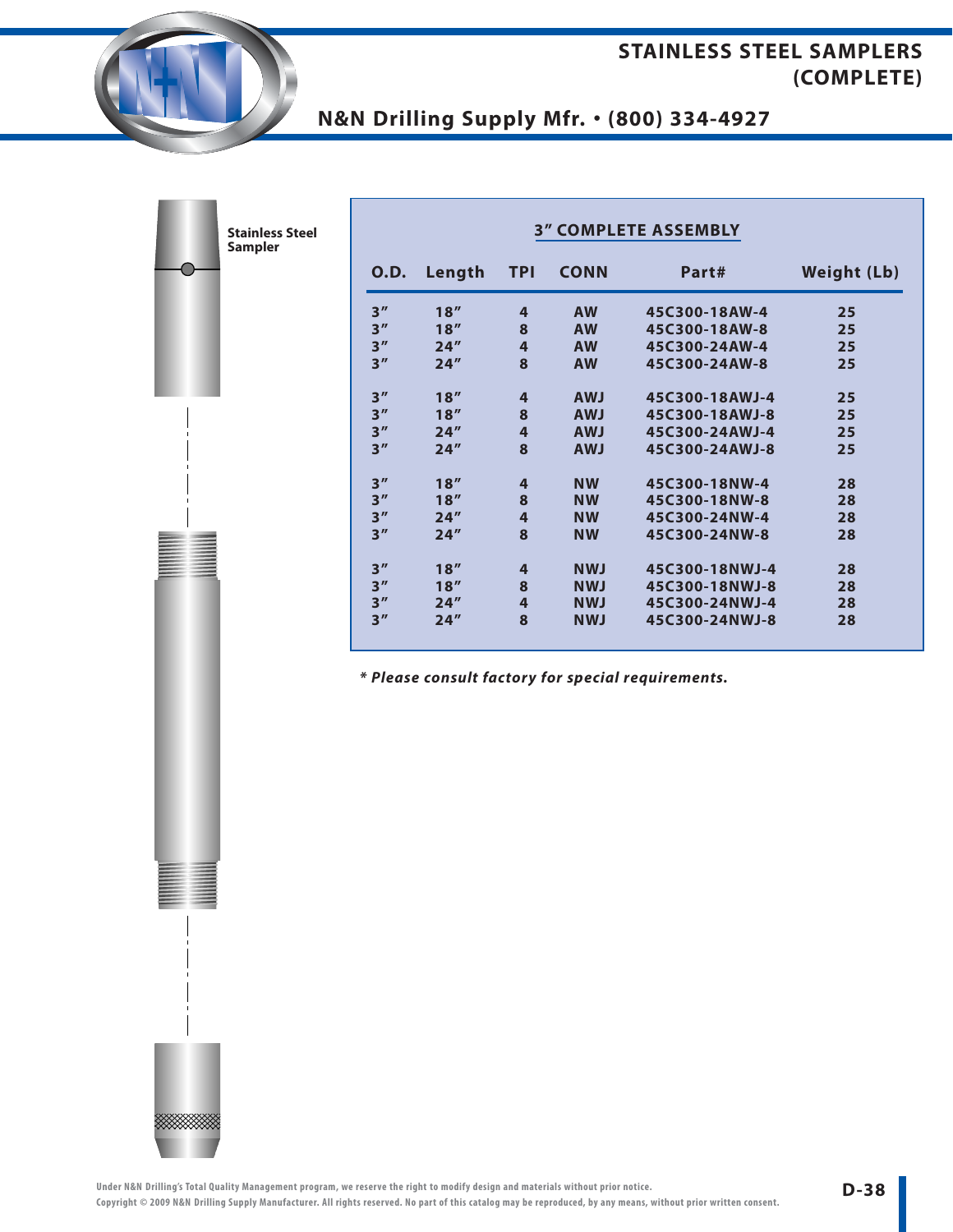#### **STAINLESS STEEL SAMPLER COMPONENTS**

### **N&N Drilling Supply Mfr.** • **(800) 334-4927**

| <b>O.D.</b>    | I.D.              | Length | - TPI                   | Part#       | <b>Weight (Lb)</b> |  |
|----------------|-------------------|--------|-------------------------|-------------|--------------------|--|
| 2 <sup>n</sup> | $1 - 1/2''$       | 18''   | 4                       | 45B200-18-4 | 8                  |  |
| 2 <sup>n</sup> | $1 - \frac{1}{2}$ | 18''   | 8                       | 45B200-18-8 | 8                  |  |
| 2 <sup>n</sup> | $1 - \frac{1}{2}$ | 24''   | $\overline{\mathbf{4}}$ | 45B200-24-4 | 10                 |  |
| 2 <sup>n</sup> | $1 - \frac{1}{2}$ | 24''   | 8                       | 45B200-24-8 | 10                 |  |
| 3''            | $2 - \frac{1}{2}$ | 18''   | 4                       | 45B300-18-4 | 11                 |  |
| 3''            | $2 - \frac{1}{2}$ | 18''   | 8                       | 45B300-18-8 | 11                 |  |
| 3''            | $2 - \frac{1}{2}$ | 24''   | $\overline{\mathbf{4}}$ | 45B300-24-4 | 15                 |  |
| 3''            | $2 - \frac{1}{2}$ | 24''   | 8                       | 45B300-24-8 | 15                 |  |

#### **STAINLESS STEEL HEAD ASSEMBLY**

| 0.D.            | TPI | Connection | Part#        | Weight (Lb) |
|-----------------|-----|------------|--------------|-------------|
| 2 <sup>''</sup> | 4   | <b>AW</b>  | 45H200-AW-4  | 4           |
| 2 <sup>n</sup>  | 8   | <b>AW</b>  | 45H200-AW-8  | 4           |
| 2 <sup>''</sup> | 4   | <b>AWJ</b> | 45H200-AWJ-4 | 4           |
| 2 <sup>n</sup>  | 8   | <b>AWJ</b> | 45H200-AWJ-8 | 4           |
| 2 <sup>n</sup>  | 4   | <b>NW</b>  | 45H200-NW-4  | 6           |
| 2 <sup>n</sup>  | 8   | <b>NW</b>  | 45H200-NW-8  | 6           |
| 2 <sup>n</sup>  | 4   | <b>NWJ</b> | 45H200-NWJ-4 | 6           |
| 2 <sup>n</sup>  | 8   | <b>NWJ</b> | 45H200-NWJ-8 | 6           |
| 3''             | 4   | <b>AW</b>  | 45H300-AW-4  | 10          |
| 3''             | 8   | <b>AW</b>  | 45H300-AW-8  | 10          |
| 3''             | 4   | <b>AWJ</b> | 45H300-AWJ-4 | 10          |
| 3''             | 8   | <b>AWJ</b> | 45H300-AWJ-8 | 10          |
| 3''             | 4   | <b>NW</b>  | 45H300-NW-4  | 14          |
| 3''             | 8   | <b>NW</b>  | 45H300-NW-8  | 14          |
| 3''             | 4   | <b>NWJ</b> | 45H300-NWJ-4 | 14          |
| 3''             | 8   | <b>NWJ</b> | 45H300-NWJ-8 | 14          |

#### **Stainless Steel Shoe**

※※※※※※

|                 |     | <b>STAINLESS STEEL SHOE</b> |                    |  |
|-----------------|-----|-----------------------------|--------------------|--|
| <b>O.D.</b>     | TPI | Part#                       | <b>Weight (Lb)</b> |  |
| 2 <sup>n</sup>  | 4   | 45S200-B-4                  | 1.0                |  |
| 2 <sup>n</sup>  | 8   | 45S200-B-8                  | 1.0                |  |
| 3''             | 4   | 45S300-B-4                  | 1.5                |  |
| 4 <sup>''</sup> | 8   | 45S400-B-8                  | 1.5                |  |

**\* Please consult factory for special requirements.**

**Stainless Steel Barrel**



**Stainless Steel Head Assembly**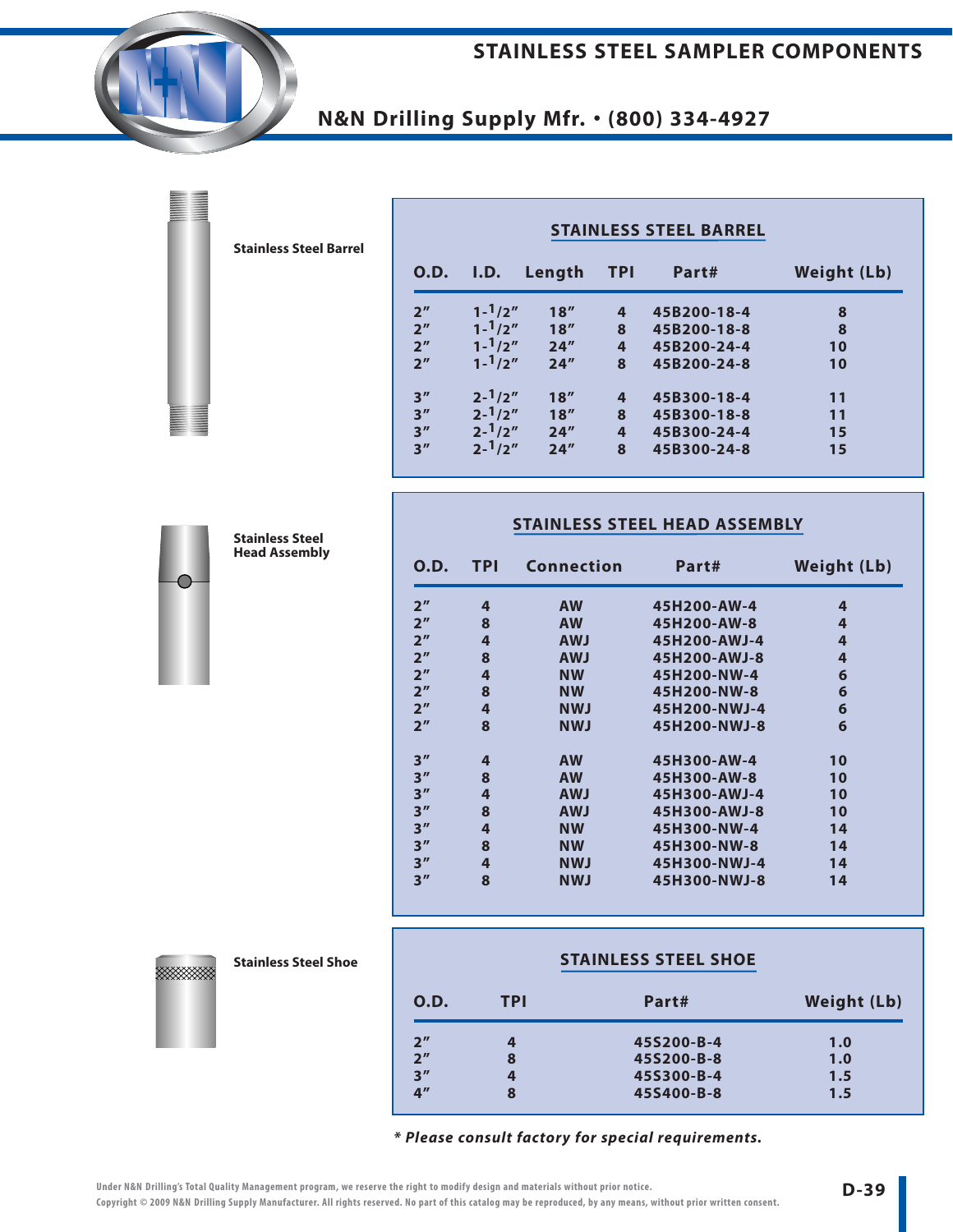**SAMPLER ACCESSORIES**



### **N&N Drilling Supply Mfr.** • **(800) 334-4927**



**Plastic Basket Retainer - Standard**

| Sampler O.D.      | Part#          | <b>Weight (Oz)</b> |
|-------------------|----------------|--------------------|
| 2 <sup>n</sup>    | 40PR200        | 0.2                |
| $2 - \frac{1}{2}$ | 40PR212        | 0.4                |
| 3''               | <b>40PR300</b> | 0.6                |
| $3 - \frac{1}{2}$ | 40PR312        | 0.8                |
| 4 <sup>''</sup>   | 40PR400        | 1.3                |
| $4 - \frac{1}{2}$ | 40PR412        | 1.8                |



**Plastic Basket Retainer - Soft**

#### **PLASTIC BASKET RETAINER - SOFT**

| Sampler O.D.      | Part#           | <b>Weight (Oz)</b> |  |
|-------------------|-----------------|--------------------|--|
| 2 <sup>''</sup>   | <b>40PRS200</b> | 0.2                |  |
| $2 - \frac{1}{2}$ | 40PRS212        | 0.3                |  |
| 3''               | <b>40PRS300</b> | 0.5                |  |
| $3 - \frac{1}{2}$ | 40PRS312        | 0.7                |  |
| 4 <sup>''</sup>   | <b>40PRS400</b> | 1.2                |  |
| $4 - 1/2''$       | 40PRS412        | 1.7                |  |



**Steel Basket Retainer - Complete**

| Sampler O.D.      | Part#          | <b>Weight (Oz)</b> |
|-------------------|----------------|--------------------|
| 2 <sup>''</sup>   | 40SR200        | 1.50               |
| $2 - \frac{1}{2}$ | 40SR212        | 1.70               |
| 3''               | <b>40SR300</b> | 2.70               |
| $3 - \frac{1}{2}$ | 40SR312        | 2.90               |
| 4 <sup>''</sup>   | <b>40SR400</b> | 3.90               |
| $4 - \frac{1}{2}$ | 40SR412        | 3.11               |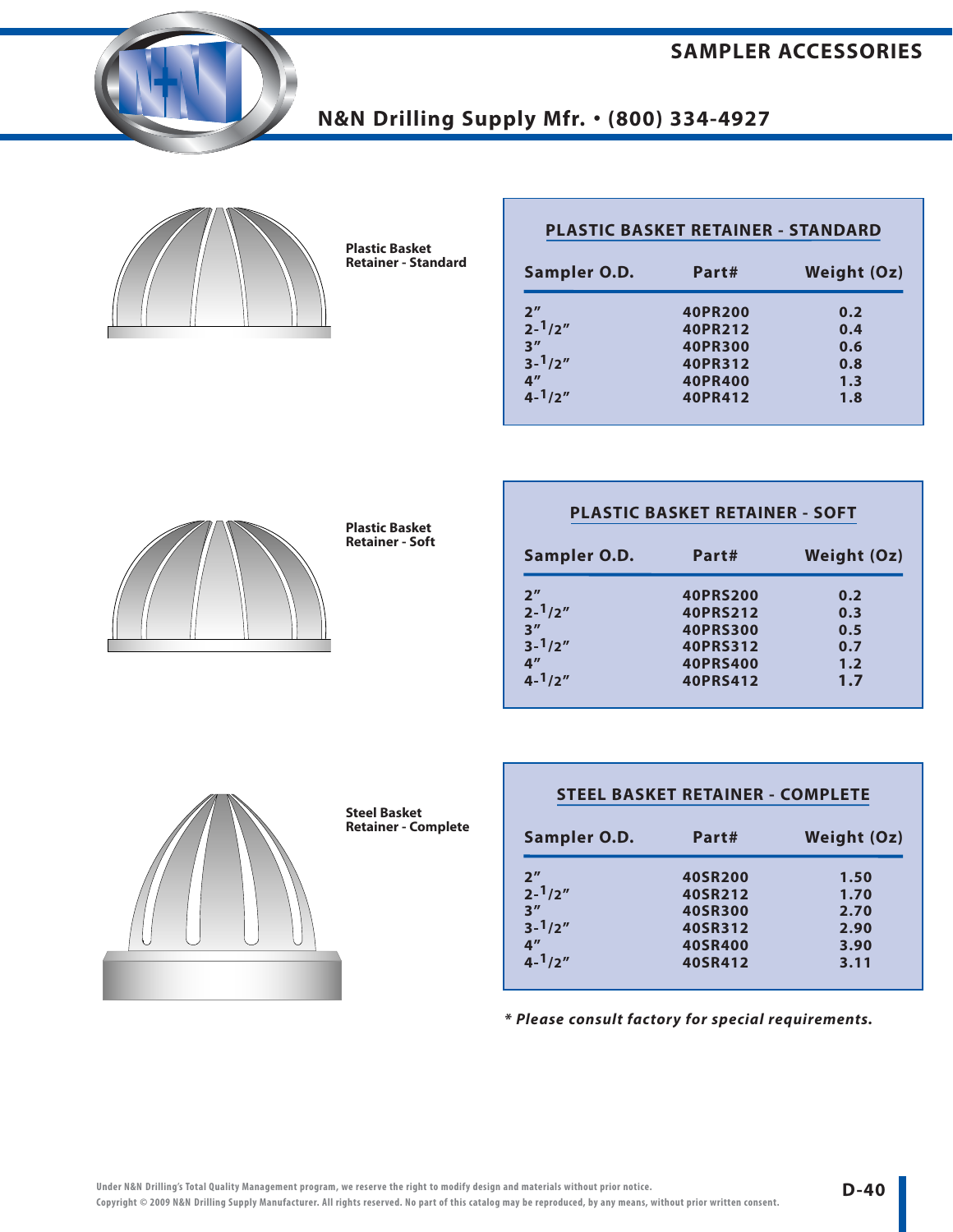





**Steel Retainer Double Ring** 

**Steel Retainer Spring**

| <b>STEEL RETAINER SPRINGS</b> |         |                    |  |  |  |
|-------------------------------|---------|--------------------|--|--|--|
| Sampler O.D.                  | Part#   | <b>Weight (Oz)</b> |  |  |  |
| 2 <sup>n</sup>                | 40SB200 | 0.3                |  |  |  |
| 3''                           | 40SB300 | 0.9                |  |  |  |

| STEEL RETAINER DOUBLE RING |                 |                    |  |  |  |  |
|----------------------------|-----------------|--------------------|--|--|--|--|
| Sampler O.D.               | Part#           | <b>Weight (Oz)</b> |  |  |  |  |
| 2''                        | <b>40DRR200</b> | 1.2                |  |  |  |  |
| 3''                        | <b>40DRR300</b> | 1.8                |  |  |  |  |

|                   | <b>TRAP VALVE</b> |                    |  |
|-------------------|-------------------|--------------------|--|
| Sampler O.D.      | Part#             | <b>Weight (Oz)</b> |  |
| 2 <sup>n</sup>    | 40TV200           | 2.5                |  |
| $2 - \frac{1}{2}$ | 40TV212           | 5.1                |  |
| 3''               | 40TV300           | 7.9                |  |
| $3 - \frac{1}{2}$ | 40TV312           | 10.3               |  |
| 4 <sup>''</sup>   | 40TV400           | 13.6               |  |
| $4 - \frac{1}{2}$ | 40TV412           | 16.3               |  |

### **COUPLINGS**

| Sampler O.D. TPI  |   | Part#     | <b>Weight (Oz)</b> |
|-------------------|---|-----------|--------------------|
| $1 - \frac{1}{2}$ | 8 | 40CP112-8 | 8.3                |
| $1 - \frac{3}{4}$ | 8 | 40CP134-8 | 8.7                |
| 2 <sup>n</sup>    | 4 | 40CP200-4 | 11.1               |
| 2 <sup>n</sup>    | 8 | 40CP200-8 | 11.1               |
| $2 - \frac{1}{2}$ | 4 | 40CP212-4 | 12.6               |
| $2 - \frac{1}{2}$ | 8 | 40CP212-8 | 12.6               |
| 3''               | 4 | 40CP300-4 | 14.2               |
| 3''               | 8 | 40CP300-8 | 14.2               |
| $3 - 1/2''$       | 4 | 40CP312-4 | 15.9               |
| $3 - 1/2''$       | 8 | 40CP312-8 | 15.9               |
| 4 <sup>''</sup>   | 4 | 40CP400-4 | 18.3               |
| 4 <sup>''</sup>   | 8 | 40CP400-8 | 18.3               |
| $4 - \frac{1}{2}$ | 4 | 40CP412-4 | 20.9               |
| $4 - 1/2''$       | 8 | 40CP412-8 | 20.9               |

**\* Please consult factory for special requirements.**



**Trap Valve**

**Couplings**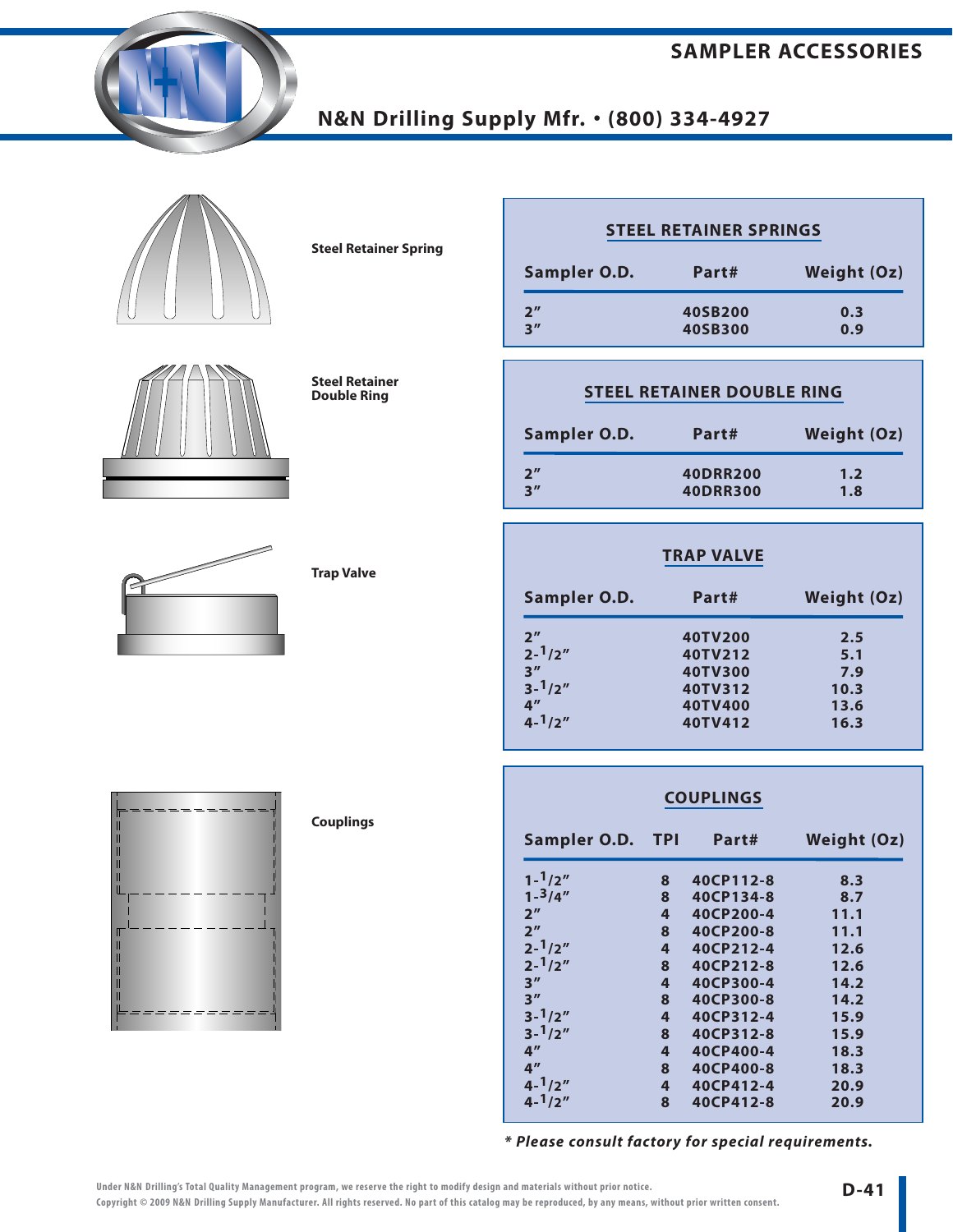#### **SAMPLER ACCESSORIES**



| <b>Plastic Liners</b> |
|-----------------------|
|                       |
|                       |
|                       |
|                       |
|                       |
|                       |

|                     | <b>PLASTIC LINERS</b> |           |                    |
|---------------------|-----------------------|-----------|--------------------|
| Sampler O.D. Length |                       | Part#     | <b>Weight (Oz)</b> |
| 2 <sup>n</sup>      | 18"                   | 40PL2180  | 0.30               |
| 2 <sup>n</sup>      | 24"                   | 40PL2240  | 0.40               |
| 2 <sup>n</sup>      | 30''                  | 40PL2300  | 0.50               |
| $2 - \frac{1}{2}$   | 18"                   | 40PL21218 | 0.50               |
| $2 - \frac{1}{2}$   | 24"                   | 40PL21224 | 0.60               |
| $2 - \frac{1}{2}$   | 30''                  | 40PL21230 | 0.70               |
| 3''                 | 18"                   | 40PL3180  | 0.70               |
| 3''                 | 24"                   | 40PL3240  | 0.80               |
| 3''                 | 30''                  | 40PL3300  | 0.90               |
| $3 - \frac{1}{2}$   | 18''                  | 40PL31218 | 0.90               |
| $3 - \frac{1}{2}$   | 24"                   | 40PL31224 | 0.10               |
| $3 - \frac{1}{2}$   | 30''                  | 40PL31230 | 0.11               |
| 4 <sup>''</sup>     | 18''                  | 40PL4180  | 0.11               |
| 4 <sup>''</sup>     | 24"                   | 40PL4240  | 0.12               |
| 4 <sup>''</sup>     | 30''                  | 40PL4300  | 0.13               |
| $4 - \frac{1}{2}$   | 18"                   | 40PL41218 | 0.13               |
| $4 - \frac{1}{2}$   | 24''                  | 40PL41224 | 0.14               |
| $4 - \frac{1}{2}$   | 30''                  | 40PL41230 | 0.16               |
|                     |                       |           |                    |

#### **BRASS LINERS**

| Sampler O.D. Length |      | Part#     | <b>Weight (Lb)</b> |
|---------------------|------|-----------|--------------------|
| 2 <sup>n</sup>      | 18"  | 40BL2180  | 1.5                |
| 2 <sup>n</sup>      | 24"  | 40BL2240  | 2.0                |
| 2 <sup>n</sup>      | 30'' | 40BL2300  | 2.5                |
| $2 - \frac{1}{2}$   | 18"  | 40BL21218 | 3.0                |
| $2 - \frac{1}{2}$   | 24'' | 40BL21224 | 3.5                |
| $2 - \frac{1}{2}$   | 30'' | 40BL21230 | 4.0                |
| 3''                 | 18'' | 40BL3180  | 3.5                |
| 3''                 | 24"  | 40BL3240  | 4.0                |
| 3 <sup>''</sup>     | 30'' | 40BL3300  | 4.5                |
| $3 - \frac{1}{2}$   | 18"  | 40BL31218 | 3.8                |
| $3 - \frac{1}{2}$   | 24'' | 40BL31224 | 4.3                |
| $3 - \frac{1}{2}$   | 30'' | 40BL31230 | 4.8                |
| 4 <sup>''</sup>     | 18"  | 40BL4180  | 4.1                |
| 4 <sup>''</sup>     | 24"  | 40BL4240  | 4.9                |
| 4 <sup>''</sup>     | 30'' | 40BL4300  | 5.7                |
| $4 - \frac{1}{2}$   | 18"  | 40BL41218 | 4.6                |
| $4 - \frac{1}{2}$   | 24'' | 40BL41224 | 5.5                |
| $4 - \frac{1}{2}$   | 30'' | 40BL41230 | 6.4                |
|                     |      |           |                    |

**\* Please consult factory for special requirements.**